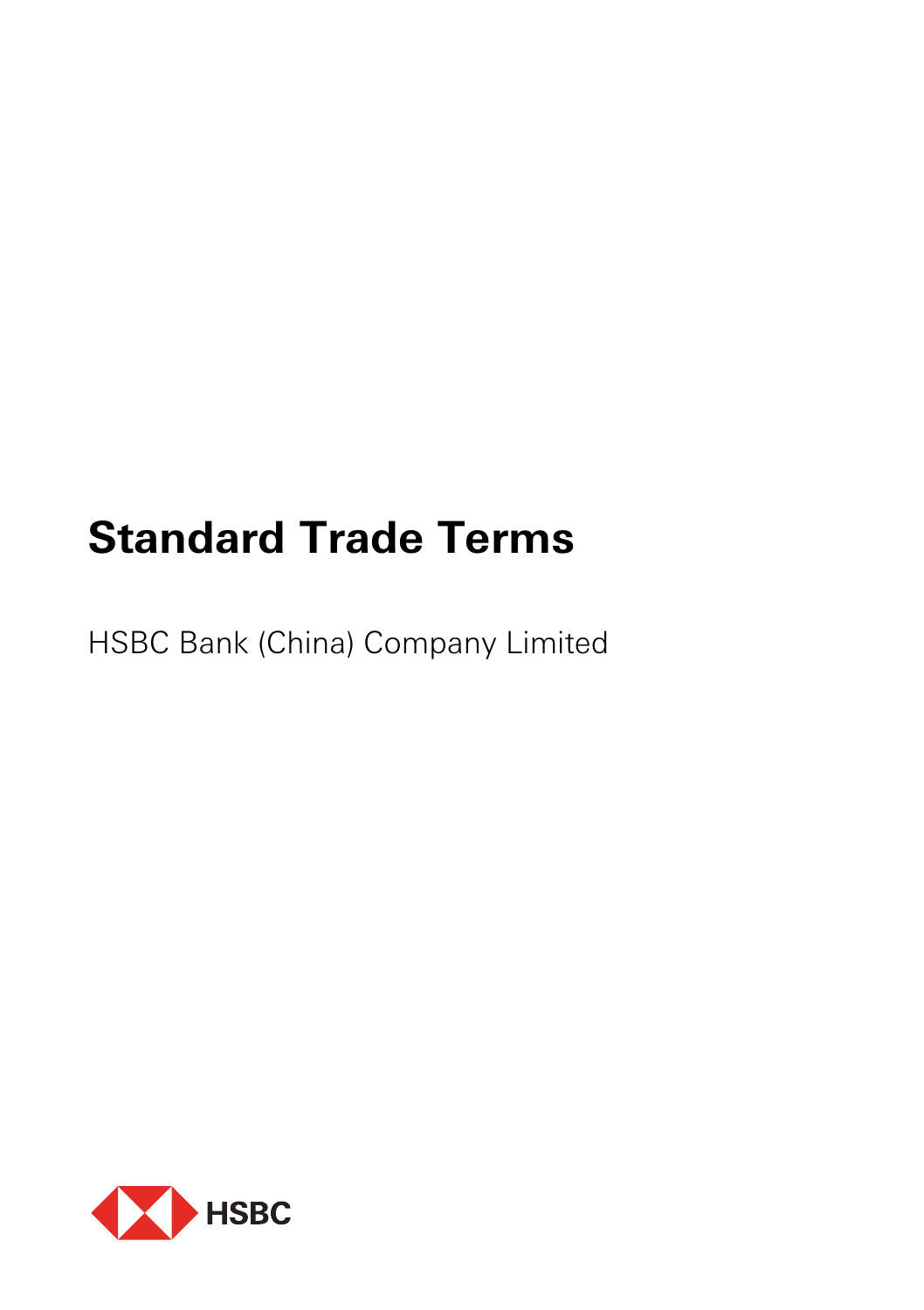# **CONTENTS**

| 1.                                                      | <b>APPLICATION</b>                                           | 3                       |
|---------------------------------------------------------|--------------------------------------------------------------|-------------------------|
| <b>SECTION 1 – TRADE SERVICES</b>                       |                                                              | $\overline{\mathbf{4}}$ |
| 2.                                                      | <b>ICC RULES</b>                                             | $\overline{4}$          |
| 3.                                                      | DOCUMENTARY CREDITS                                          | 4                       |
| 4.                                                      | <b>INSTRUMENTS</b>                                           | $\overline{7}$          |
| 5.                                                      | <b>COLLECTIONS</b>                                           | 9                       |
| 6.                                                      | <b>FINANCE</b>                                               | 10                      |
| 7.                                                      | <b>TRADE FINANCE LOANS</b>                                   | 11                      |
| 8.                                                      | APPLICATIONS FOR RELEASE OF GOODS, SHIPPING GUARANTEES       |                         |
|                                                         | AND LETTERS OF INDEMNITY                                     | 13                      |
|                                                         | <b>SECTION 2 - REIMBURSEMENT, INDEMNITY AND OTHER RIGHTS</b> | 14                      |
| 9.                                                      | REIMBURSEMENT AND INDEMNITY                                  | 14                      |
| 10.                                                     | CASH COLLATERAL                                              | 15                      |
| 11.                                                     | PLEDGE                                                       | 15                      |
|                                                         | 12. TRUST RECEIPTS                                           | 16                      |
|                                                         | 13. SET-OFF                                                  | 17                      |
| 14.                                                     | SUPPLEMENTARY RIGHTS                                         | 17                      |
| <b>SECTION 3 - FEES AND PAYMENTS</b>                    |                                                              | 17                      |
| 15.                                                     | FEES, COMMISSION, INTEREST AND CHARGES                       | 17                      |
|                                                         | 16. PAYMENTS                                                 | 18                      |
| SECTION 4 - REPRESENTATIONS, UNDERTAKINGS AND SANCTIONS |                                                              | 20                      |
|                                                         | 17. REPRESENTATIONS AND WARRANTIES                           | 20                      |
|                                                         | 18. UNDERTAKINGS                                             | 21                      |
|                                                         | 19. COMPLIANCE WITH LAWS AND SANCTIONS                       | 23                      |
|                                                         | <b>SECTION 5 - INSTRUCTIONS AND ELECTRONIC PLATFORMS</b>     | 25                      |
| 20.                                                     | INSTRUCTIONS                                                 | 25                      |
|                                                         | 21. PLATFORMS                                                | 26                      |
|                                                         | <b>SECTION 6 - OTHER</b>                                     | 27                      |
|                                                         | 22. LIMITATION ON LIABILITY                                  | 27                      |
|                                                         | 23. DISCLOSURE, CONFIDENTIALITY AND PRIVACY                  | 29                      |
| 24.                                                     | MISCELLANEOUS                                                | 31                      |
| 25.                                                     | <b>GOVERNING LAW AND JURISDICTION</b>                        | 32                      |
|                                                         | <b>SECTION 7 - DEFINITIONS AND INTERPRETATION</b>            | 32                      |
| 26.                                                     | DEFINITIONS AND INTERPRETATION                               | 32                      |
| 27.                                                     | <b>COUNTRY CONDITIONS</b>                                    | 38                      |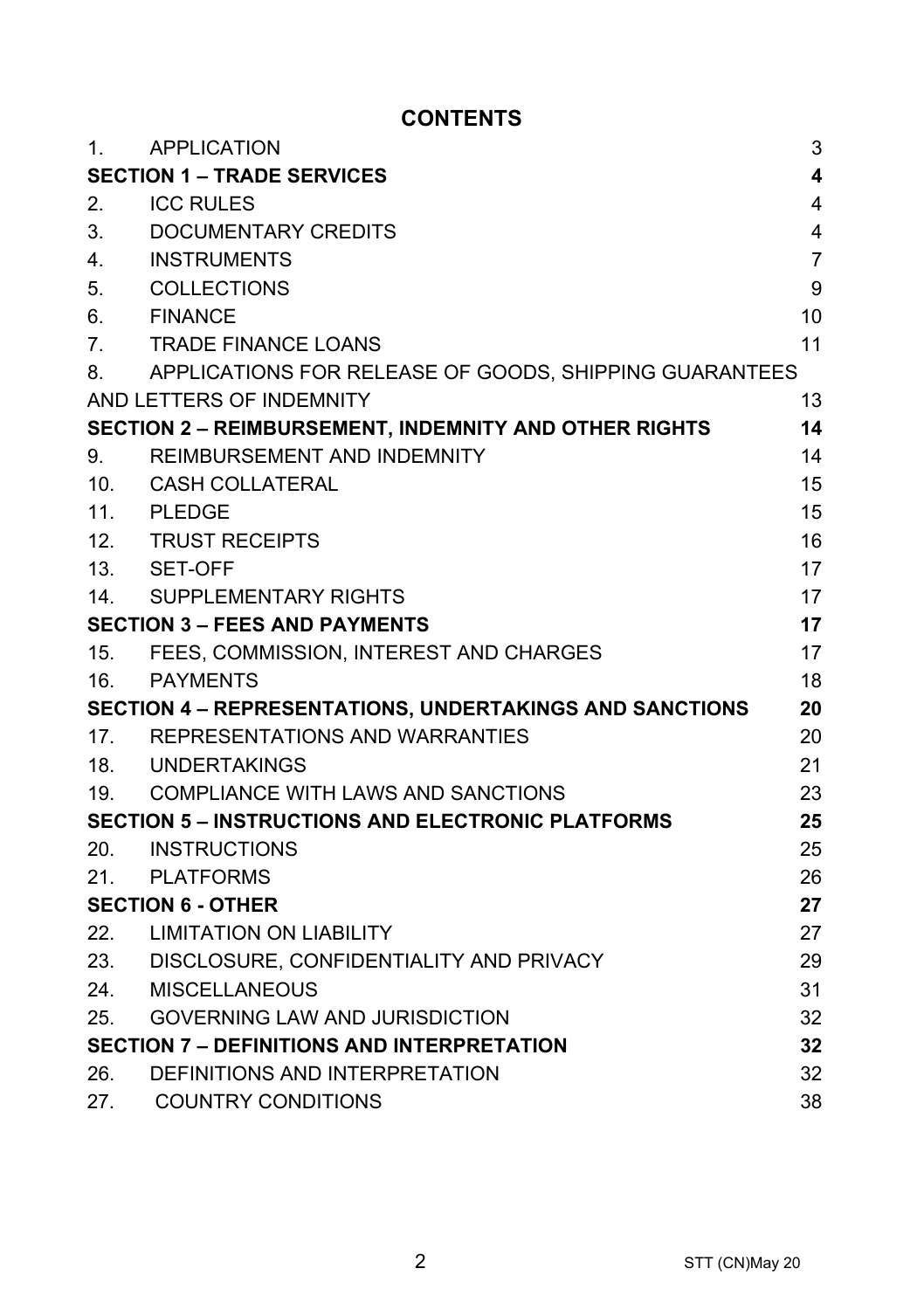# **STANDARD TRADE TERMS (THESE TERMS)**

#### **1. APPLICATION**

1.1 These Terms shall apply to any Trade Service which HSBC may agree to make available or procure at the request of the Customer and shall include any relevant Country Conditions.

1.2 These Terms shall, where applicable, be subject to other terms and conditions in relation to services provided by HSBC to the Customer (including any banking service or account operating agreement) from time to time. In relation to any Trade Service, where any conflict arises between these Terms and any other applicable terms and conditions, the terms and conditions shall apply in the following order of priority:

- (a) the Application;
- (b) the Facility Agreement (if any) and/or any applicable Security Agreement;
- (c) the Country Conditions (if any);
- (d) these Terms; and
- (e) such other terms.

1.3 HSBC does not offer any advice to the Customer in relation to any Trade Service. Whilst HSBC may provide information or express opinions from time to time, such information or opinions are not offered as advice. Before applying for, or accepting, any Trade Service, the Customer shall make such enquiries and assessments as the Customer considers appropriate and the Customer should place no reliance on HSBC to give advice or make recommendations. If the Customer is in doubt of any Trade Service, the Customer should seek independent professional advice.

1.4 Each Trade Service is separate and independent from the Trade Transaction to which such Trade Service relates and HSBC is in no way concerned with, subject to, or bound by, the terms of such Trade Transaction, even if a reference is included in any document relating to that Trade Service.

1.5 HSBC may name, instruct or procure any correspondent bank (including any HSBC Group member) to be the issuing, advising, nominated or confirming bank in respect of any Trade Service (and may restrict such correspondent bank to an HSBC Group member or a correspondent bank acceptable to HSBC) and is authorised to issue a counter-guarantee or counter-SBLC in such form and content as determined by HSBC in favour of the correspondent bank. HSBC may pay to, or receive from any correspondent bank, charges, commissions, fees or other payments.

1.6 Nothing in these Terms shall oblige HSBC to enter into or provide any Trade Service at any time.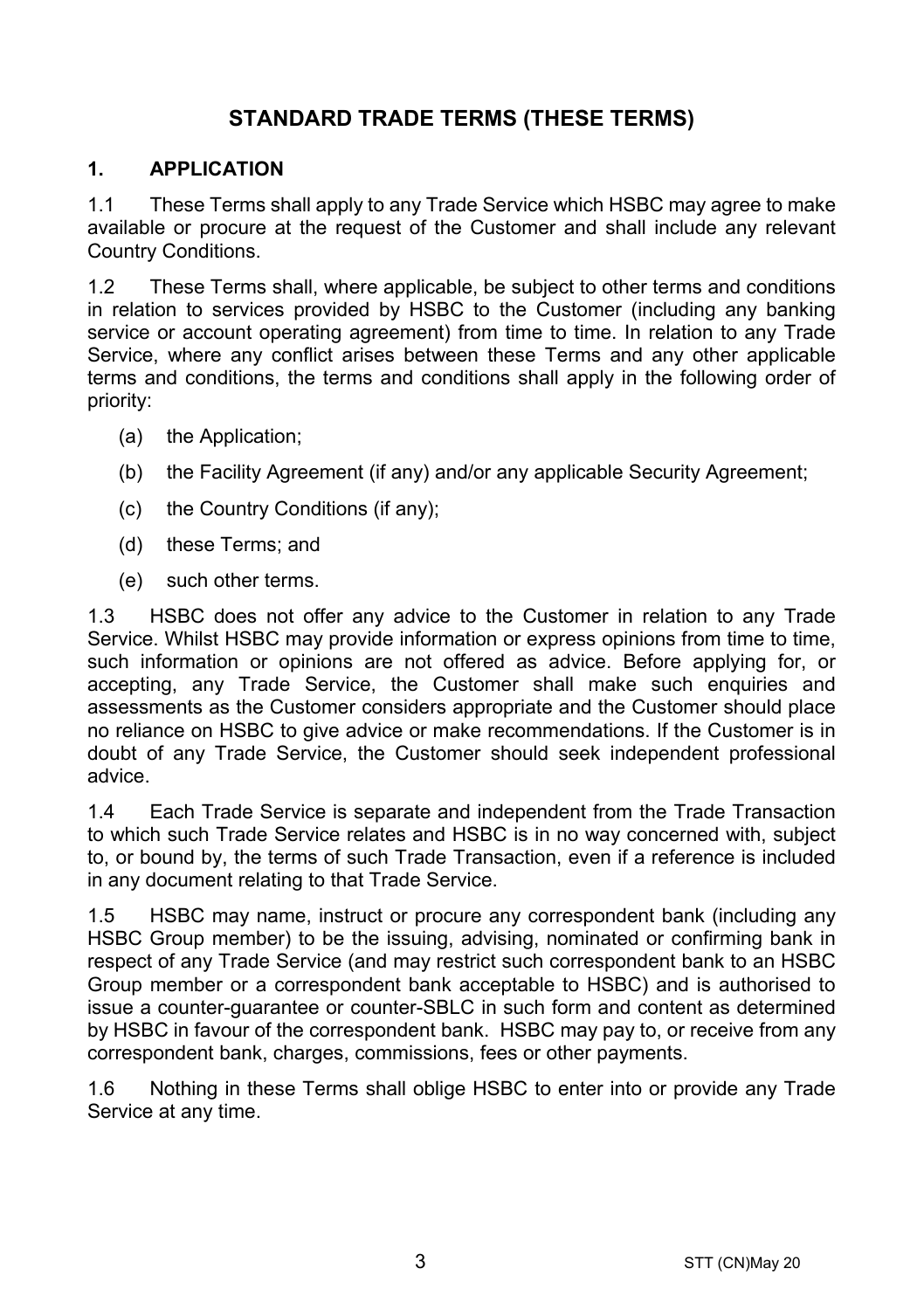# **SECTION 1 – TRADE SERVICES**

#### **2. ICC RULES**

2.1 Unless the Customer otherwise requests (and HSBC agrees with such request):

(a) all Documentary Credits issued by HSBC will be issued subject to the Uniform Customs and Practice for Documentary Credits, 2007 Revision, ICC Publication No. 600 (UCP600) and, if required by HSBC, the Uniform Customs and Practice for Documentary Credits (UCP600) Supplement for Electronic Presentation (eUCP);

(b) all SBLCs issued by HSBC will be issued subject to the International Standby Practices 1998, ICC Publication No. 590 (ISP98);

(c) all bonds and guarantees issued by HSBC will be issued subject to the Uniform Rules for Demand Guarantees, ICC Publication No.758 (URDG 758); and

(d) all Collections will be undertaken subject to the Uniform Rules for Collections 1995, ICC Publication No. 522 (URC 522) and, if required by HSBC, the Uniform Rules for Collections (URC 522) Supplement for Electronic Presentation (eURC),

in each case, as may be revised from time to time (together the ICC Rules), and the rights and obligations of the Customer will be subject to the applicable ICC Rules in addition to these Terms.

2.2 If there is any conflict between any ICC Rule and these Terms, these Terms shall prevail.

#### <span id="page-3-0"></span>**3. DOCUMENTARY CREDITS**

- 3.1 The terms in this Claus[e 3](#page-3-0) apply to any Documentary Credits.
- 3.2 The Customer:
	- (a) undertakes to examine the customer copy of each Documentary Credit issued
	- by HSBC in order to check its consistency with the relevant Application; and
	- (b) agrees to give immediate notice to HSBC of any objection to its contents.

#### **Imports**

3.3 HSBC is authorised to honour and pay any Claim made under a Documentary Credit which appears on its face to comply with its terms and/or any Documents drawn (or purporting to be drawn) and presented under such Documentary Credit in accordance with its terms, without reference to or further authority from the Customer or any other party, and without enquiring whether any Claim has been properly made, and notwithstanding that the validity of any such Claim, or the amount of it, may be in dispute. The Customer accepts any such Claim as conclusive evidence that HSBC was liable to honour and pay it, and any payment made, or any steps taken by HSBC in good faith under or in connection with it, shall be binding on the Customer.

3.4 The presentation of any Documents under a Documentary Credit shall be deemed to be in compliance with the terms of the Documentary Credit if HSBC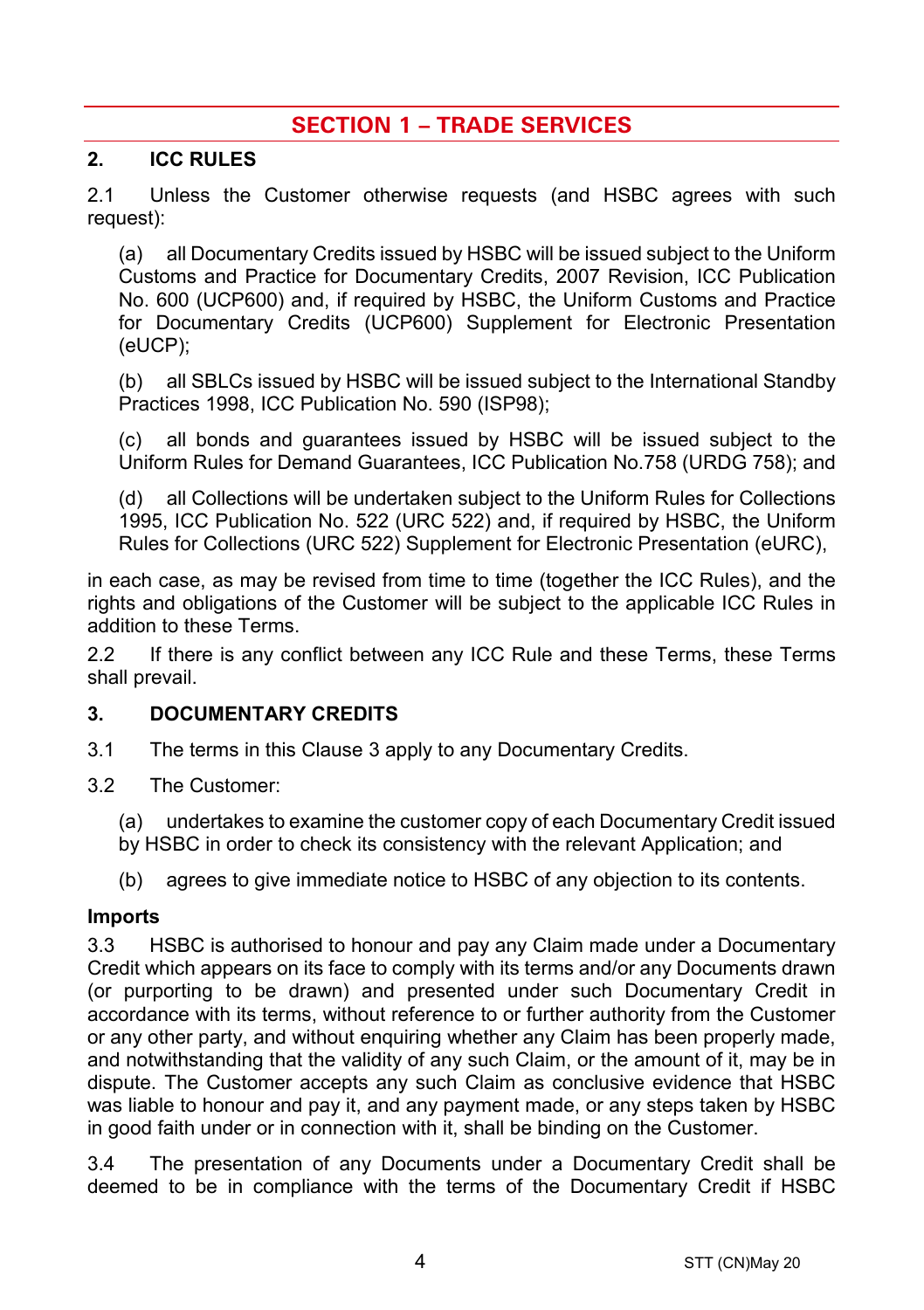determines that they appear to be in order and, taken as a whole, conform with the requirements of the Documentary Credit. The Customer waives all claims against HSBC for any delay that may result in examining such Documents or any failure to identify any discrepancies that may exist.

3.5 Notwithstanding any contrary instruction from the Customer, HSBC may reject any Claim which HSBC determines does not comply with the terms of the relevant Documentary Credit. HSBC is not obliged to notify the Customer or to seek the Customer's waiver of any discrepancy before refusing the Claim. Where HSBC does seek a waiver in respect of any discrepancy, the taking of such action does not oblige HSBC to seek a waiver of any discrepancy at any other time.

3.6 If HSBC notifies the Customer of a discrepancy with respect to a Claim and the Customer requests HSBC and/or its correspondent bank or its agent to:

(a) effect payment under the Documentary Credit, notwithstanding the discrepancy; or

(b) countersign or issue any guarantee or indemnity covering the discrepancy,

the Customer confirms that its reimbursement obligations and the indemnity set out in Claus[e 9](#page-13-0) (*[REIMBURSEMENT AND INDEMNITY](#page-13-0)*) shall apply to such Claim and/or any such guarantee or indemnity.

3.7 HSBC may at any time amend or insert additional terms and conditions into a Documentary Credit as HSBC may consider appropriate, provided that any such amendment or additional terms and conditions shall not increase the Customer Liabilities in relation to such Documentary Credit. HSBC may, subject to the beneficiary's consent, cancel the whole or any unused balance of a Documentary Credit.

3.8 Notwithstanding any instruction in an Application, HSBC may restrict the availability of any Documentary Credit, or any advising or confirming, to its own offices or to any correspondent bank or agent of its choice and, in such case, HSBC may refuse to honour, or make payment for, any Document drawn or purporting to be drawn on any office, bank or other person other than such office, correspondent bank or agent.

3.9 If HSBC effects payment under a Documentary Credit prior to the maturity date of such Documentary Credit:

(a) (in the case where the Documentary Credit beneficiary bears interest) the Customer shall be liable to pay to HSBC the full amount of the Documentary Credit on the maturity date, even if HSBC only paid a discounted amount under the Documentary Credit; and

(b) (in the case where the Customer is required to bear interest under the Documentary Credit pursuant to any other agreement with HSBC) the Customer shall, on the maturity date of such Documentary Credit or such earlier date as may be demanded by HSBC, pay to HSBC the full amount of the Claim together with interest accruing on such Claim for the period from and including the date of HSBC's payment to and including the maturity date, such interest payable in accordance with Clause [15 \(FEES, COMMISSION, INTEREST AND CHARGES\)](#page-16-0).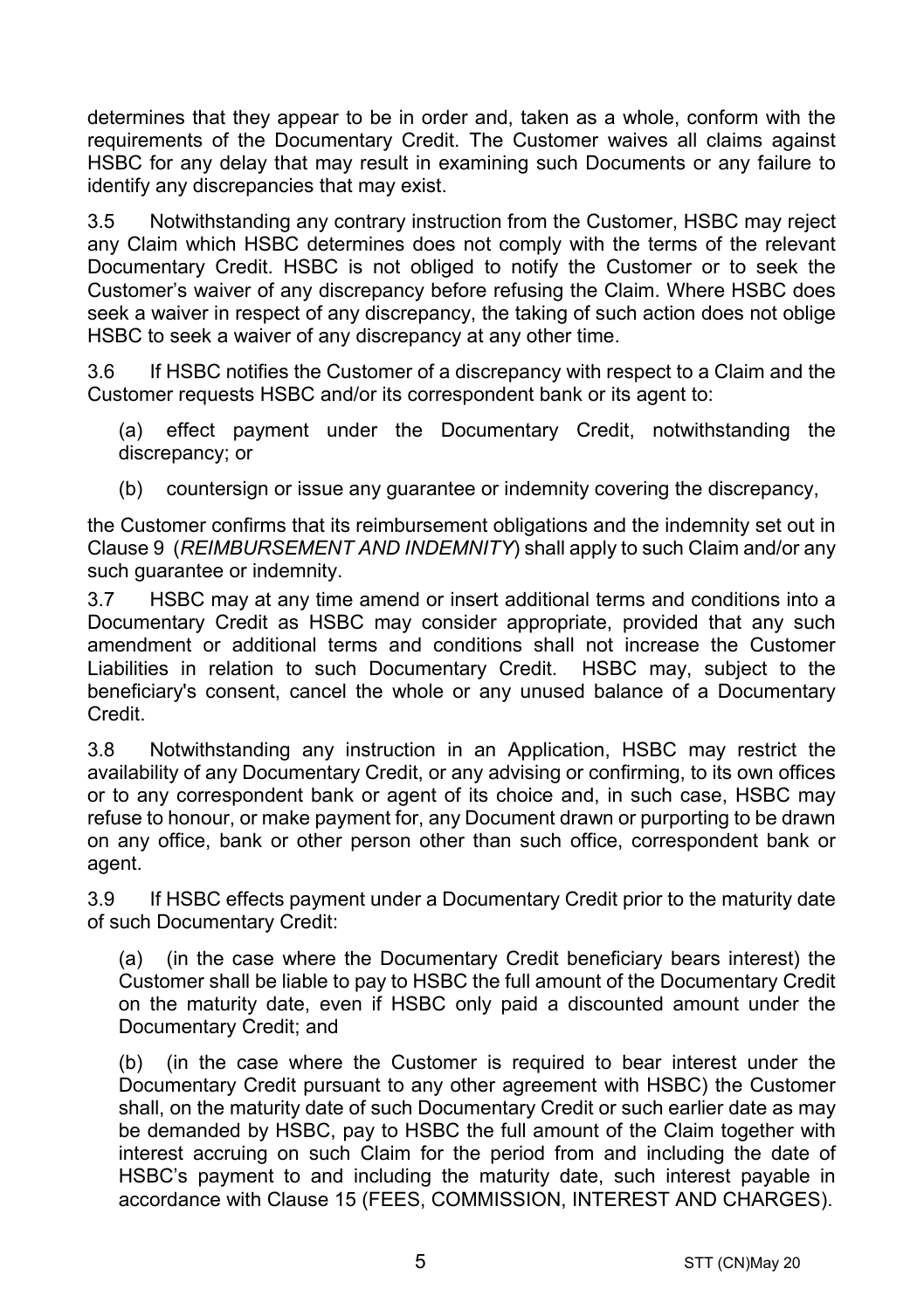3.10 If the terms of a Documentary Credit (whether expressly or impliedly) permits payment to be effected to the beneficiary prior to receipt of the Documents required to be delivered under such Documentary Credit, the Customer shall, on the maturity date of such Documentary Credit or such earlier date as may be demanded by HSBC, pay to HSBC the full amount of the Claim (whether or not the Documents subsequently delivered are compliant with the terms of the Documentary Credit) together with interest accruing on such Claim for the period from and including the date of HSBC's payment to and including the maturity date, such interest payable in accordance with Clause [15](#page-16-0) (*[FEES, COMMISSION, INTEREST AND CHARGES](#page-16-0)*).

3.11 If any Documentary Credit stipulates that certain specific Documents be forwarded by the beneficiary directly to the Customer at or prior to the time the beneficiary makes any Claim, all remaining Documents must be produced to HSBC in respect of any Claim under such Documentary Credit. If the Customer uses the Documents forwarded directly to it to obtain possession of the Goods, HSBC is authorised to accept all Documents presented under such Documentary Credit and pay or accept upon presentation and pay at maturity all Documents drawn in respect of the Goods, notwithstanding any discrepancy or any other matter or thing that might otherwise have relieved or affected the Customer's or HSBC's obligations. The Customer confirms that its reimbursement obligations and the indemnity set out in Clause [9](#page-13-0) (*[REIMBURSEMENT AND INDEMNITY](#page-13-0)*) shall apply to any amount paid by HSBC in respect of such Documentary Credit.

3.12 If any Documentary Credit stipulates that the Goods be insured under insurance policies/certificates containing "Institute Cargo Clauses" or other industry standard clauses, HSBC may accept insurance policies/certificates which contain "American Institute Cargo Clauses" or any other industry standard clauses that HSBC determines appropriate.

3.13 HSBC will not be bound at any time to release any Documents or Goods to the Customer unless the Customer has fully discharged its Customer Liabilities in respect of the Documentary Credit relating to such Documents or Goods.

<span id="page-5-0"></span>3.14 If HSBC issues a Documentary Credit back-to-back (a **Back-to-Back Documentary Credit**) to another Documentary Credit (a **Master Documentary Credit**) the Customer:

(a) acknowledges that its Customer Liabilities in respect of the Back-to-Back Documentary Credit are not dependent or conditional on the performance of the Master Documentary Credit;

(b) unconditionally and irrevocably assigns or transfers absolutely to HSBC all of its payment rights in the Master Documentary Credit;

(c) shall not amend or accept any amendment to the Master Documentary Credit without the consent of HSBC or take any action which might result in HSBC not receiving the full amount under the Master Documentary Credit; and

(d) authorises HSBC to use the Documents presented under the Back-to-Back Documentary Credit to make a Claim under the Master Documentary Credit irrespective of any discrepancies or irregularities in the Documents presented.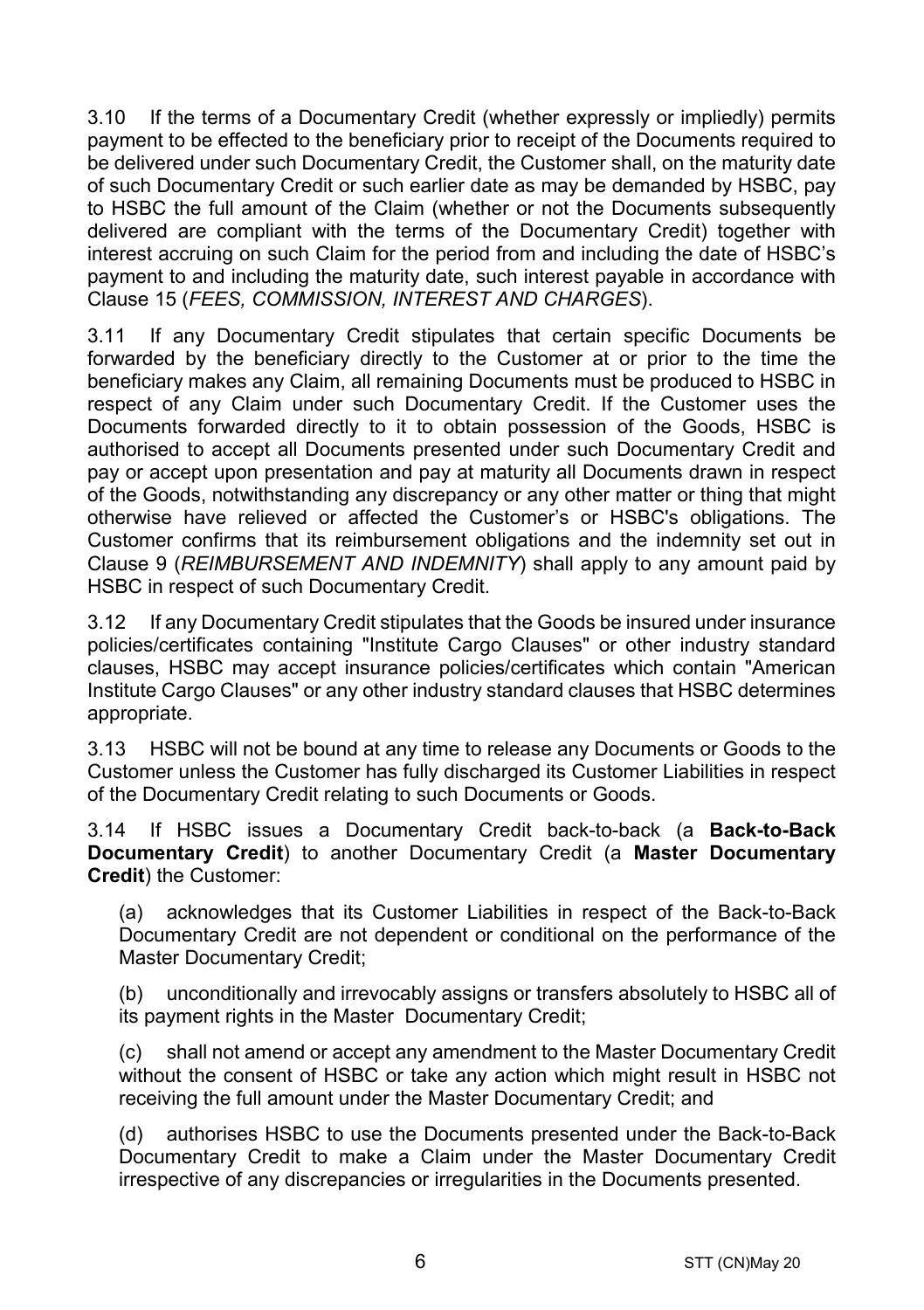3.15 HSBC is not obliged to notify the Customer of any incompatibility between the terms of a Back-to-Back Documentary Credit and the relevant Master Documentary Credit.

## **Exports**

3.16 If HSBC confirms a Documentary Credit or SBLC (whether on a disclosed or undisclosed basis) and payment in full or part is not received by HSBC from the relevant issuing bank, the Customer is only required to reimburse HSBC for amounts not received if the non-payment was due to a Recourse Event. Such reimbursement by the Customer is payable immediately upon HSBC's demand together with any interest payable in accordance with Clause [15](#page-16-0) (*[FEES, COMMISSION, INTEREST](#page-16-0)  [AND CHARGES](#page-16-0)*) and the Customer shall reimburse HSBC for any loss or damage suffered by HSBC as a result of the non-payment.

3.17 HSBC will not be bound by a confirmation (whether on a disclosed or undisclosed basis) and will not be obliged to negotiate a Documentary Credit or SBLC if it is amended without HSBC's consent, the Documents presented do not fully comply with the terms of the Documentary Credit or SBLC, the original Documentary Credit or SBLC is different from the copy of the Documentary Credit or SBLC upon which HSBC based its confirmation, the Customer does not comply with any of its obligations under this Clause [3,](#page-3-0) or if payment in full or part is not received by HSBC (or cannot be accepted by HSBC) from the relevant issuing bank as a result of a Recourse Event.

3.18 If HSBC confirms a Documentary Credit or SBLC on an undisclosed basis, the Customer shall not make a presentation in respect of the Documentary Credit or SBLC to any person other than HSBC and shall promptly provide to HSBC the original Documentary Credit or SBLC, any operative documents and any amendments issued by the relevant issuing bank.

3.19 If HSBC confirms a Documentary Credit or SBLC (whether on a disclosed or undisclosed basis), the Customer:

(a) unconditionally and irrevocably assigns or transfers absolutely to HSBC all of its payment rights in such Documentary Credit or SBLC; and

(b) shall not take any action which might result in HSBC not receiving the full amount under the Documentary Credit or SBLC.

#### <span id="page-6-0"></span>**4. INSTRUMENTS**

4.1 The terms in this Clause [4](#page-6-0) apply to any SBLC, demand guarantee (including an avalisation, co-acceptance or acceptance of a Document), bond, counter-guarantee, counter-SBLC, or similar independent payment obligation (including any extension, renewal or amendment of the same)(each an **Instrument**) issued, confirmed or provided by HSBC.

4.2 The Customer:

(a) undertakes to examine the customer copy of each Instrument issued or entered into by HSBC in order to check its consistency with the relevant Application; and

(b) agrees to give immediate notice to HSBC of any objection to its contents.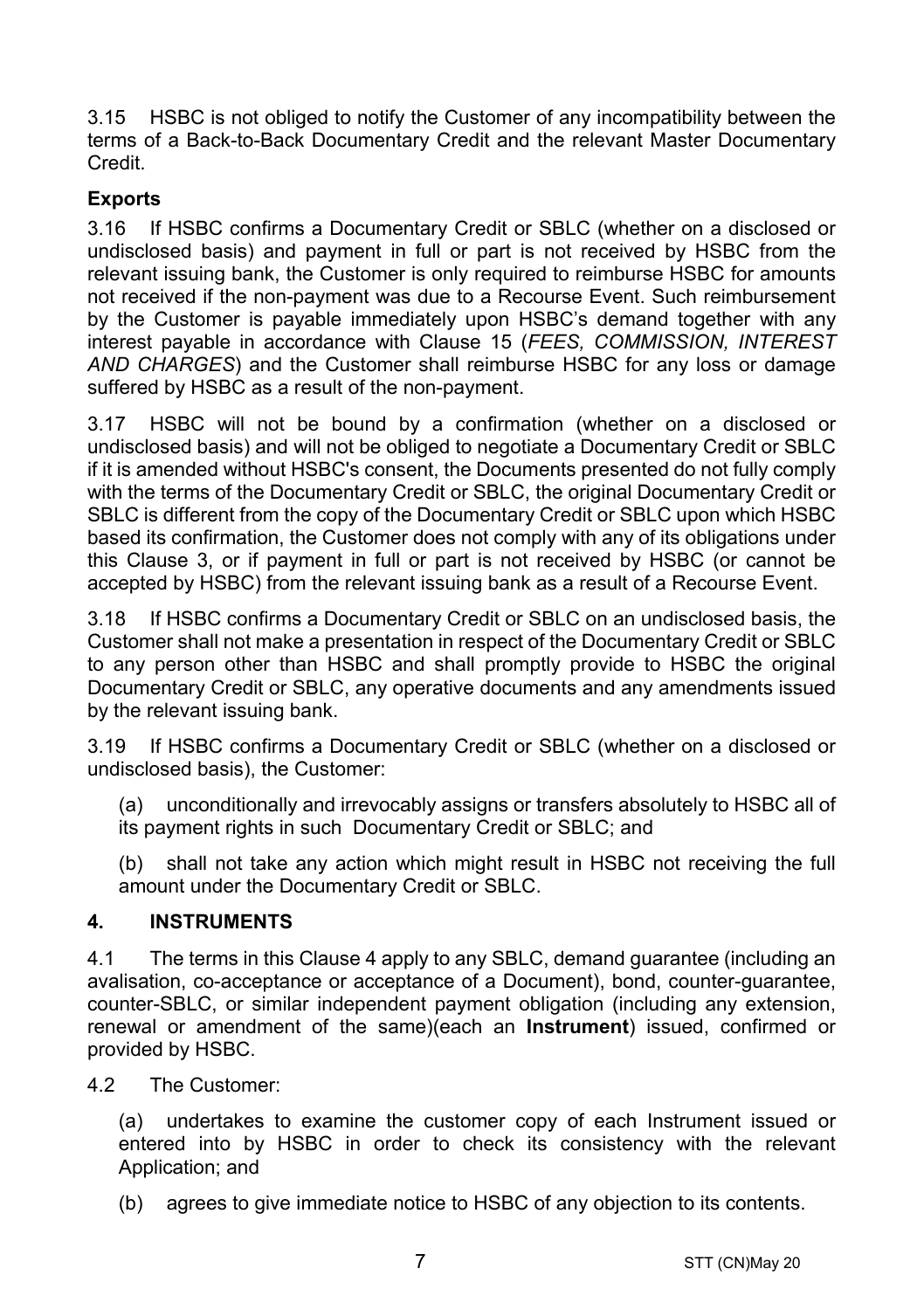4.3 HSBC is authorised to accept, pay or honour any Claim made under any Instrument which appears on its face to comply with its terms, without reference to or further authority from the Customer or any other party, and without enquiring whether any such Claim on HSBC has been properly made, notwithstanding that the validity of any such Claim, or the amount of it, may be in dispute. The Customer accepts any such Claim as conclusive evidence that HSBC was liable to pay or comply with it, and any payment made, or any steps taken by HSBC in good faith under or in connection with it, shall be binding upon the Customer.

4.4 The presentation of any documents under an Instrument shall be deemed to be in compliance with the terms of the Instrument if HSBC determines that they appear on their face to be in order and, taken as a whole, conform with the requirements of the Instrument. The Customer waives all claims against HSBC for any delay that may result in examining such documents or any failure to identify any discrepancies that may exist.

4.5 Notwithstanding any contrary instruction from the Customer, HSBC is entitled to reject any Claim which HSBC determines does not comply with the terms of the relevant Instrument. HSBC is not obliged to notify the Customer or to seek the Customer's waiver of any discrepancy before refusing the Claim. Where HSBC does seek a waiver in respect of any discrepancy, the taking of such action does not oblige HSBC to seek a waiver of discrepancy at any other time.

4.6 If HSBC notifies the Customer of a discrepancy with respect to a Claim and the Customer requests HSBC and/or its correspondent bank or its agent to:

- (a) effect payment under the Instrument, notwithstanding the discrepancy; or
- (b) countersign or issue any guarantee or indemnity covering the discrepancy,

the Customer confirms that its reimbursement obligations and the indemnity set out in Clause [9](#page-13-0) (*[REIMBURSEMENT AND INDEMNITY](#page-13-0)*) shall apply to such Claim and/or any such guarantee or indemnity.

4.7 HSBC may at any time amend or insert additional terms and conditions into an Instrument as HSBC may consider appropriate, provided that any such amendment or additional terms and conditions shall not increase the Customer Liabilities in relation to such Instrument. HSBC may, subject to the beneficiary's consent, cancel the whole or any unused balance of an Instrument.

4.8 Notwithstanding any instruction in an Application, HSBC may restrict the availability of any SBLC, or any advising or confirming, to its own offices or to any correspondent bank or agent of its choice and, in such case, HSBC may refuse to honour, or make payment for, any Document drawn or purporting to be drawn on any office, bank or other person other than such office, correspondent bank or agent.

4.9 If the terms of an SBLC (whether expressly or impliedly) permits payment to be effected to the beneficiary prior to receipt of the documents required to be delivered under such SBLC, the Customer shall, on the maturity date of such SBLC or such earlier date as may be demanded by HSBC, pay to HSBC the full amount of the Claim (whether or not the documents subsequently delivered are compliant with the terms of the SBLC) together with interest accruing on such Claim for the period from and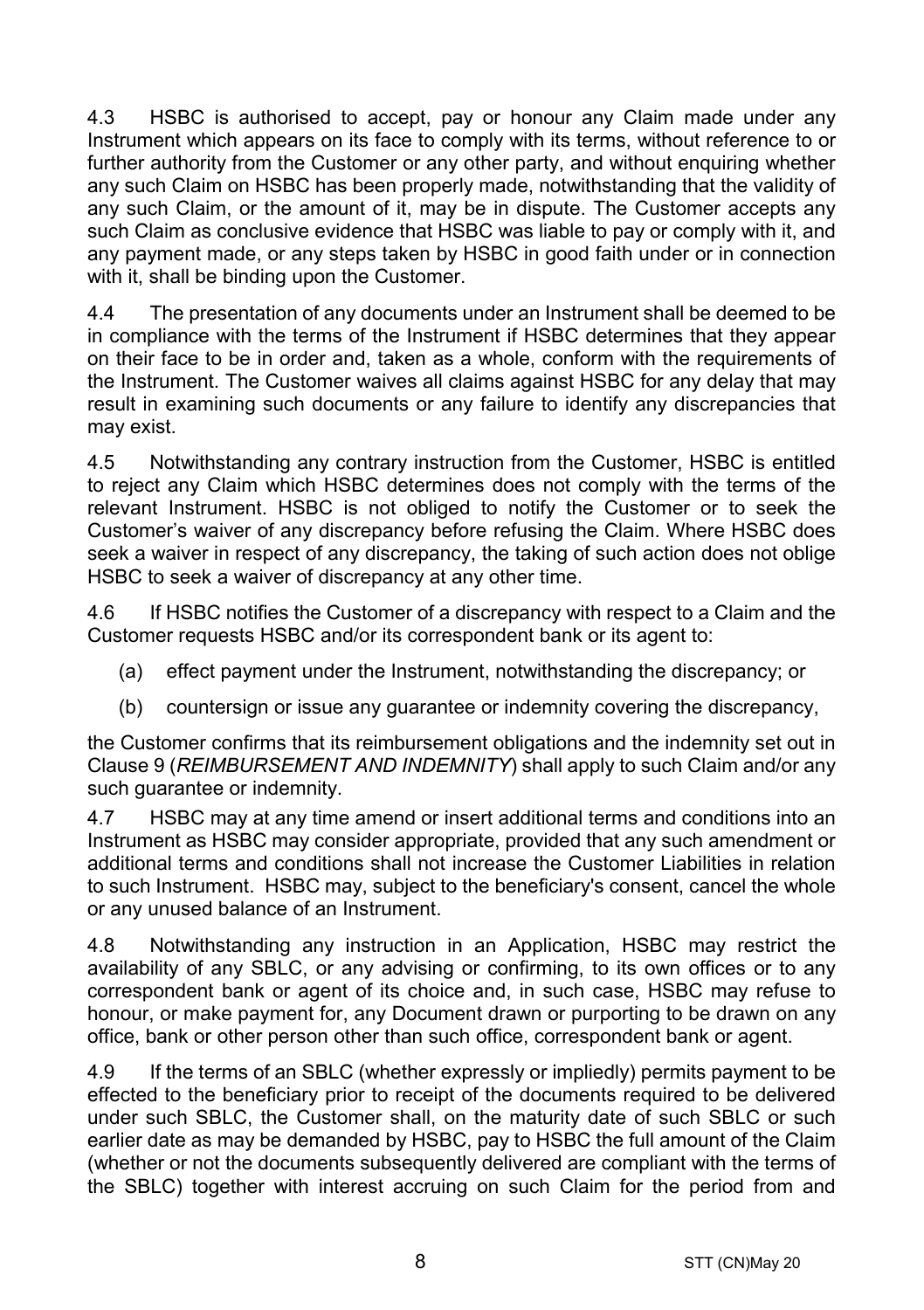including the date of HSBC's payment to and including the maturity date, such interest payable in accordance with Clause [15](#page-16-0) (*[FEES, COMMISSION, INTEREST AND](#page-16-0)  [CHARGES](#page-16-0)*).

4.10 Notwithstanding the foregoing, if the Customer has requested HSBC to issue or arrange for the issuance of an Instrument by a correspondent bank for which a counter-guarantee or counter-SBLC must be issued by HSBC, HSBC may include such terms in the counter-guarantee or counter-SBLC that HSBC considers are required to support the issuance of such Instrument. Without limitation, the validity period and Claim period (if applicable) of the counter-guarantee or counter-SBLC shall be longer than the validity period and Claim period (if applicable) of the Instrument and other terms may be added to reflect the laws under which the Instrument is governed.

4.11 If any Instrument contemplates renewal or extension and the Customer does not advise HSBC at least 5 Business Days prior to the time required for HSBC to provide notice of cancellation as required by the Instrument, HSBC may renew or extend for an additional year or such other term as HSBC may so select. HSBC shall however be under no obligation to issue, extend or renew any Instrument and may at any time:

(a) cancel or revoke any Instrument without prior notice to or authorisation from the Customer if such Instrument or the beneficiary of such Instrument permits cancellation or revocation; or

(b) pay any Instrument without prior notice to or authorisation from the Customer if the Instrument or any relevant law permits or requires payment to be made if such Instrument is cancelled, withdrawn, not extended or not renewed.

4.12 Any cancellation, payment or revocation by HSBC of any Instrument at any time shall be without prejudice to the rights and obligations of HSBC and the Customer under these Terms.

4.13 Unless an Instrument expressly provides that the original Instrument must be presented to HSBC to support a Claim, HSBC may pay and/or comply with any Claim, whether or not the original of the Instrument is presented to HSBC.

4.14 Notwithstanding that the Customer may claim that an Instrument has been reduced, cancelled or terminated, HSBC may determine that, due to the governing law of the Instrument, it is has not been reduced, cancelled or terminated, or HSBC may determine that it is necessary to obtain or require the relevant beneficiary's confirmation of the reduction, release or discharge of HSBC's and/or any correspondent bank's liabilities under such Instrument. Subject to such determination, or until such confirmation is received by HSBC, such Instrument shall not be treated or deemed as reduced, cancelled or terminated.

#### <span id="page-8-0"></span>**5. COLLECTIONS**

5.1 The terms in this Claus[e 5](#page-8-0) apply to any Collection transaction.

5.2 If HSBC is requested by the Customer to handle a Collection as the remitting bank, HSBC shall be under no obligation to make any payment to the Customer in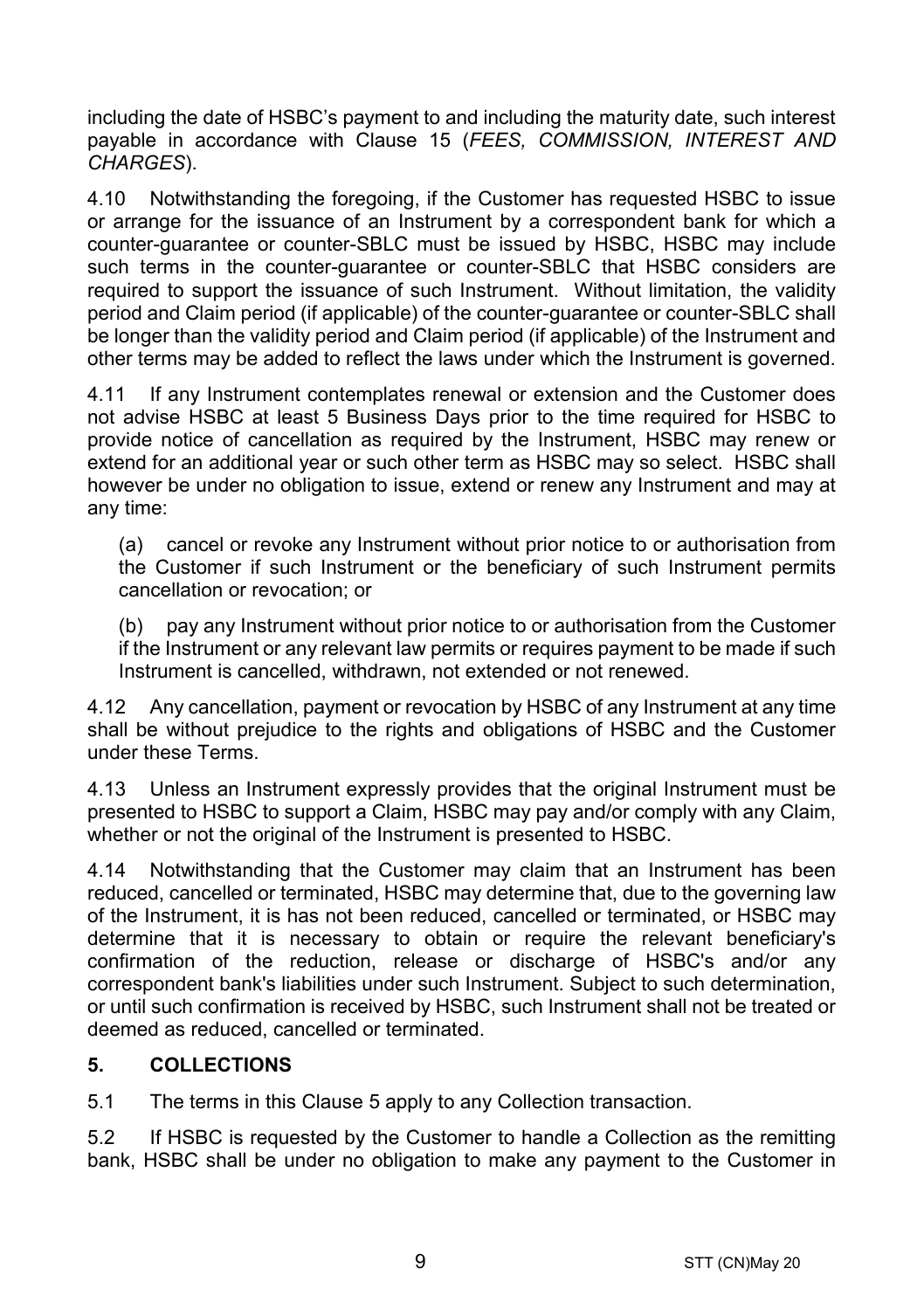respect of the Collection until HSBC has received full payment from the collecting or presenting bank.

5.3 HSBC is not obliged to check the Documents before sending them to the collecting or presenting bank.

5.4 HSBC is not obliged to check the Documents that it receives from a remitting bank.

#### <span id="page-9-0"></span>**6. FINANCE**

6.1 The terms in this Clause [6](#page-9-0) apply where HSBC Finances any Document or Documentary Credit.

6.2 Upon HSBC Financing a Document or Documentary Credit, the Customer unconditionally and irrevocably:

(a) transfers ownership of the Document or Documentary Credit to HSBC and undertakes to endorse the relevant Document in favour of HSBC (if not already endorsed in favour of HSBC as a condition to such Finance) and deliver the original endorsed Document to HSBC;

(b) assigns or transfers absolutely to HSBC all of its rights to receive the proceeds of such Documentary Credit or Document; and

(c) assigns or transfers absolutely to HSBC all of its rights, title and interest in the associated underlying receivable (and related rights and proceeds) (if any) arising from the underlying Trade Transaction,

and where the amount of the Finance was calculated by applying an advance rate to the face value of the Document or Documentary Credit, upon receipt by HSBC of any proceeds of that Document or Documentary Credit in excess of the amount of the Finance, HSBC shall pay those proceeds to the Customer (after deducting any outstanding Customer Liabilities).

6.3 If HSBC has Financed a Document or Documentary Credit and payment in full or part is not received by HSBC for any reason (or cannot, for any reason whatsoever, be accepted by HSBC) from the relevant issuing bank, confirming bank, collecting bank, presenting bank, drawee or obligor (as applicable), then unless otherwise agreed in writing by HSBC:

- (a) such Trade Service is provided with full recourse against the Customer; and
- (b) the Customer is required to reimburse HSBC for amounts not received.

Such reimbursement is payable immediately upon HSBC's demand together with any interest payable in accordance with Clause [15](#page-16-0) (*[FEES, COMMISSION, INTEREST](#page-16-0)  [AND CHARGES](#page-16-0)*) and the Customer shall reimburse HSBC for any loss or damage suffered by HSBC as a result of the non-payment.

6.4 If HSBC has agreed to Finance a Document or Documentary Credit on a nonrecourse basis and payment in full or part is not received by HSBC (or cannot be accepted by HSBC) from the relevant issuing bank, confirming bank, collecting bank, presenting bank, drawee or obligor (as applicable), the Customer is only required to reimburse HSBC for amounts not received if the non-payment was due to a Recourse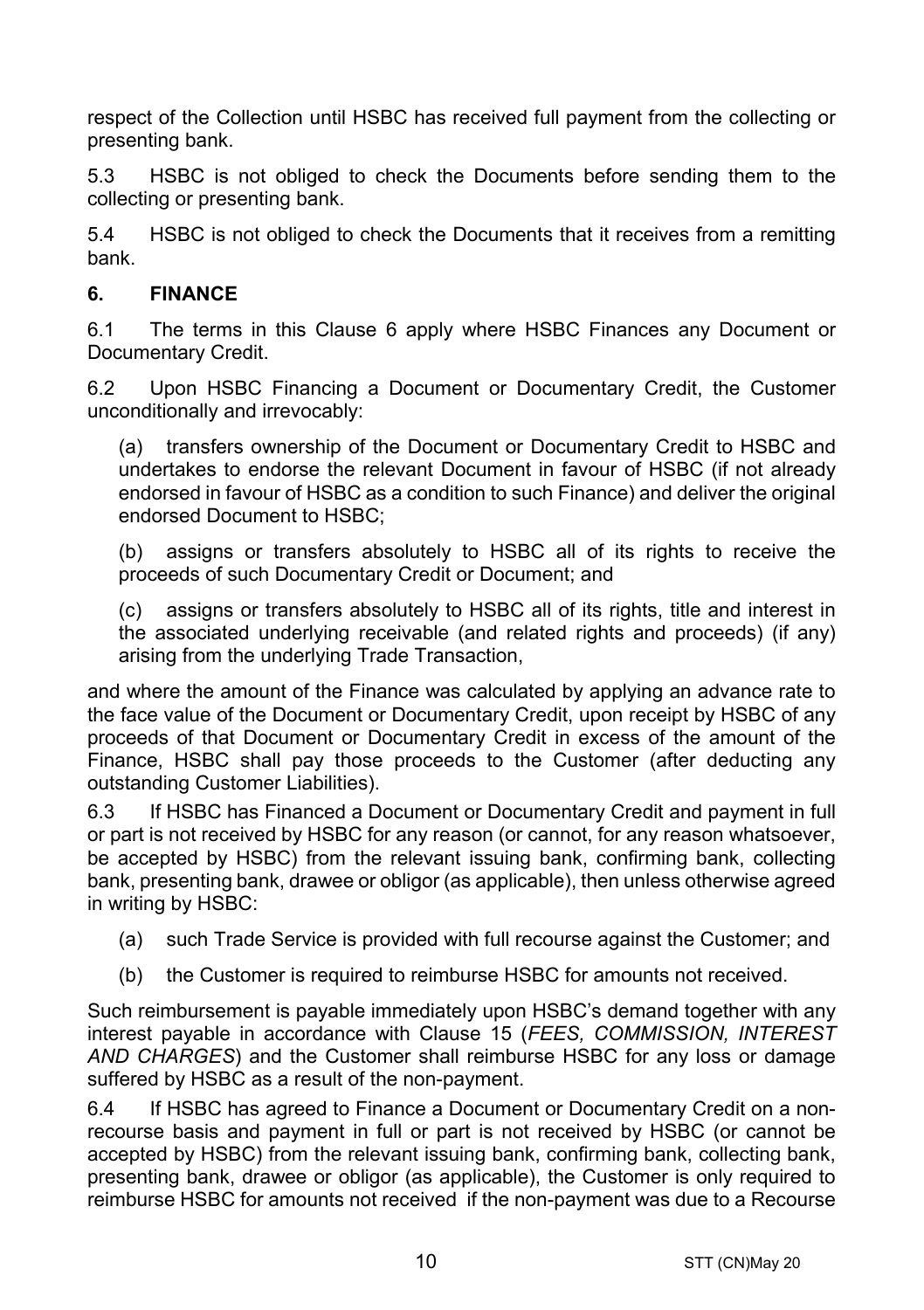Event. Such reimbursement is payable immediately upon HSBC's demand together with any interest payable in accordance with Clause [15](#page-16-0) (*[FEES, COMMISSION,](#page-16-0)  [INTEREST AND CHARGES](#page-16-0)*) and the Customer shall reimburse HSBC for any loss or damage suffered by HSBC as a result of the non-payment.

6.5 Where HSBC has Financed a Document or Documentary Credit, HSBC may at its discretion:

(a) take conditional acceptances and/or acceptances for honour and/or to extend the due date for payment in relation to any such Document or Documentary Credit;

(b) accept payment from any drawee or acceptor before maturity under rebate or discount;

(c) accept part payment before maturity and deliver a proportionate part of the Goods to any drawee or acceptor of such Document or Documentary Credit or the consignee of the related Goods;

(d) at the request of any drawee, delay presentation of such Document or Documentary Credit for payment or acceptance without affecting the liability of the Customer to HSBC in respect of such Document or Documentary Credit;

(e) give an indemnity against any loss arising from any discrepancies in order to obtain acceptance or payment of a Document and the Customer confirms that its reimbursement obligations and the indemnity set out in Clause [9](#page-13-0) (*[REIMBURSEMENT AND INDEMNITY](#page-13-0)*) shall apply to any such indemnity; and

(f) institute proceedings and take steps for the recovery from the acceptors or endorsers of any such Document or Documentary Credit of any amount due in respect of such Document or Documentary Credit, despite HSBC having debited the bank account of the Customer with the amount of such Document or Documentary Credit.

#### <span id="page-10-0"></span>**7. TRADE FINANCE LOANS**

7.1 The terms in this Clause [7](#page-10-0) apply to any Trade Finance Loans which HSBC may provide to the Customer from time to time.

7.2 Subject to the terms of any applicable Facility Agreement which may apply, any Trade Finance Loan which HSBC provides to the Customer shall be on an uncommitted basis and HSBC may terminate or cancel such Trade Finance Loan at any time without providing reasons to the Customer.

7.3 Interest shall accrue on the Trade Finance Loan and shall be payable in accordance with Clause [15](#page-16-0) (*[FEES, COMMISSION, INTEREST AND CHARGES](#page-16-0)*).

7.4 The Customer shall repay each Trade Finance Loan together with accrued interest and any outstanding fees, commissions, charges and expenses incurred by HSBC on demand unless HSBC agrees otherwise in writing. In any event the Customer shall repay a Trade Finance Loan no later than:

(a) its maturity date;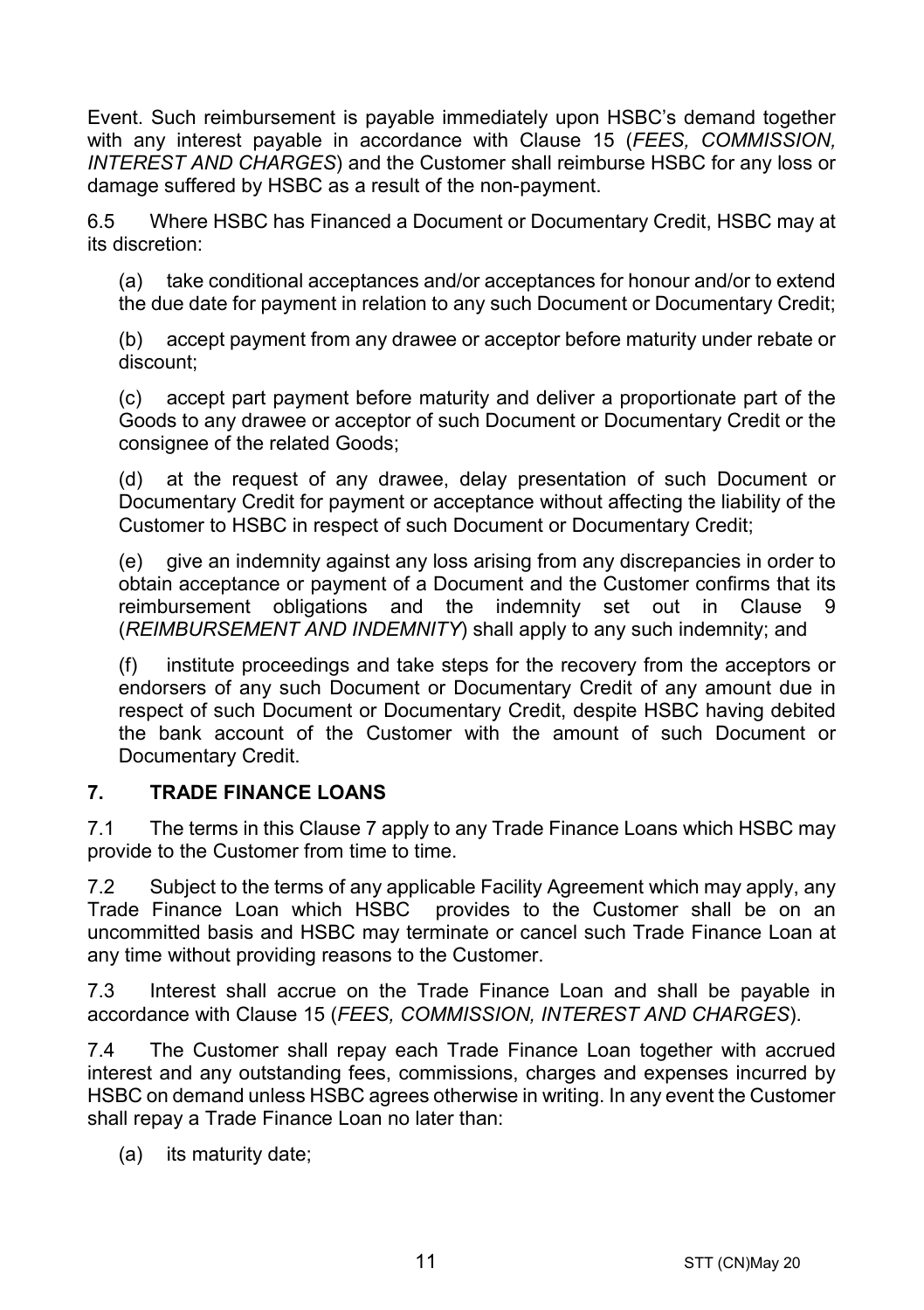(b) if it is for financing goods or services, the date on which the Customer receives the proceeds of sale of those goods or services (in full or part); and/or

(c) if it is for the financing of a debt owed to the Customer, the date on which the Customer receives payment of the debt (in full or part),

and, upon the request of HSBC, the Customer will arrange for all monies payable to the Customer under or in connection with the relevant Trade Transaction to be paid directly to a bank account as specified by HSBC to be used towards the repayment of that Trade Finance Loan and any other outstanding Customer Liabilities.

7.5 If a Trade Finance Loan is due for repayment on a day when the Customer is entitled to make a drawing under another Trade Finance Loan, HSBC may require:

(a) the amount of the Trade Finance Loan that is to be repaid to be deducted from the amount of the drawing to be made; and

(b) only the difference in amounts (if any) to be paid to the Customer.

7.6 Where the Customer requests a Trade Finance Loan and it is to be backed by a Documentary Credit or a confirmed purchase order, pro-forma invoice or such other supporting document specified in the Application, the Customer shall, at or before the time when the Customer submits the Application for that Trade Finance Loan, lodge with HSBC the original Documentary Credit (including all amendments (if any)) or a copy of the confirmed purchase order, pro-forma invoice or other such supporting document referred to in the Application (as applicable), in each case in the format required by HSBC (the **Supporting Document**).

7.7 Where HSBC provides to the Customer a Trade Finance Loan backed by a Supporting Document, the Customer shall:

(a) only use the proceeds of that Trade Finance Loan for the purpose of purchasing, producing, processing, manufacturing, storing, insuring and/or preparing for the sale or shipment of the Goods referred to in the Supporting Document;

(b) not accept any amendment to or cancellation of the Supporting Document without HSBC's prior written consent;

(c) promptly notify HSBC if the value of the relevant Goods or the proceeds due under the Supporting Document at any time falls below the amount of the Trade Finance Loan;

(d) promptly notify HSBC if the relevant Goods are not shipped in accordance with the terms of the Supporting Document;

(e) where the Supporting Document is a Documentary Credit, present all Documents to HSBC in strict compliance with the terms and conditions of the Documentary Credit before the expiry of the time limit(s) prescribed in the Documentary Credit; and

(f) where the Supporting Document is not a Documentary Credit, promptly following shipment of the relevant Goods, provide HSBC with the invoice and other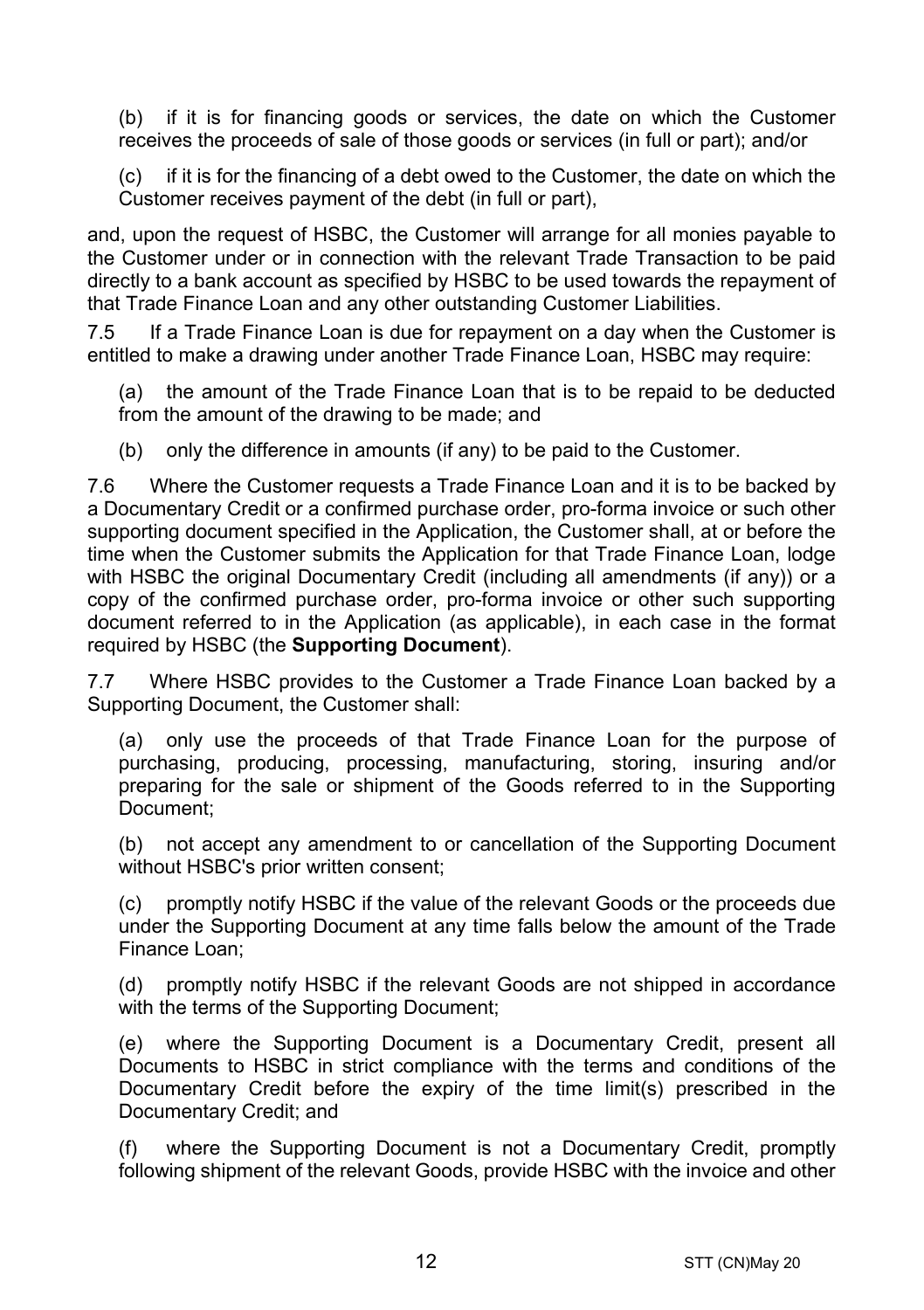documents evidencing that the relevant Goods have been supplied to the relevant buyer in accordance with the terms and conditions of the relevant sales contract.

7.8 Where HSBC provides to the Customer a Trade Finance Loan backed by a Documentary Credit and HSBC presents the required Documents to the issuing bank for payment or approval and/or HSBC Finances that Documentary Credit or any Document presented under that Documentary Credit, HSBC is authorised to apply the proceeds of the Documentary Credit or the amount of the Finance towards the repayment of that Trade Finance Loan and any other outstanding Customer Liabilities (including accrued interest).

#### <span id="page-12-0"></span>**8. APPLICATIONS FOR RELEASE OF GOODS, SHIPPING GUARANTEES AND LETTERS OF INDEMNITY**

8.1 The terms in this Clause [8](#page-12-0) apply to any Application for the release of Goods, shipping quarantee or letter of indemnity.

8.2 If the Customer requests HSBC to sign or countersign any letter of indemnity or shipping guarantee or (as the case may be) sign, endorse or release any air waybill, bill of lading, parcel post receipt or delivery order (collectively, the **Transport Documents**) to facilitate the release of Goods:

(a) HSBC is authorised (but not obliged):

(i) to honour any Claim (including the acceptance of any Document presented) made under any Documentary Credit, Collection or Document relating to any released Goods and to pay the invoiced amount of the Goods or the value of the Goods (whichever is higher) without examining any of the presented Documents and whether or not aware of any discrepancies; and

(ii) to utilise any Transport Documents in HSBC's possession for the redemption of any letter of indemnity or shipping guarantee; and

(b) the Customer shall promptly accept any Document presented for the payment of the relevant Goods (whether discrepant or not) and shall indemnify HSBC and each other Indemnified Party in accordance with Clause [9.2](#page-13-1) (*[REIMBURSEMENT](#page-13-0)  [AND INDEMNITY](#page-13-0)*).

8.3 Goods and/or Documents are released to the Customer for the purpose of taking delivery of and selling the Goods.

8.4 HSBC may compromise, settle, pay or resist any Claim arising from or in connection with the issuance of any letter of indemnity or shipping guarantee or HSBC signing, endorsing or releasing any Transport Document in such manner as HSBC determines appropriate, without releasing the Customer's obligation and liability to reimburse and indemnify HSBC hereunder.

8.5 The Customer shall redeem and deliver each letter of indemnity or shipping guarantee (if any) to HSBC for cancellation immediately upon receipt of the relevant original Transport Documents.

8.6 The Customer agrees that its Customer Liabilities in respect of a letter of indemnity or shipping guarantee shall continue and shall not be reduced until such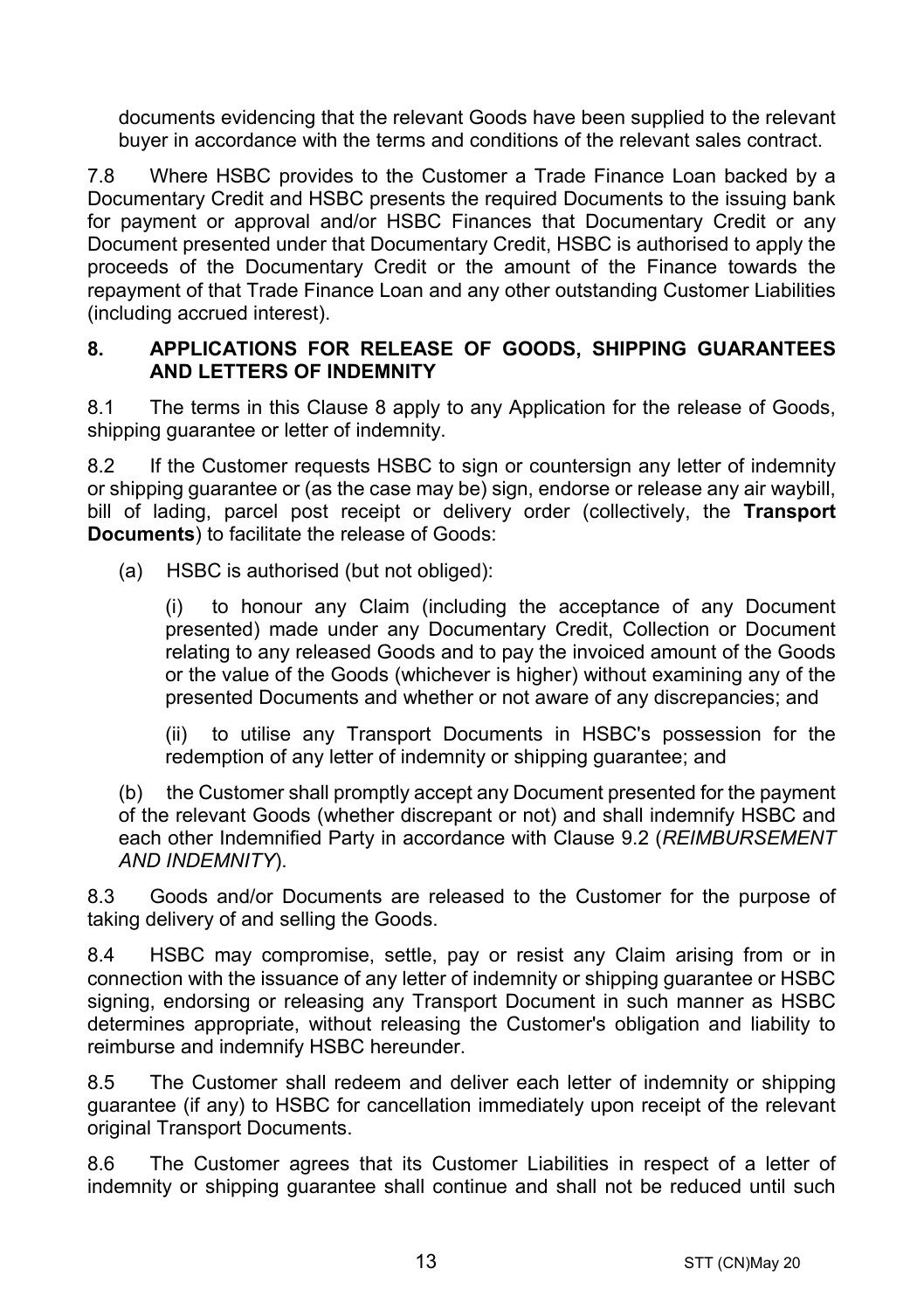letter of indemnity or shipping guarantee has been returned to HSBC and HSBC has been released from all its liabilities under such letter of indemnity or shipping guarantee.

# **SECTION 2 – REIMBURSEMENT, INDEMNITY AND OTHER RIGHTS**

## <span id="page-13-0"></span>**9. REIMBURSEMENT AND INDEMNITY**

9.1 The Customer shall upon demand reimburse or pay to HSBC all sums paid (in whatever manner) or due to be paid by HSBC to any person in respect of any Trade Service and shall upon demand pay to HSBC all sums owing at any time by the Customer to HSBC including any principal, interest, commissions, fees, Increased Costs, taxes, customs duties and charges in respect of such Trade Services and any costs and expenses incurred by HSBC in connection with providing such Trade **Services** 

<span id="page-13-1"></span>**9.2 The Customer shall indemnify HSBC, each HSBC Group member, and their officers, employees and delegates (each, an Indemnified Party) on demand against all direct, indirect and consequential liabilities and losses, payments, damages, demands, claims, expenses and costs (including legal fees and fees, claims, demands and liabilities from a beneficiary or any other person on a full indemnity basis), proceedings, actions and other consequences (collectively, the Losses) which any Indemnified Party may suffer, sustain or incur under or in connection with any Trade Service and the enforcement of its rights under these Terms (except where any such Loss is caused by the Indemnified Party's fraud, gross negligence or wilful misconduct). The Customer shall on demand pay to the Indemnified Party the full amount of the Losses.** 

9.3 The Customer shall, upon request by any Indemnified Party, forthwith appear and defend at the Customer's own cost and expense any action which may be brought against such Indemnified Party in connection with any Trade Service and to provide such assistance as such Indemnified Party may reasonably require.

9.4 HSBC may, at any time and without notice, debit from any bank account which the Customer holds with any HSBC Group member, or deduct from any proceeds held or received by HSBC which are due to the Customer, any Customer Liabilities outstanding at that time (even if such debit or deduction would cause the relevant bank account to become overdrawn).

9.5 The indemnities contained in these Terms shall not be in any way discharged or diminished, nor shall the liability of the Customer be affected by reason of HSBC or any person from time to time, varying, realising or releasing any of the same, or granting any time, indulgence or concession or compounding with any person, or concurring in accepting or varying any compromise, arrangement or settlement, or omitting to claim or enforce payment, or determining, varying, reducing or extending the terms of any Trade Service, or by anything done or omitted which, but for this provision, might operate to discharge or otherwise exonerate the Customer.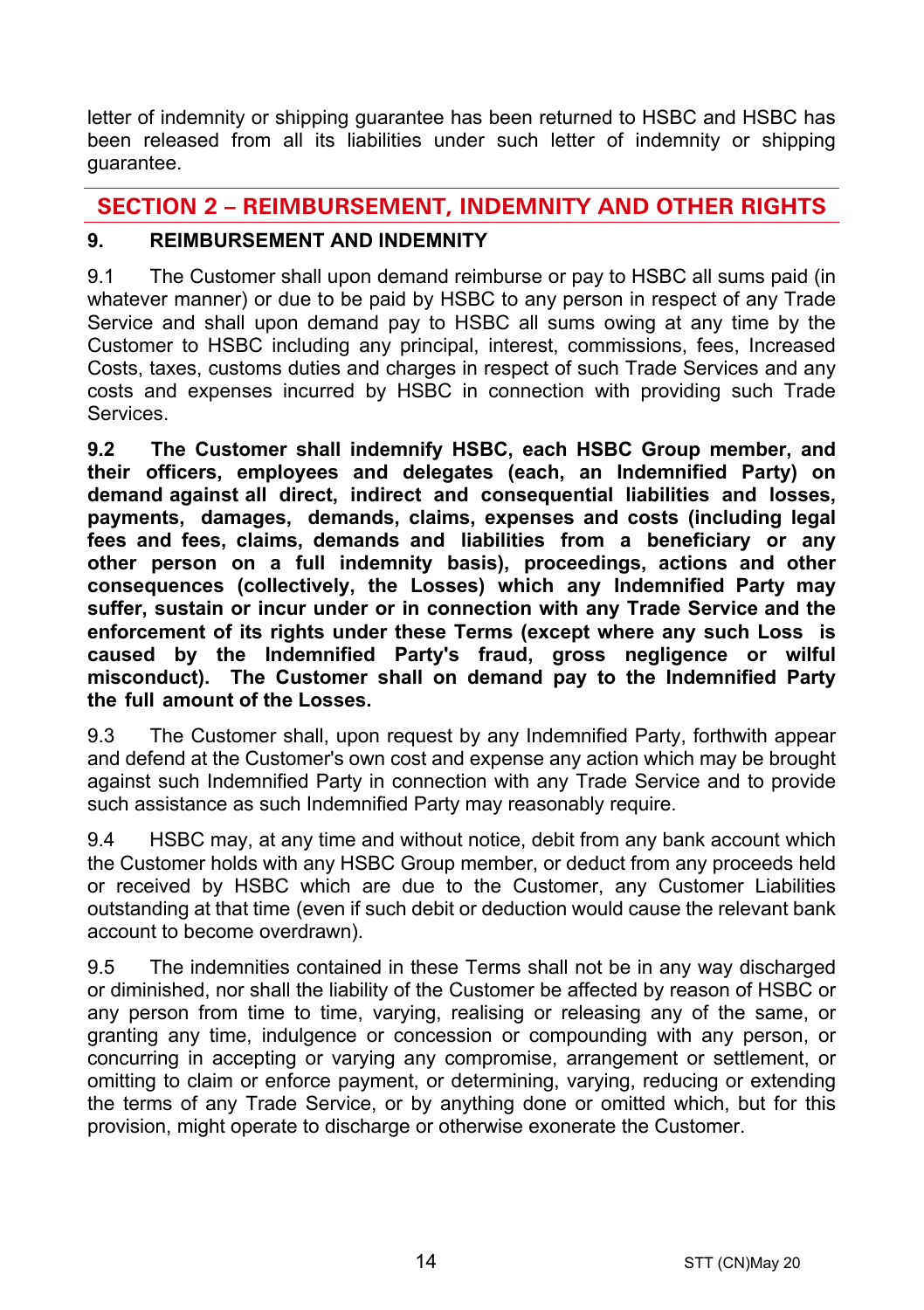# <span id="page-14-1"></span>**10. CASH COLLATERAL**

10.1 The Customer shall upon demand pay to such bank account as HSBC may direct cash cover in an amount sufficient to cover the Customer Liabilities or such lesser amount if agreed by HSBC (such amount paid, being **Cash Collateral**).

10.2 If required by HSBC, the Customer will grant to HSBC, in form and substance satisfactory to HSBC, a security interest which is customary in the Governing Jurisdiction in respect of the bank account and such Cash Collateral, and the Customer shall undertake any filing, registration, recording or enrolment of such security interest for it to be perfected and enforceable against the Customer and shall pay any related fees.

10.3 HSBC may, at any time without notice or demand, apply (whether by way of set-off, transfer or otherwise) any or all Cash Collateral towards the payment of any Claim, the repayment of any Trade Finance Loan and/or the satisfaction of any or all other Customer Liabilities.

10.4 Unless HSBC otherwise agrees:

(a) Cash Collateral shall not constitute a debt owed by HSBC to the Customer or any other person and shall not be repayable or refundable (in whole or in part) by HSBC to the Customer or any other person, in each case, until and unless HSBC is satisfied that all the Customer Liabilities have been unconditionally and irrevocably paid and discharged in full; and

(b) no interest shall accrue on Cash Collateral.

10.5 The Customer shall not create or permit to subsist any mortgage, charge, pledge, lien or other security interest or encumbrance over the Cash Collateral, or any bank account in which such Cash Collateral is held (except for any security in favour of HSBC) or assign, transfer or otherwise deal with the same.

#### <span id="page-14-0"></span>**11. PLEDGE**

11.1 The Customer will pay to HSBC on demand all Customer Liabilities.

11.2 The Customer hereby, to the extent permissible, pledges to HSBC as a continuing security for the Customer Liabilities all Documents and Goods which are at any time in actual or constructive possession or control of HSBC or held on trust for, or to the order of, HSBC whether for custody, collection, security, the making of a Claim or any other reason and whether or not in the ordinary course of banking business and whether in the Governing Jurisdiction or elsewhere.

11.3 To the extent required by HSBC, the Customer shall do all acts (including entering into such further documents) to create, evidence and give the full effect of a pledge over the Documents and Goods as security for the Customer Liabilities.

11.4 If, in the Governing Jurisdiction a pledge (or its equivalent) is required to be registered, filed or otherwise publicly recorded for it to be enforceable, upon request of HSBC the Customer shall take all reasonable action to so register, file and/or record such pledge (including making payment of any related fees).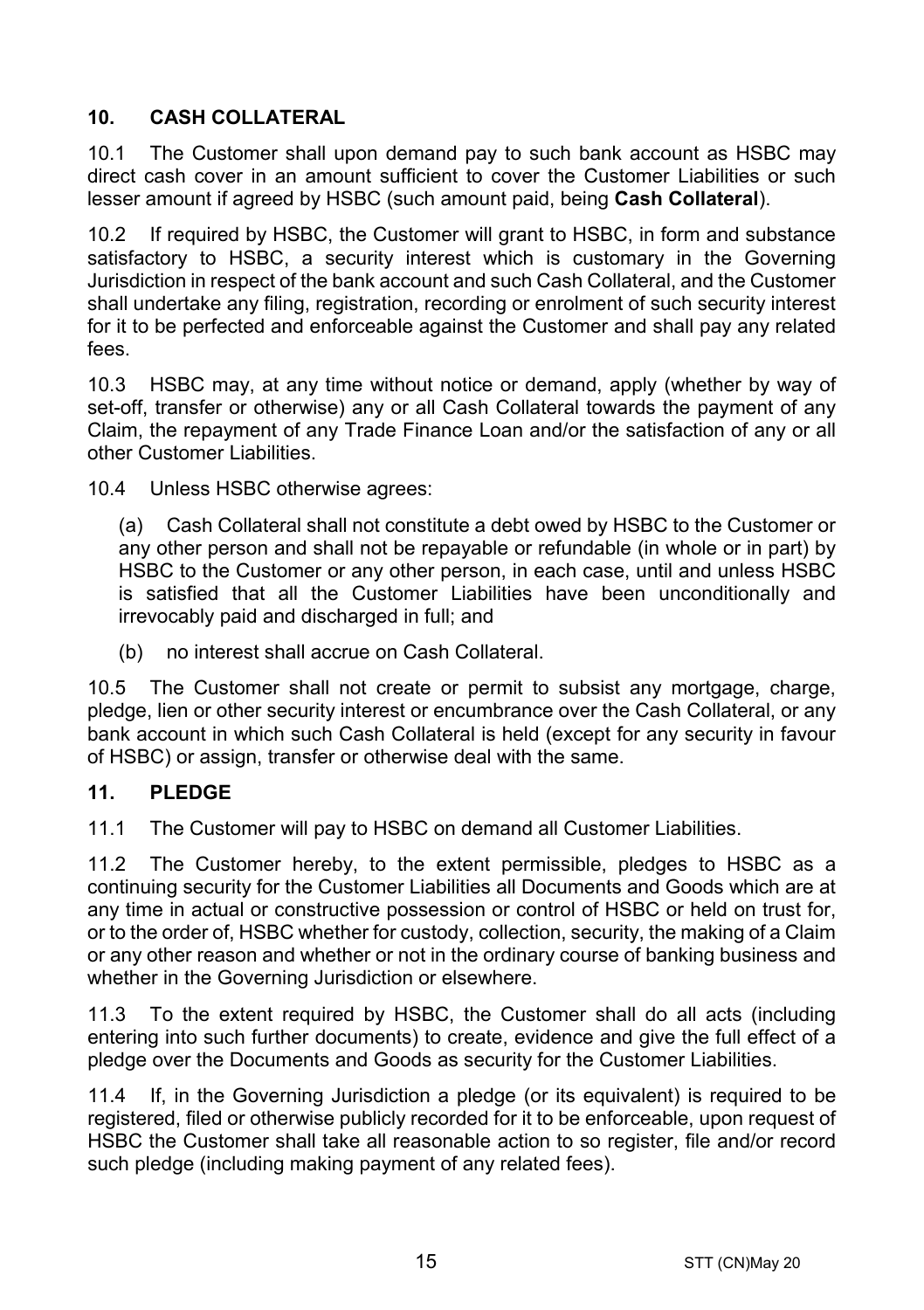11.5 Any restriction on the right of consolidating securities shall not apply to the pledge under this Clause [11.](#page-14-0) 

**11.6 The risk in any Documents and Goods pledged shall remain with the Customer and neither HSBC nor any other HSBC Group member shall be responsible for any loss or damage or depreciation in value of any Documents or Goods held by HSBC as security.** 

11.7 If:

- (a) the Customer fails to pay any Customer Liabilities when due or demanded;
- (b) the Customer does not comply with any other provision of these Terms;

(c) any representation made by the Customer under these Terms is or proves to have been incorrect when made or deemed to have been made;

(d) the Customer is unable or admits inability to pay its debts as they fall due or the Customer is or is deemed to be insolvent or bankrupt under the laws of its jurisdiction of establishment and/or incorporation (as applicable); or

(e) the Customer enters into or becomes subject to a reorganisation, a composition or other arrangement with one or more creditors, a winding-up, or any other form of bankruptcy or insolvency process or proceeding,

HSBC may enforce its pledge and may, without demand, notice, legal process or any other action with respect to the Customer or any other person, realise, sell, negotiate or otherwise dispose of all or some of the Documents and the Goods at any time and in any way which it deems expedient free from any restrictions and claims and **HSBC shall not be liable for any loss arising out of such realisation, sale, negotiation or disposal.** 

11.8 All monies received, recovered or otherwise realised by HSBC following the enforcement of the pledge may be credited to a separate interest-bearing suspense account for so long as HSBC determines in order to preserve HSBC's rights towards discharge of the whole of the Customer Liabilities.

#### **12. TRUST RECEIPTS**

12.1 Whilst any Customer Liabilities remain outstanding in respect of any Trade Service provided in relation to any Documents or Goods, if any such Documents or Goods are held by or released to the Customer or to its order, the Customer:

(a) will hold such Documents and Goods (and the proceeds of sale and/or any insurance) on trust for HSBC (or, if a trust is not recognised and enforceable, hold to the order of HSBC) exclusively for the purpose agreed between HSBC and the Customer from time to time in respect of the Trade Service being provided;

(b) will keep such sale and/or insurance proceeds, and store such Goods, separate from any other property of the Customer and capable of being identified;

(c) confirms that such Documents and Goods will continue to be subject to the pledge in Claus[e 11 \(](#page-14-0)*[PLEDGE](#page-14-0)*) but at the risk of the Customer;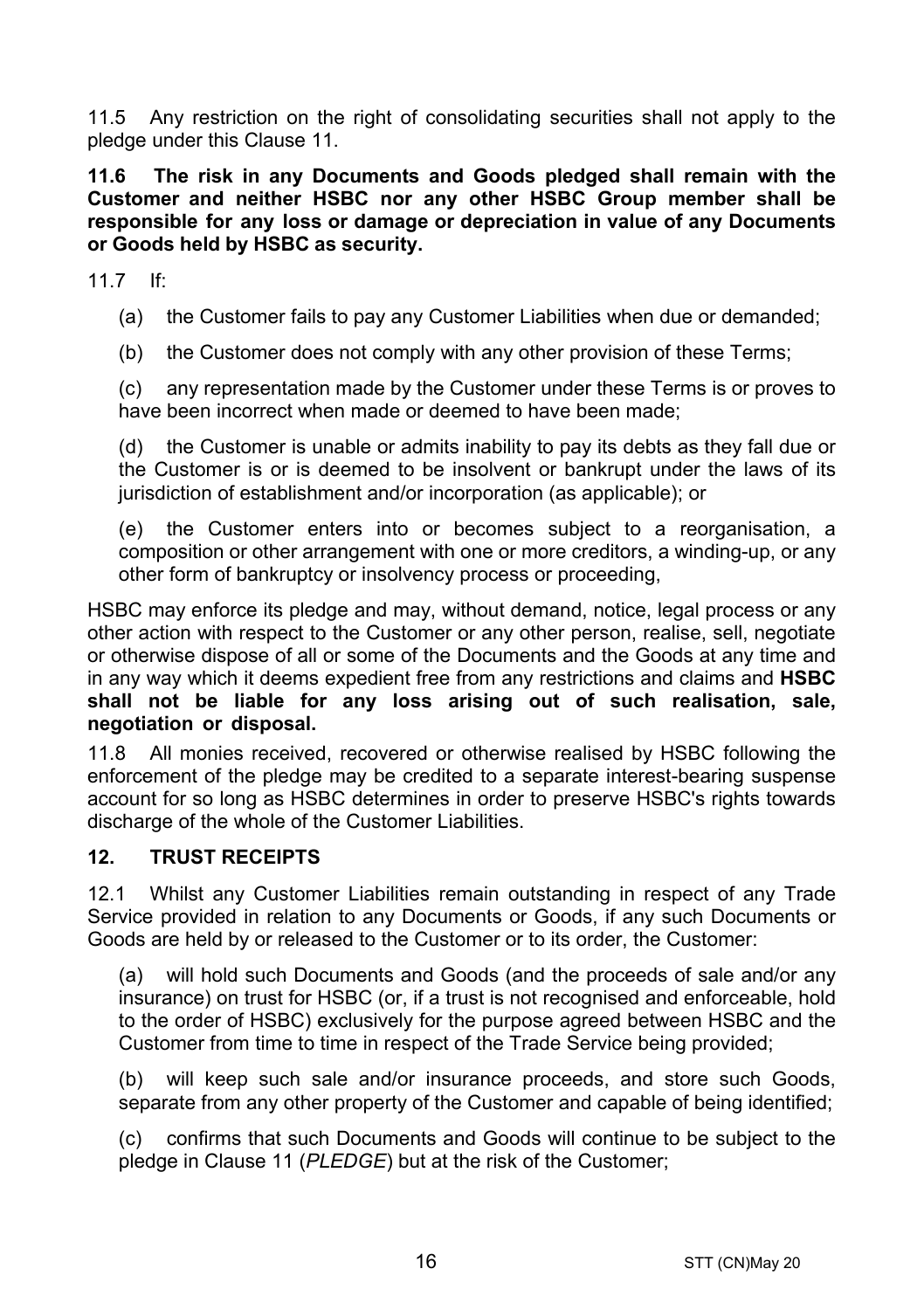(d) will, at the request of HSBC, execute and deliver to HSBC trust receipts in form and substance satisfactory to HSBC together with any other documentation HSBC may require:

(e) will comply promptly and fully with any instructions or request which HSBC may give to the Customer in relation to such Documents and Goods;

(f) will, upon receipt, promptly pay to HSBC the proceeds of sale and/or insurance of the Goods; and

(g) acknowledges that HSBC may at any time take possession and dispose of the Goods, Documents and/or sale and/or insurance proceeds of the Goods.

#### **13. SET-OFF**

13.1 HSBC may, at any time and without notice, combine or consolidate all the bank accounts of the Customer held with HSBC and/or set-off any Customer Liabilities against any obligation owed by HSBC to the Customer (including in respect of any Cash Collateral, or proceeds received or held by HSBC), regardless of the place of payment, booking branch or currency of either obligation.

13.2 To effect any set-off HSBC may convert to a currency any amount which is in a different currency at the relevant Exchange Rate.

13.3 If any Customer Liabilities are unliquidated or unascertained, HSBC may apply or set off an amount estimated by it in good faith to be the amount of that liability.

#### **14. SUPPLEMENTARY RIGHTS**

14.1 HSBC's rights under these Terms are to be in addition to and are not to be in any way prejudiced or affected by any one or more other indemnities, guarantees, securities or other obligations which HSBC may now or subsequently hold whether from the Customer or any other person.

14.2 HSBC may enforce its rights under these Terms or in respect of any other indemnities, guarantees, securities or other obligations which HSBC may now or subsequently hold whether from the Customer or any other person in any order it chooses and the Customer waives any rights it may have which provide otherwise.

# **SECTION 3 – FEES AND PAYMENTS**

#### <span id="page-16-0"></span>**15. FEES, COMMISSION, INTEREST AND CHARGES**

15.1 Unless otherwise agreed in writing with the Customer:

(a) fees and other charges (other than interest and commission) shall be payable by the Customer to HSBC in respect of each Trade Service at the rates, in the amounts, and at the times agreed in the relevant Application, Facility Agreement or Tariff Book or as otherwise in accordance with HSBC's standard practices;

(b) interest shall be payable by the Customer to HSBC upon demand in respect of any Trade Finance Loan or Finance, shall accrue on the amount of such Trade Finance Loan or Finance for the period from the date HSBC provides such Trade Finance Loan or Finance to the date such Trade Finance Loan or Finance is repaid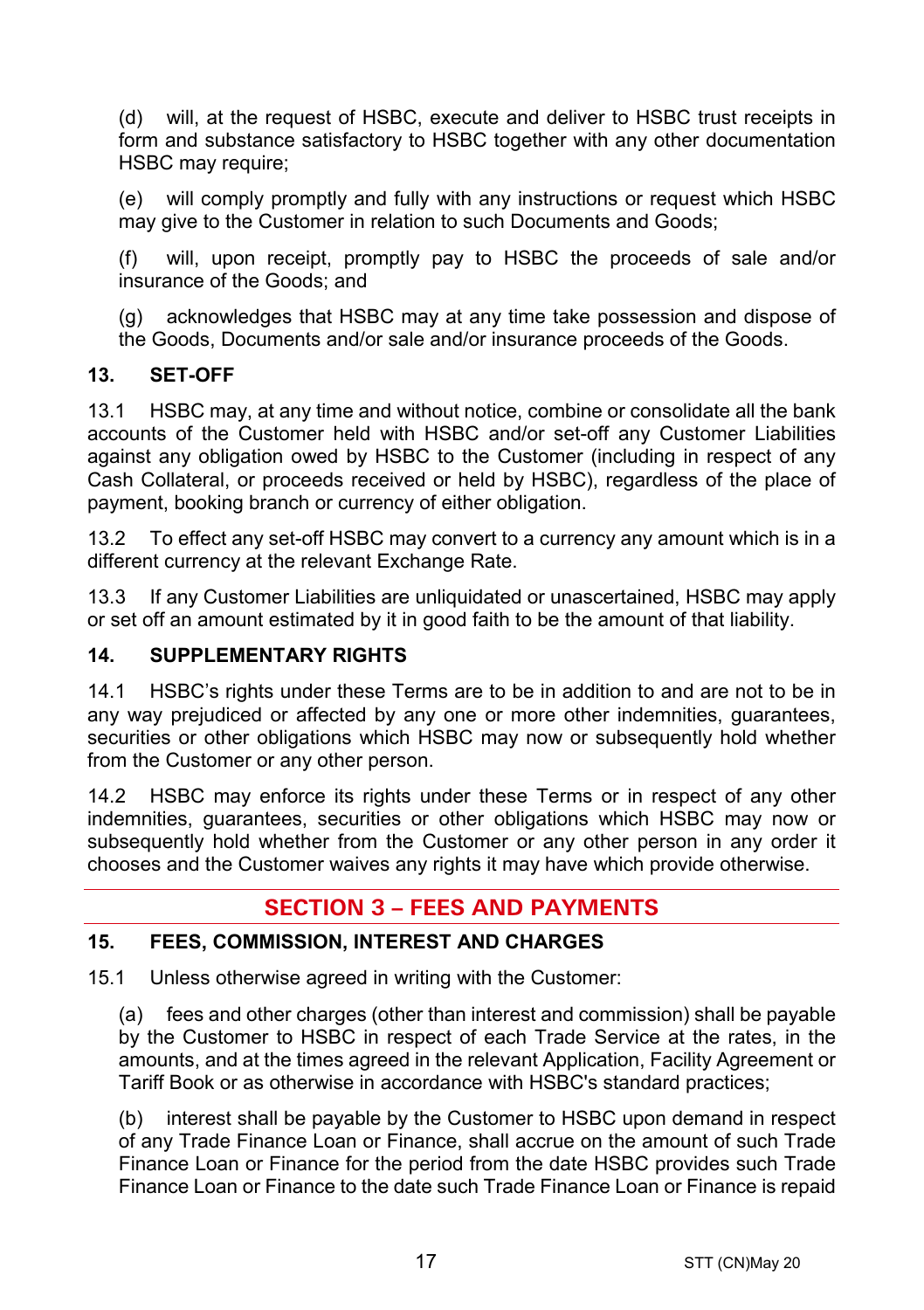or settled in full, and shall be calculated by reference to the rates agreed in the relevant Application, Facility Agreement or Tariff Book or as otherwise in accordance with HSBC's standard practices;

(c) interest shall be payable by the Customer to HSBC upon demand in respect of any Claim paid by HSBC, shall accrue on the amount of the Claim for the period from the date HSBC pays such Claim to the date the Customer Liabilities resulting from such Claim are reimbursed in full, and shall be calculated by reference to the rates agreed in the relevant Application, Facility Agreement or Tariff Book or as otherwise in accordance with HSBC's standard practices; and

(d) commission shall be payable by the Customer to HSBC upon demand in respect of any Documentary Credit or Instrument and shall be calculated by reference to the face value of such Documentary Credit or Instrument and the rates agreed in the relevant Application, Facility Agreement or Tariff Book or as otherwise in accordance with HSBC's standard practices.

15.2 Any fee, interest or commission accruing in respect of a Trade Service will accrue from day to day and is calculated on the basis of the actual number of days elapsed and a year of 365 days or, in any case where the market practice in the relevant Governing Jurisdiction differs, in accordance with that market practice.

15.3 Any fee, commission, interest or charge payable by the Customer to HSBC is non-refundable.

15.4 If the Customer fails to pay any amount payable by it under these Terms on its due date, default interest shall accrue on the overdue amount from the due date up to the date of actual payment (both before and after judgment) at the rate agreed in the relevant Application, Facility Agreement or Tariff Book or as otherwise in accordance with HSBC's standard practices.

#### **16. PAYMENTS**

16.1 Payments by the Customer shall be made to HSBC in immediately available, freely transferable, cleared funds and as specified by HSBC, without any set-off, counterclaim, withholding or conditions of any kind unless compelled by law.

16.2 All amounts paid or payable to HSBC in respect of any Trade Service are expressed on a Tax-exclusive basis. The Customer must pay any relevant Tax (as necessary) on any amount that the Customer is required to pay HSBC.

16.3 If any deduction or withholding is required by law (including on account of any Tax), the Customer must:

(a) increase the sum payable so that, after making the minimum deduction or withholding required, HSBC will receive and be entitled to retain a net sum at least equal to the sum that HSBC would have received had that deduction or withholding not been made; and

(b) within 30 days of such payment, forward to HSBC the confirmation in writing from the relevant tax authority evidencing receipt by the relevant tax authority of that deduction or withholding.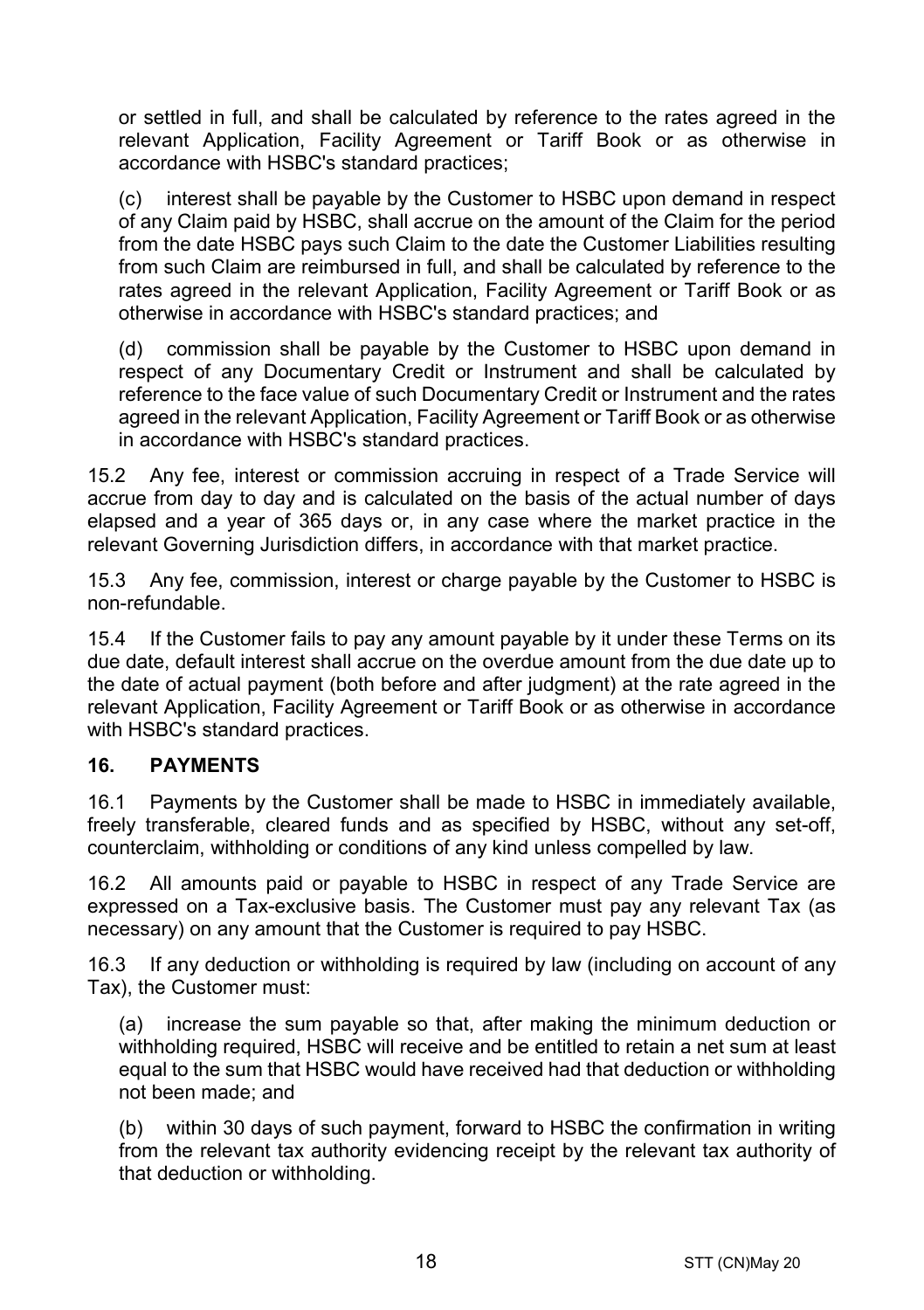16.4 Unless HSBC agrees otherwise, each payment by the Customer to HSBC shall be made in the currency of the relevant Customer Liability for which that payment is being made and the Customer waives any right it may have in any jurisdiction to pay such payment in another currency. If HSBC receives a payment from the Customer or any other person in a currency which is not the currency in which that payment was due or if any Cash Collateral needs to be converted into another currency so that HSBC may apply it to satisfy any outstanding Customer Liabilities in another currency, HSBC shall undertake that conversion using the relevant Exchange Rate (or, if applicable, pursuant to the terms of any hedging agreement that the Customer and HSBC may have entered into for these purposes). Where HSBC undertakes any currency conversion permitted by these Terms, the Customer shall indemnify HSBC for any cost, loss or liability incurred by HSBC in undertaking the conversion.

16.5 If any payment due from the Customer, or any order, judgment or award given or made in relation to any payment due from the Customer, has to be converted into another currency for the purpose of making or filing a claim or proof against the Customer or any other person, or obtaining or enforcing an order, judgment or award, the Customer shall indemnify HSBC against any cost, loss or liability arising out of or as a result of the conversion.

16.6 Any notice from, or determination by, HSBC of a rate or amount under these Terms, a Trade Service or any document referred to in these Terms shall (unless it contains an obvious error) be conclusive evidence of that rate or amount. In any legal proceedings connected with these Terms and/or a Trade Service, the account entries of HSBC are prima facie evidence of the matters to which they relate.

16.7 Any moneys paid to HSBC in respect of the Customer Liabilities may be applied in or towards satisfaction of the same or credited to a separate suspense account for so long as HSBC determines in order to preserve HSBC's rights towards discharge of the whole of the Customer Liabilities.

16.8 Moneys received by HSBC shall be applied by it (unless otherwise mandatorily required by law):

(a) first, in discharging all costs, fees and expenses (including legal fees) owing by the Customer to HSBC;

(b) second, in or towards the discharge of any interest or other amounts (not being principal) owing to HSBC; and

(c) thirdly in or towards the discharge of any principal owing by the Customer to HSBC.

16.9 If any moneys paid to HSBC in respect of the Customer Liabilities are required to be repaid by virtue of any law relating to insolvency, bankruptcy or liquidation or for any other reason, HSBC may enforce these Terms and the relevant Trade Service as if such moneys had not been paid.

16.10 Any sums that would fall due on a day other than a Business Day will be due on the next Business Day. In such event, interest and commission calculations will be adiusted accordingly.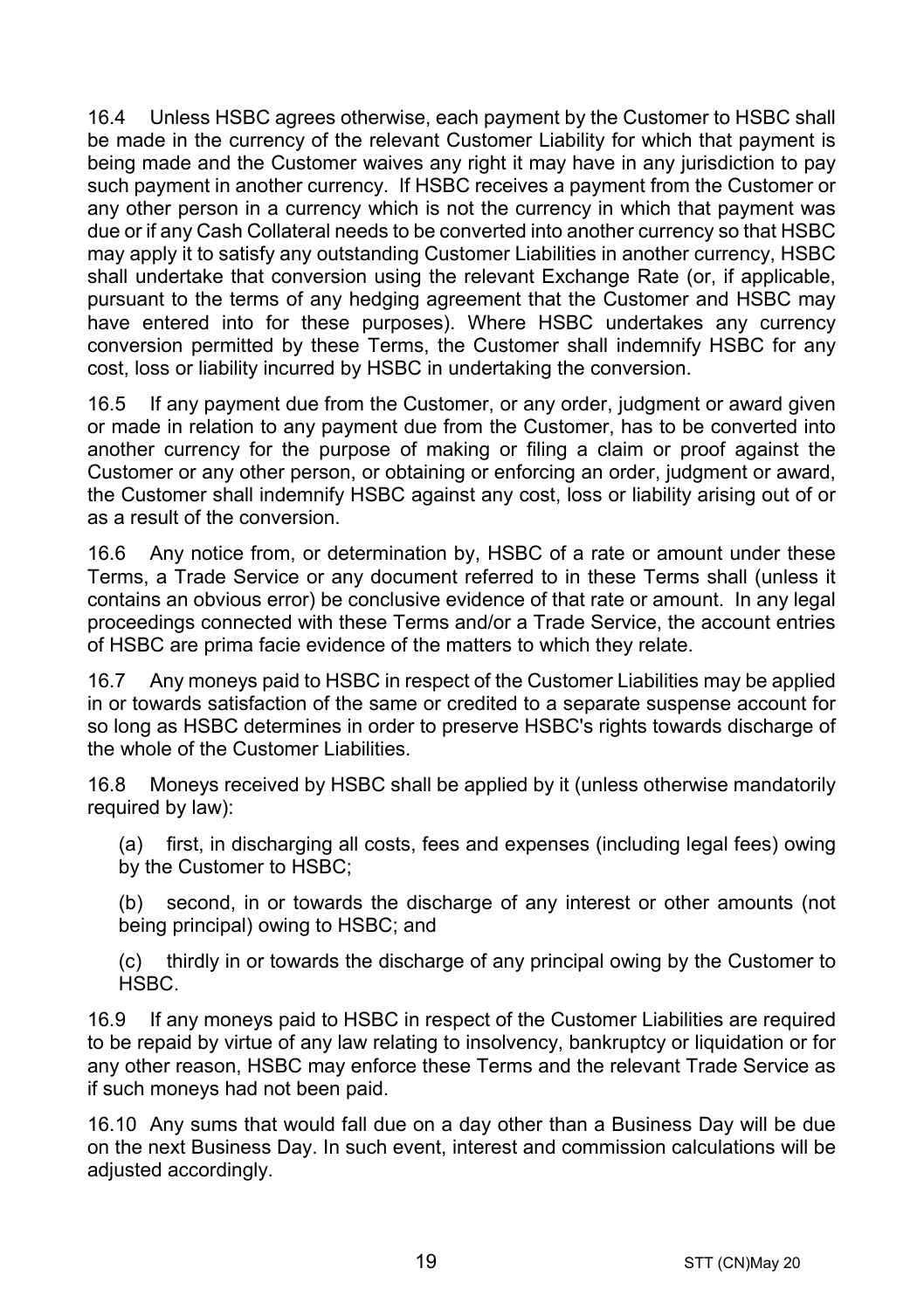16.11 If any amount to be paid by the Customer to HSBC in connection with a Trade Service is calculated by reference to a published benchmark interest rate (such as a central bank reference rate) and that rate is less than zero per cent at the time of calculation, such rate shall be deemed to be zero per cent.

# **SECTION 4 – REPRESENTATIONS, UNDERTAKINGS AND SANCTIONS**

#### **17. REPRESENTATIONS AND WARRANTIES**

17.1 In addition to other representations and warranties made by the Customer to HSBC, the Customer represents and warrants to HSBC that:

(a) it is duly established and/or incorporated under the laws of its jurisdiction of establishment and/or incorporation (as applicable), is validly existing and has full power to carry on its business as now being conducted, to own its assets and to enter into and perform its obligations under these Terms, and shall promptly notify HSBC of any change to its constitution or existence;

(b) the obligations expressed to be assumed by it in these Terms and in each Trade Transaction which it may enter into from time to time are legal, valid, binding and enforceable obligations;

(c) all authorisations, consents, approvals, resolutions, licences, exemptions, filings, notarisations or registrations required or desirable to enable it lawfully to enter into, exercise its rights and comply with its obligations under these Terms and each Trade Transaction have been obtained or effected and are in full force and effect;

(d) these Terms and each Trade Transaction which it may from time to time enter into do not and will not conflict with its constitutional documents or any agreement or instrument binding upon it or any of its assets or constitute a default or termination event (however described) under any such agreement or instrument;

(e) each Trade Service requested by or for the Customer relates to a genuine Trade Transaction as described in the documents pertaining to such Trade Transaction and all documents and information (including in any Application) provided by the Customer to HSBC in relation to each Trade Service or these Terms is/are complete, accurate, genuine and valid;

(f) it has not taken any corporate action, or any other steps and no legal proceedings have been commenced for its liquidation, judicial management, receivership, or any similar or analogous proceedings or for the appointment of a receiver and manager, judicial manager, liquidator or similar officer of it or of all or any material part of its assets or revenues;

(g) any Documents, Goods or proceeds of sale in which HSBC has or is purported to have an interest are free from any security interest(s) and encumbrance(s) (other than in favour of HSBC) and the Customer is the sole and beneficial owner of any such Documents, Goods or proceeds of sale;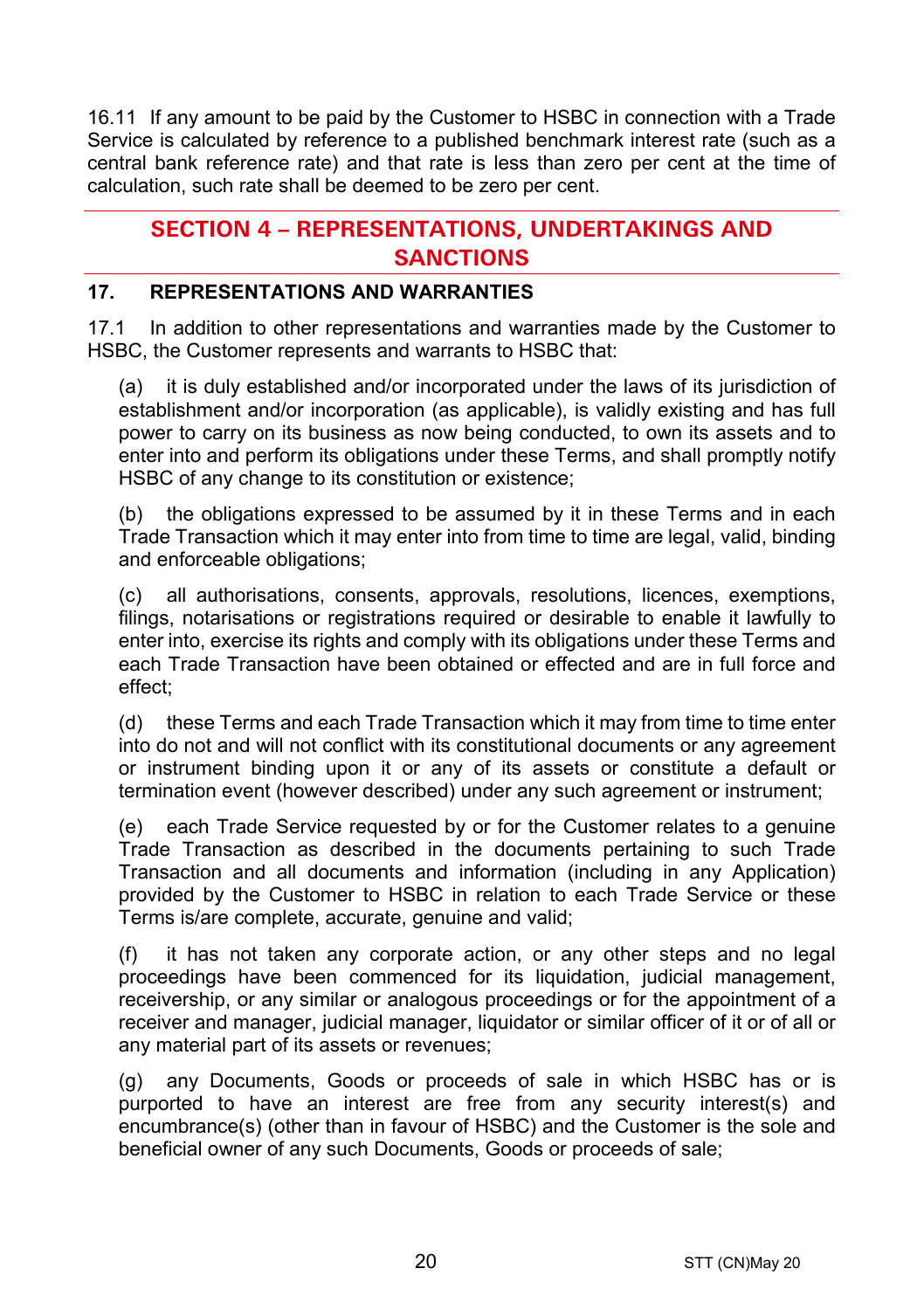(h) as at the date HSBC provides Finance to the Customer in respect of a Document or Documentary Credit, it is not aware of any dispute (actual, pending or threatened) in respect of that Document or Documentary Credit or the relevant Trade Transaction; and

(i) as at the date HSBC provides Finance to the Customer in respect of a Document or Documentary Credit or provides a Trade Finance Loan to the Customer, it has not received any financing in respect of that Document, Documentary Credit or the relevant Trade Transaction from any person other than HSBC.

17.2 All representations and warranties in these Terms are deemed to be made on each day (a) an Application is made and is being processed, (b) any Trade Service is outstanding and (c) any Customer Liabilities remain outstanding.

17.3 The Customer acknowledges that HSBC will rely on any representations and warranties made by the Customer including when HSBC assesses whether or not to provide a Trade Service to the Customer.

17.4 The Customer shall promptly notify HSBC on becoming aware of any representation or warranty becoming untrue, or the Customer being unable to make any representation or warranty when repeated.

#### **18. UNDERTAKINGS**

#### **General Undertakings**

18.1 The Customer shall at the request of HSBC:

(a) provide HSBC with such information concerning a Trade Transaction (including copies of sale contracts, purchase order and invoices), Documents and Goods and any proposed sale of Goods as HSBC may require and promptly notify HSBC if any Trade Transaction is cancelled or terminated for any reason or if any material dispute arises in respect of a Trade Transaction;

(b) provide HSBC with such information regarding the financial condition, assets and operations of the Customer and its affiliates as HSBC may reasonably require;

(c) provide HSBC with any information required by HSBC to satisfy its "*know your customer*" or similar identification procedures;

(d) keep HSBC informed of the whereabouts of the Goods and of any change in the condition, quality or quantity of the Goods;

(e) co-operate fully with HSBC and render to HSBC all assistance it requires in the collection and enforcement of any payments under or in connection with any Trade Service whether by legal proceedings or otherwise; and

(f) promptly do all such acts or execute all such documents at its own cost as HSBC may specify:

(i) for the purpose of the creation, perfection, protection or maintenance of any interest conferred or intended to be conferred on HSBC by, pursuant to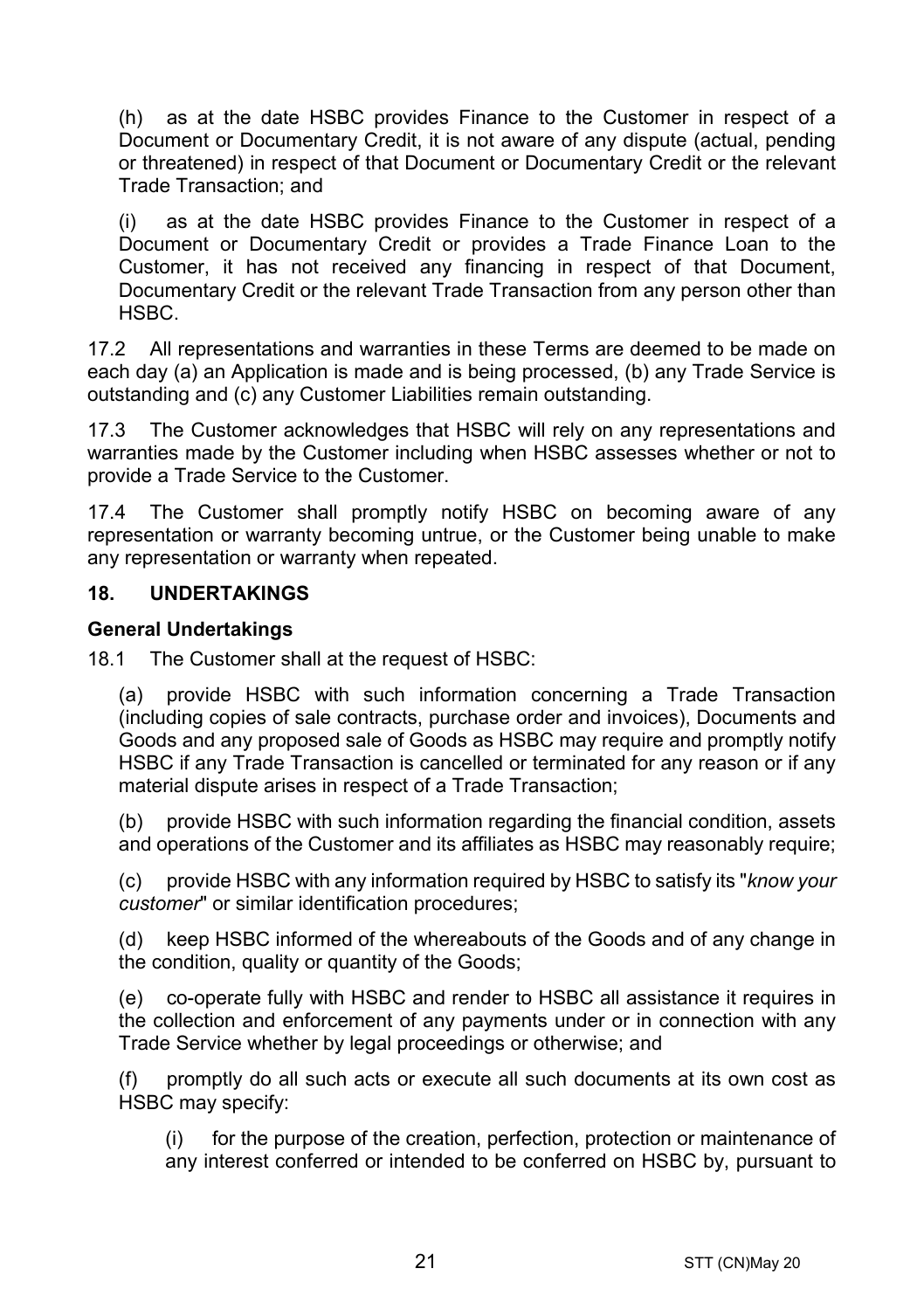or in connection with these Terms (including in respect of any Cash Collateral, Documents, Goods or sale proceeds);

(ii) for the exercise of any rights, powers and remedies of HSBC provided by, pursuant to or in connection with these Terms or by law; and

(iii) to facilitate the realisation by HSBC of any Documents or Goods in which HSBC is, or is intended to be, interested.

#### **Trade Service Undertakings**

18.2 The Customer shall, to the extent applicable to a Trade Service and/or where HSBC has or is purported to have an interest in the relevant Documentary Credit, Documents, Goods or proceeds of sale referred to:

(a) ensure that the Documentary Credit, Documents, Goods or proceeds of sale (as applicable) are free from any mortgage, charge, pledge, lien or other security interest, encumbrance or claim except for any trust, pledge or other form of security in favour of HSBC or which has been expressly permitted by HSBC;

(b) for so long as the Customer has title to the Goods or if as a condition to the Trade Service the Customer is required to procure the insurance of the Goods:

(i) insure the Goods for such value against such insurable risks as is stipulated in the relevant condition or, in the absence of any such condition, as is customary for those Goods;

(ii) promptly following (and in any event within ten days of) the date of the Application for the relevant Trade Service, provide to HSBC copies of the relevant insurance policies; and

(iii) promptly notify HSBC of any claims made on the relevant insurance policies and direct the insurer to pay to HSBC all insurance proceeds in respect of the Goods;

(c) if so requested by HSBC:

(i) promptly arrange for HSBC's interest in the Goods to be endorsed on any relevant insurance policy; and

(ii) promptly submit claims in respect of the Goods to relevant insurer;

(d) promptly pay to HSBC all insurance proceeds received by it in respect of the Goods and, pending payment, hold such proceeds on trust for HSBC (or, if a trust is not recognised and enforceable, hold to the order of HSBC);

(e) promptly endorse all Documents in favour of HSBC, deposit all Documents with HSBC or to its order and note in its records the interest of HSBC in all Documents and the Goods;

(f) promptly pay all freight, warehouse, dock, transit and other charges, rent and all other costs of and in connection with the Documents and/or Goods;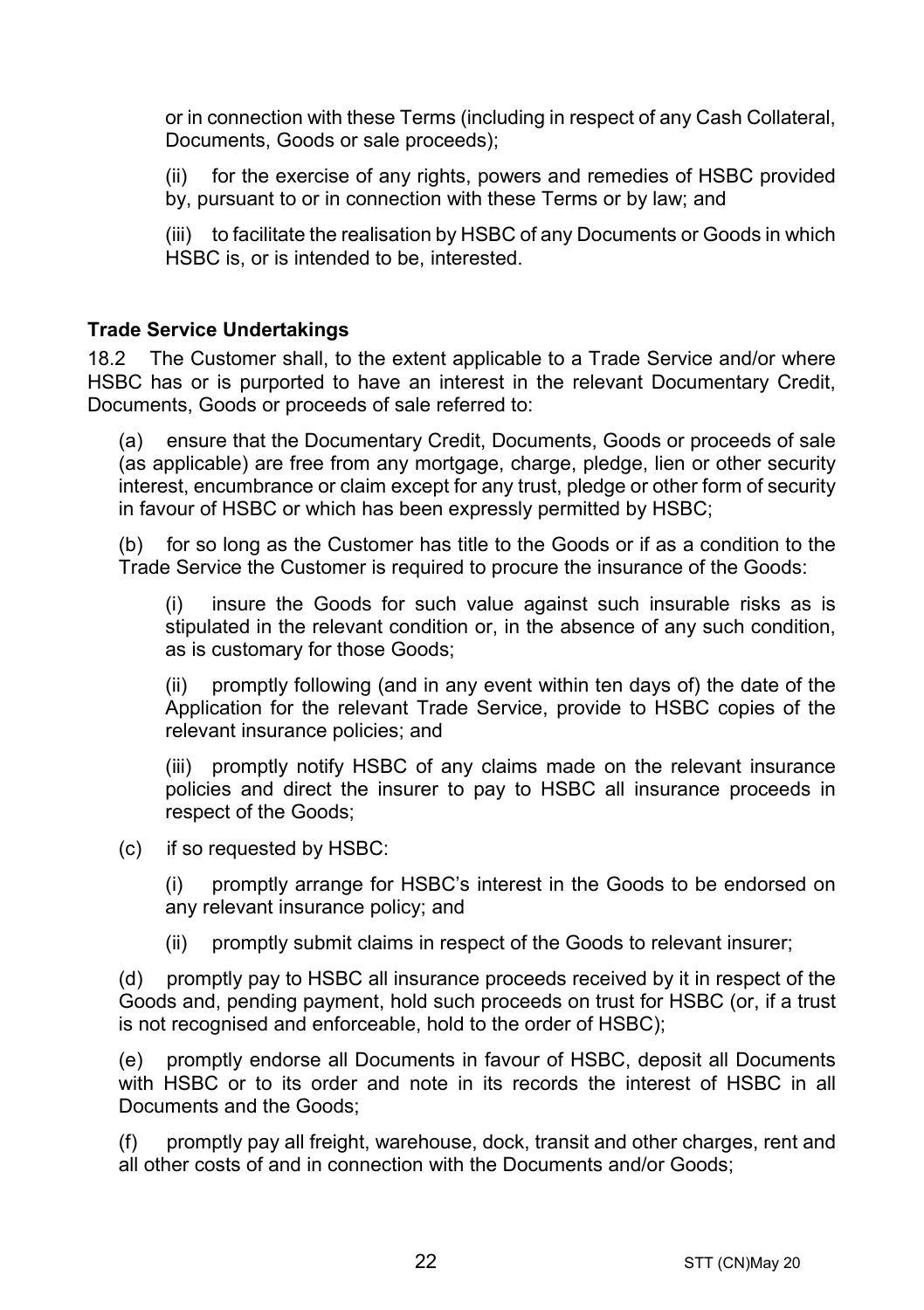(g) not permit the Goods to be processed or altered without the prior written consent of HSBC;

(h) not take any action, which might prejudice the value of the Goods or the effectiveness of any pledge or trust under these Terms;

(i) promptly inform HSBC of any event of which it becomes aware that may adversely affect the liability of a buyer to complete the purchase of the Goods or any change or deterioration in the state or quality or otherwise of the Goods;

(j) promptly inform HSBC if it becomes aware of any theft, fraud, illegal activity, loss, damage or other misuse of or in relation to any Goods or Documents;

(k) permit HSBC (or any delegate) access to any premises at which the Goods are stored or located for the purpose of inspecting, taking possession of, or otherwise protecting its interest in the Goods;

(l) not attempt to factor, transfer, sell, dispose of or otherwise deal with the Documents, Goods or proceeds of sale (as applicable), Documentary Credit (or any confirmation (whether given on a disclosed or undisclosed basis)), except as agreed between HSBC and the Customer from time to time in respect of the Trade Service(s) being provided;

(m) not present the Documents to any other bank, financial institution or similar type of financing entity or obtain any form of financing and/or borrowing in respect of the same Trade Transaction;

(n) not agree to any amendment to the Documentary Credit, SBLC or Document without the prior written consent of HSBC; and

(o) procure the prompt release of HSBC from any guarantee, indemnity or other commitment that HSBC may have provided in respect of the Documents or the Goods,

and HSBC (or any delegate) is authorised to take such steps and to make any payments, on behalf and at the cost of the Customer, to ship, collect, land, store, insure or inspect the Goods and/or to demand and collect any proceeds of sale.

#### <span id="page-22-0"></span>**19. COMPLIANCE WITH LAWS AND SANCTIONS**

19.1 The Customer represents and warrants that:

(a) neither the Customer nor any of its subsidiaries, directors, officers, employees, agents, or affiliates is a person or entity that is, or is owned or controlled by any person or entity that is:

(i) the subject of any sanctions issued, administered or enforced by the US Department of the Treasury's Office of Foreign Assets Control, the US Department of State, the United Nations Security Council, the European Union, Her Majesty's Treasury, the Hong Kong Monetary Authority or any other sanction issuing or enforcement body that may be applicable to HSBC, the Customer, a Trade Service or a Trade Transaction (the **Sanctions**); or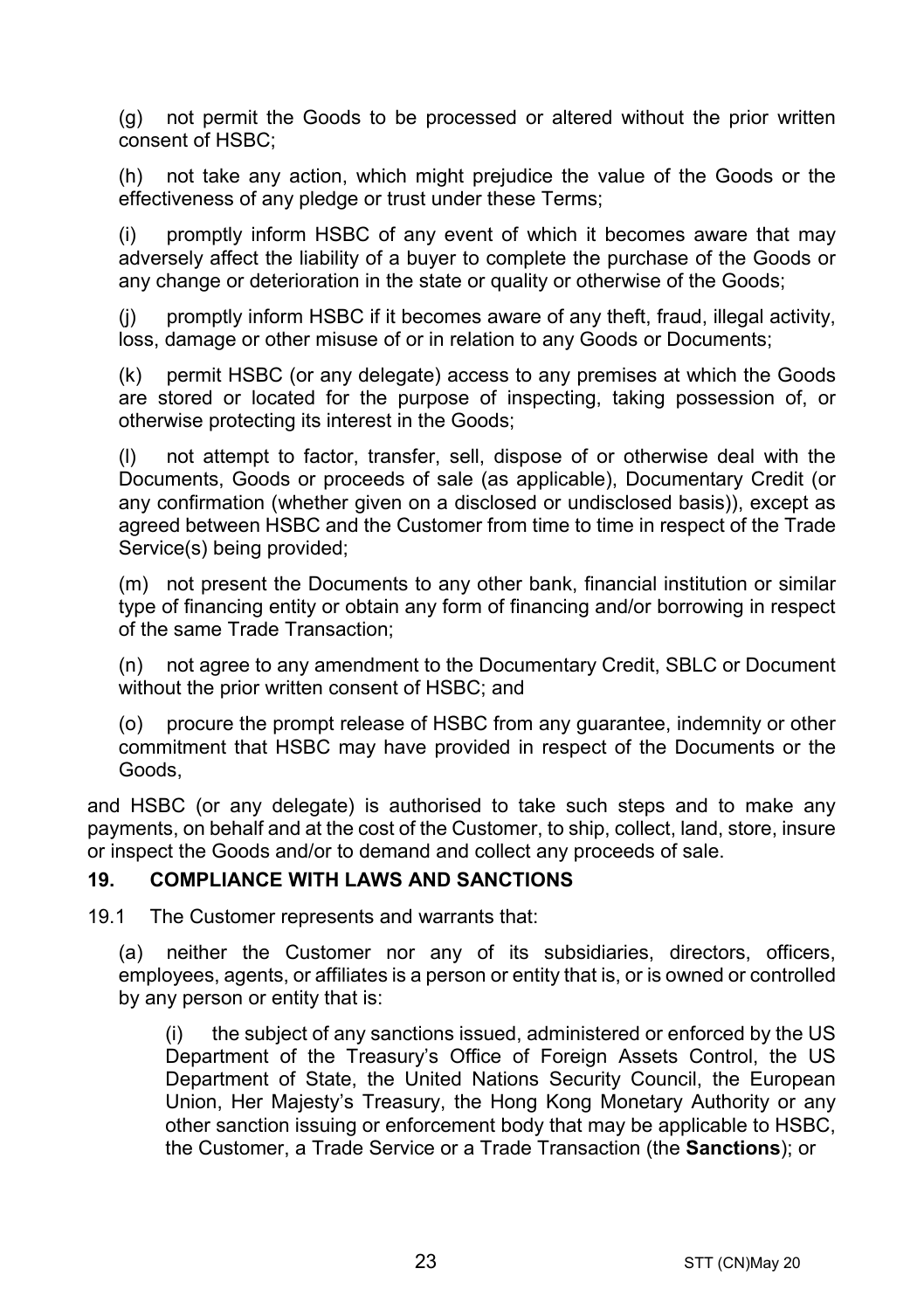(ii) located, organised or resident in a country or territory that is, or whose government is, the subject of Sanctions;

(b) any required import or export licenses applicable to each Trade Transaction have been obtained and, if the Customer is aware that HSBC may require an export license or other authorisation for the provision of the relevant Trade Service for the Customer, the Customer will notify HSBC prior to HSBC providing the Trade Service; and

(c) the Customer is compliant in all material respects with foreign and domestic laws and regulations pertaining to each jurisdiction in which it operates and to each Trade Transaction and the subject matter of such Trade Transaction including, if applicable, the shipment and financing of the goods described in such Trade Transaction or the associated documents.

#### **19.2 The Customer acknowledges and agrees that:**

(a) **HSBC Group and its service providers are required to act in accordance with the laws and regulations of various jurisdictions, including those which relate to Sanctions, export controls and the prevention of money laundering, terrorist financing, bribery, corruption and tax evasion;**

(b) **at any time, HSBC may require the Customer to immediately provide to HSBC information related to any Trade Transaction, including the underlying contract or other documentation;**

(c) **HSBC may take, and may instruct other HSBC Group members to take, to the extent it is legally permitted to do so under the laws of its jurisdiction, any action (a Compliance Action) which it considers appropriate to act in accordance with Sanctions or domestic and foreign laws and regulations. Such Compliance Action may include:**

**(i) the interception and investigation of any payment, communication or instruction;**

**(ii) the making of further enquiries as to whether a person or entity is subject to any Sanctions or export control restrictions; and/or**

- **(iii) the refusal to:**
	- **(A) issue, renew, extend, transfer or assign a Trade Service;**
	- **(B) make payment of any Claim; or**

**(C) process a Trade Service or instruction that does not conform with Sanctions, export controls or domestic and foreign laws or regulations; and**

(d) **neither HSBC nor any HSBC Group member will be liable for any loss, damage, delay, or a failure of HSBC to perform its duties under these Terms or a Trade Service:**

(i) **arising out of or relating to any Compliance Action taken by HSBC, its service providers, or any HSBC Group member; and/or**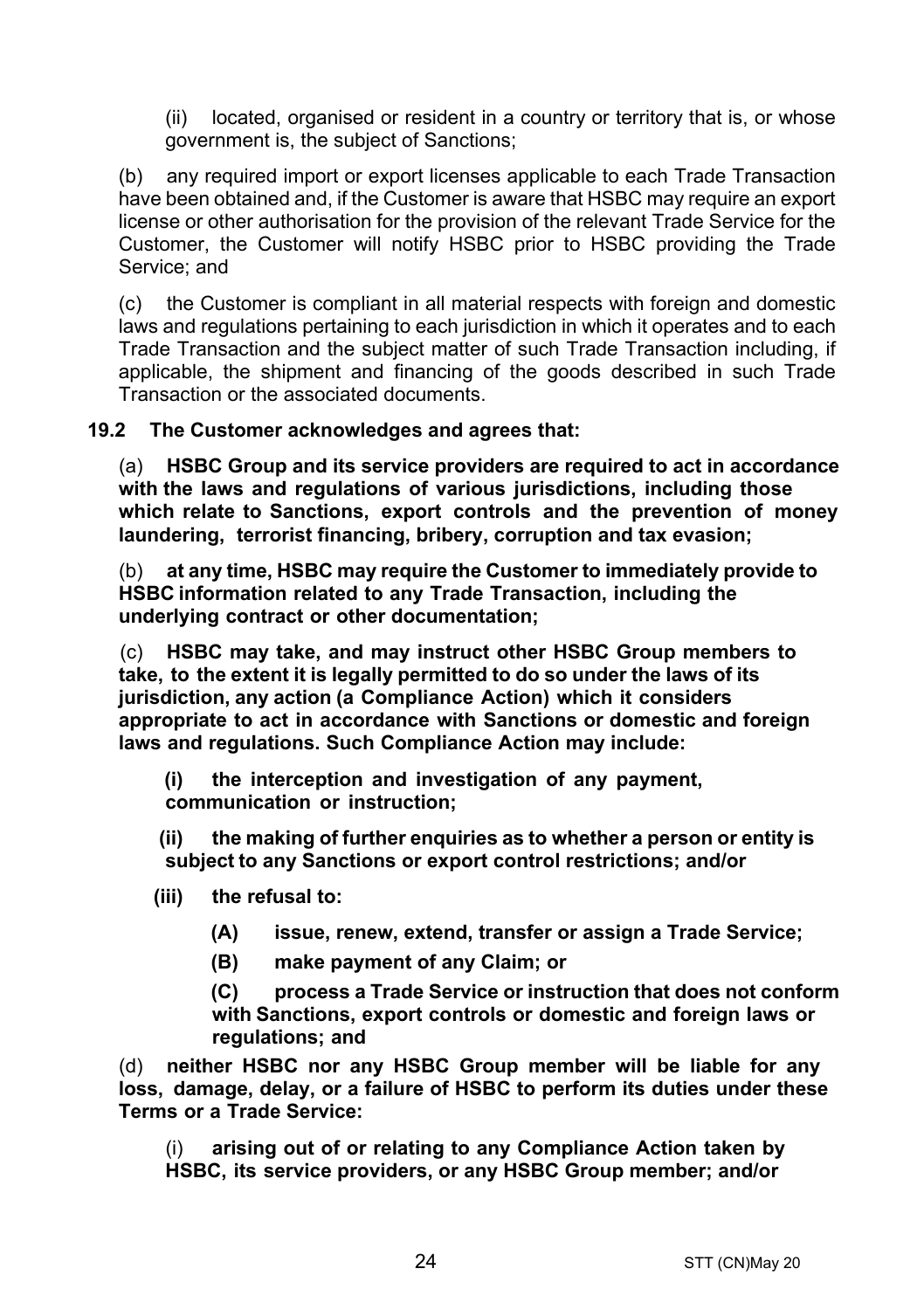**(ii) being prevented from paying any Claim in respect of a Trade Service or sending or receiving any message or data or taking any other action in connection with any Trade Service because of an applicable law, regulation or ruling of any governmental agency.**

# **SECTION 5 – INSTRUCTIONS AND ELECTRONIC PLATFORMS**

#### <span id="page-24-0"></span>**20. INSTRUCTIONS**

20.1 HSBC is authorised to accept, act and rely upon, and treat as valid and accurate:

(a) all communications, demands and instructions (including any Applications) given or purporting to be given by the Customer to HSBC (an **Instruction**);

(b) all communications and any Claims made or purported to be made by any person; and

(c) any documents provided to HSBC,

including, in each case, those made or given by way of or through a Platform, email, facsimile, telecopier, telex, cable, telephone or such other electronic means (in each case, an Electronic Means) and is under no obligation to enquire as to the authorisation or validity of any such Instruction, communication, Claim or Document.

**20.2 The Customer acknowledges and accepts the risk that communications, Instructions, Claims and documents sent to or from HSBC by Electronic Means may be intercepted, monitored, amended, corrupted, contain viruses or be otherwise interfered with by third parties and acknowledges and agrees that HSBC is not responsible or liable to the Customer or any other person for, and the Customer waives any and all claims in respect of, any Losses arising from the same.** 

**20.3 If the Customer communicates, gives an Instruction, makes a Claim or sends a document by Electronic Means, or instructs HSBC to permit a beneficiary or any other person to do the same, the Customer shall indemnify, and hold HSBC harmless from and against, any and all Losses that HSBC may incur (including in respect of any payment made where the relevant Instruction or Claim was unauthorised).** 

20.4 Where the Customer has made an Application for any Trade Service to be provided for the benefit of an affiliate of the Customer:

(a) the Customer agrees (and will procure the concurrent written agreement of its affiliate) that HSBC has no obligation to obtain instructions from the affiliate and HSBC can deal solely with the Customer on behalf of the affiliate;

(b) the definition of "Trade Transaction" shall be construed to refer to such affiliate rather than the Customer, and the definitions of "Documents" and "Goods" shall be construed accordingly;

(c) references in these Terms to the Customer presenting, handling, disposing, transferring, dealing with or using (however so described) the relevant Documents, Goods or proceeds of sale shall include the affiliate undertaking any such action;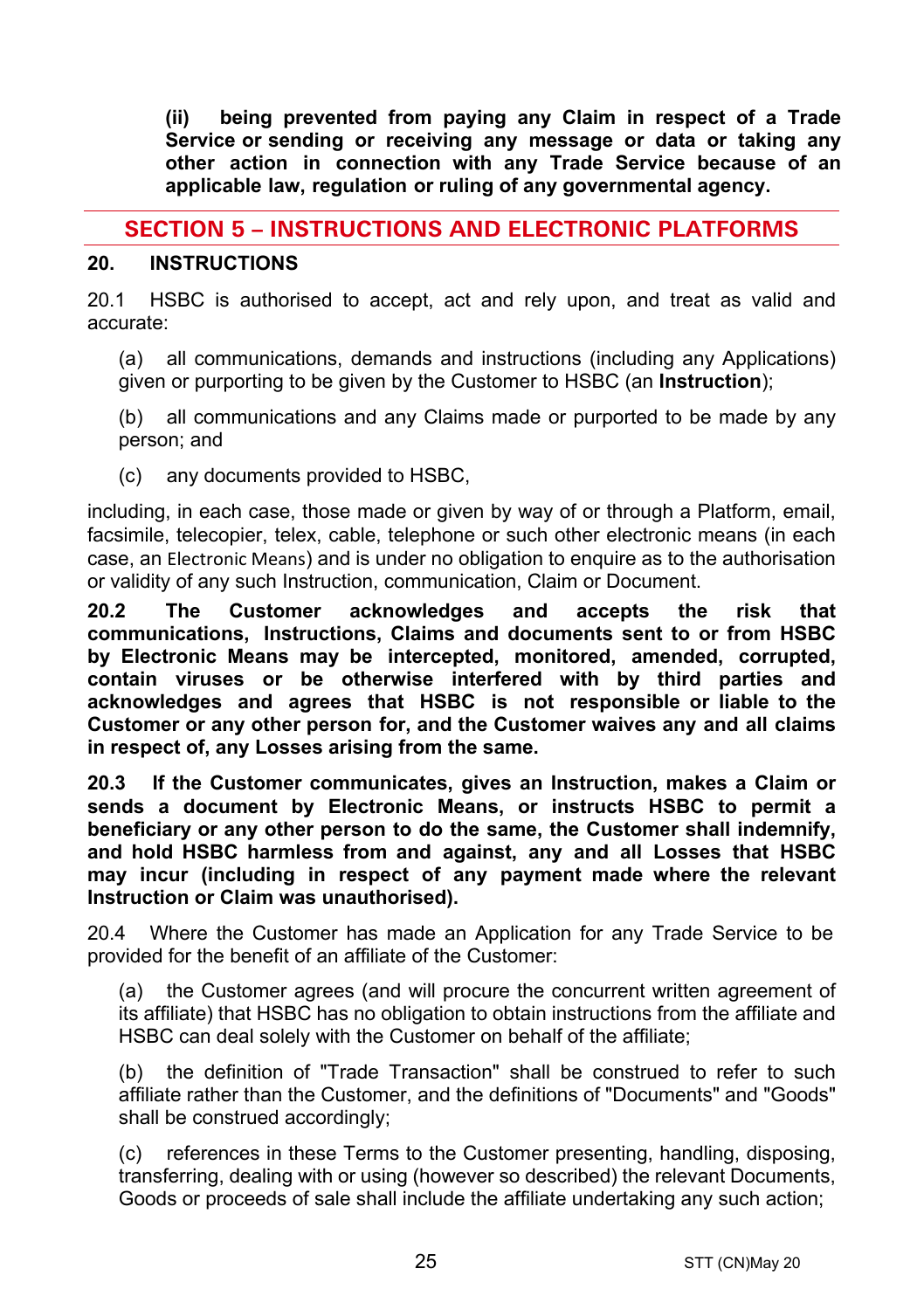(d) the Customer shall procure that the affiliate complies with all undertakings in these Terms in respect of the relevant Trade Transaction, Documents, Goods and proceeds of sale; and

(e) each representation in these Terms made by the Customer shall be made by the Customer for itself and on behalf of the affiliate or, where it can only be made in respect of the affiliate (due to factual circumstances), by the Customer for and on behalf of the affiliate.

20.5 HSBC has no obligation to:

(a) verify the identity or authority of any person communicating, giving an Instruction, making a Claim or providing a document by Electronic Means**;**

(b) verify the authenticity of any signature(s) (whether electronic or otherwise) on any communication made, Instruction given, Claim made or document provided by Electronic Means; or

(c) seek the Customer's prior approval before acting on any communication made, Instruction given, Claim made or document provided by Electronic Means,

however HSBC may, in its absolute discretion, take steps to ascertain the validity, authenticity and origin of any communication, Instruction, Claim or document (including requiring telephone verification of any Instructions) and take any steps that may be mandated by an External Provider and may, where it is unable to ascertain the validity, authority or origin of any communication, Instruction, Claim or document, delay or refuse to act upon any communication, Instruction, Claim or document or suspend or terminate any Trade Service at any time.

#### **21. PLATFORMS**

21.1 The Customer acknowledges and agrees that:

(a) HSBC may rely on External Providers to provide Platforms so that HSBC can perform its obligations under these Terms (or any other applicable terms and conditions) and provide Trade Services;

(b) External Providers are independent from HSBC and may independently charge the Customer fees for use of their Platform and those fees are the sole responsibility of the Customer;

(c) HSBC's obligations under these Terms and any Trade Service shall be subject to HSBC's rights under External Terms and Conditions and the availability of any Platform provided by such External Providers;

(d) HSBC has no obligation to inform the Customer of, or provide the Customer with, any External Terms and Conditions;

(e) HSBC has no control over the electronic processes used by a Platform provided by an External Provider to process, handle and/or send data or messages;

(f) it shall inform HSBC of all External Terms and Conditions applicable to or any charges imposed by any Platform which it uses (or intends to use) in respect of any Trade Service and shall promptly notify HSBC of any changes; and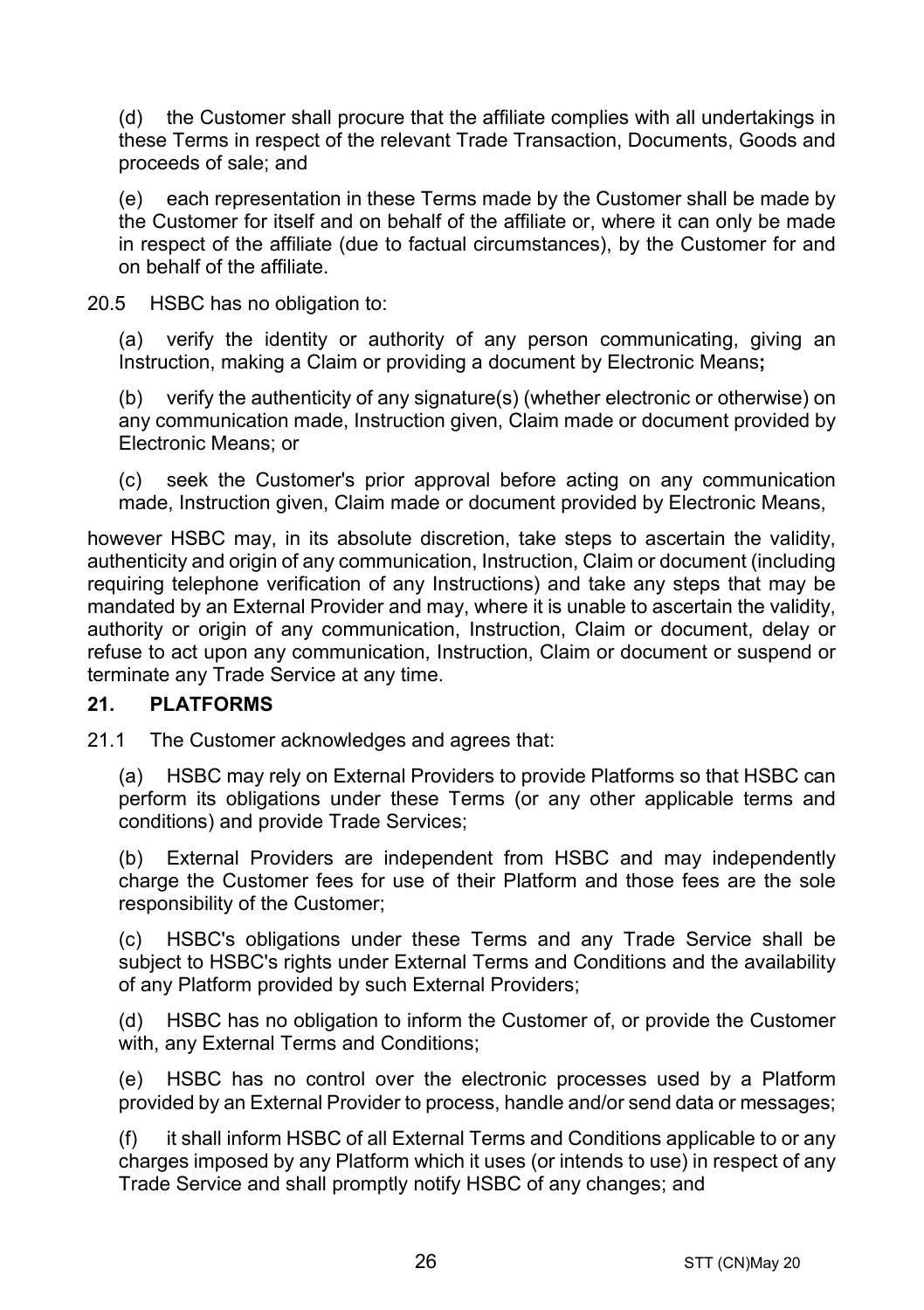(g) it shall promptly provide all information concerning any Platform used by the Customer that HSBC may reasonably request.

**21.2 HSBC assumes no liability or responsibility to the Customer or to any other person for any loss or damage that is suffered or incurred as a result of:** 

(a) **the unavailability of any Platform to the Customer, HSBC or any other person for any reason whatsoever; or**

(b) **the Customer's use of or connection with any Platform, any External Provider or the services provided by HSBC or any External Provider to the Customer involving any Platform.**

21.3 The Customer:

(a) shall comply with all security procedures of HSBC and each External Provider and any other reasonable requests HSBC or any External Provider may issue to the Customer regarding the security of any Platform, including instructions on steps to remedy any breach of security; and

(b) acknowledges and agrees that it is the Customer's responsibility to set up, maintain and regularly review all security arrangements concerning access to and use of each Platform and information stored on the Customer's computing and communications systems, and confirms that it has assessed the security arrangements of each Platform and has determined that they are adequate to protect the Customer's interests;

(c) shall take all reasonable precautions to prevent fraudulent or unauthorised use of or access to each Platform;

(d) shall ensure that neither the Customer nor its employees do anything which may result in the security of any Platform or the systems or security of HSBC being compromised; and

(e) shall notify HSBC, as soon as reasonably possible upon becoming aware, of any actual or attempted unauthorised access to any Platform or any unauthorised transaction or attempt to execute an unauthorised Instruction. This notification must be by telephone but must be followed by written notice within forty-eight hours of the telephone call.

# **SECTION 6 - OTHER**

#### **22. LIMITATION ON LIABILITY**

<span id="page-26-0"></span>**22.1 Neither HSBC nor any other HSBC Group member shall be liable for any loss, damages, payments, demands, claims, expenses or costs suffered or incurred by the Customer (or any of its affiliates) arising from or in connection with these Terms or any Trade Service other than where such loss, damage, payment, demand, claim, expense or cost arises as a direct result of HSBC's or such other HSBC Group member's gross negligence or wilful misconduct.** 

<span id="page-26-1"></span>**22.2 Notwithstanding Clause [22.1,](#page-26-0) in no circumstance whatsoever will HSBC or any HSBC Group member be liable to the Customer (or any of its affiliates) for:**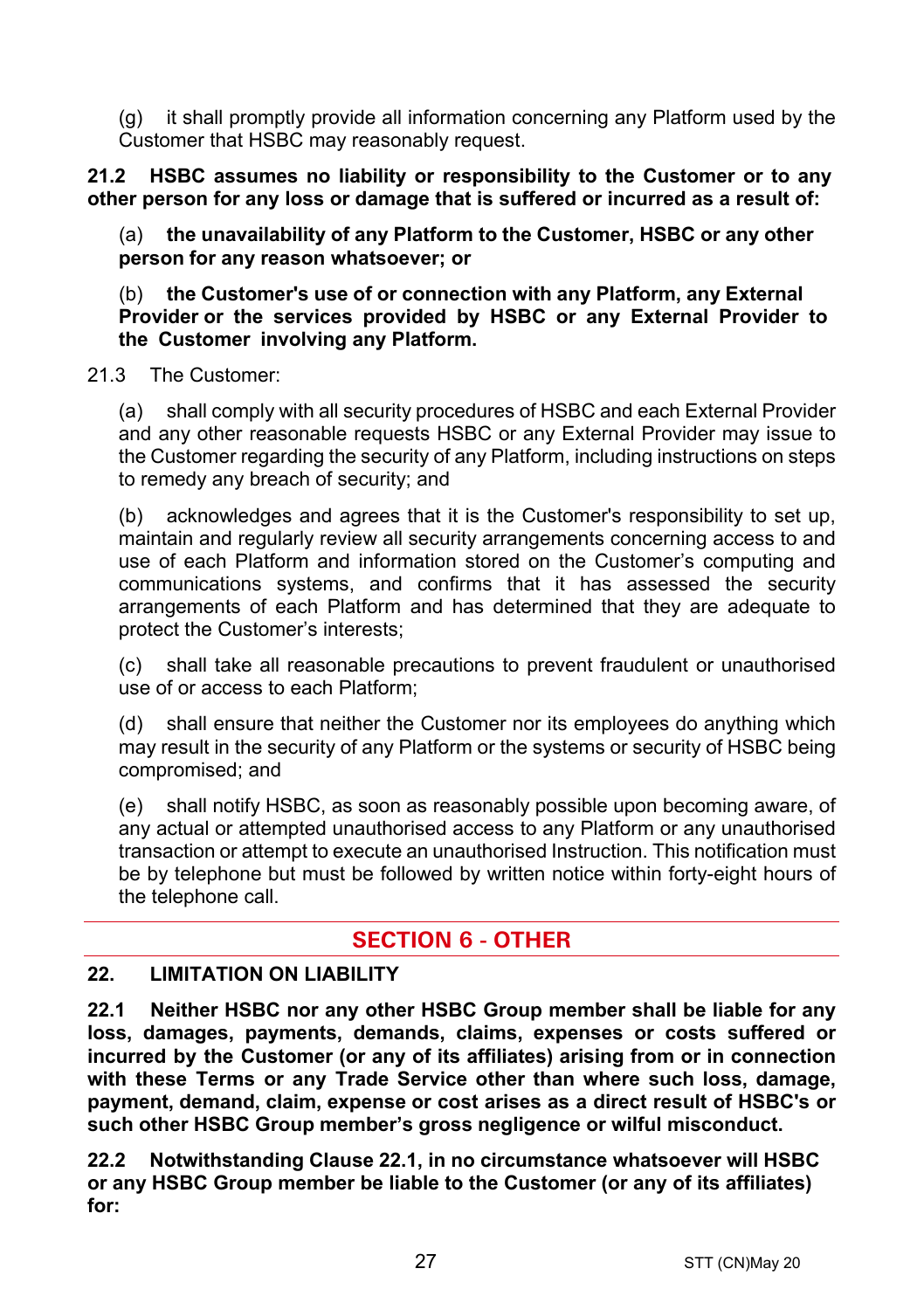- **(a) any loss of business, profits or data; or**
- **(b) indirect, consequential or special loss or damage,**

**whether or not HSBC or any HSBC Group member has been advised of the possibility of such loss or damage.** 

**22.3 Without limiting Clauses [22.1](#page-26-0) an[d 22.2,](#page-26-1) HSBC shall not be responsible or liable for, and the Customer waives all claims against HSBC in respect of:** 

**(a) any act, omission, loss or delay relating to forwarding documents or payments to any person or correspondent bank, or any suspense, act, omission, insolvency or bankruptcy of any correspondent bank;**

**(b) any delay and/or loss in transit of any messages, letters or documents sent by mail, as an electronic communication, through a Platform or a telecommunication channel, or for any delay, mutilation or other errors arising in the transmission or delivery of any communications by third parties and the Customer acknowledges that, notwithstanding any contrary instruction, HSBC may send a document by any method that it considers appropriate;**

**(c) any delay in performing or failure to perform any of its obligations under these Terms due to any cause beyond its reasonable control, including, but not limited to, the failure, malfunction or unavailability of telecommunications, data communications and computer systems and services over which HSBC has no control, war, hostilities, invasion, civil unrest, strikes, lock-outs or other industrial action or trade disputes (whether involving HSBC's employees or any other person) or any law or government order (whether or not having the force of law);**

**(d) any failure by HSBC to pay a Claim or other HSBC's act or failure to act because of any domestic or foreign law, regulation, ruling or interpretation of any domestic or foreign court or governmental agency;**

**(e) the form, sufficiency, correctness, genuineness, authority of any person signing or endorsing (including any person making presentations, demands, giving Instructions (including by Electronic Means) to HSBC purportedly on the authority of the Customer or a beneficiary), falsification, or the legal effect of, any documents if such documents on their face reasonably appear to be in order;**

**(f) the source, accuracy, validity, authenticity, falsification or legal effect of any data, documents or statements made, presented or received from any Platform or any party to a Trade Transaction, any related documents, or the description, quantity, weight, quality, condition, packing, delivery, value or existence of the goods, services or other performance to which such data, documents or statements relates, or for the good faith or acts or omissions, solvency, performance or standing of any party to a Trade Transaction, the consignor, carrier, forwarder, consignee, insurer of the goods, or any other person;**

**(g) any improper acts of the beneficiary, including breach of contract in respect of a Trade Transaction, in which circumstances the Customer shall assume and undertake all such risks; and**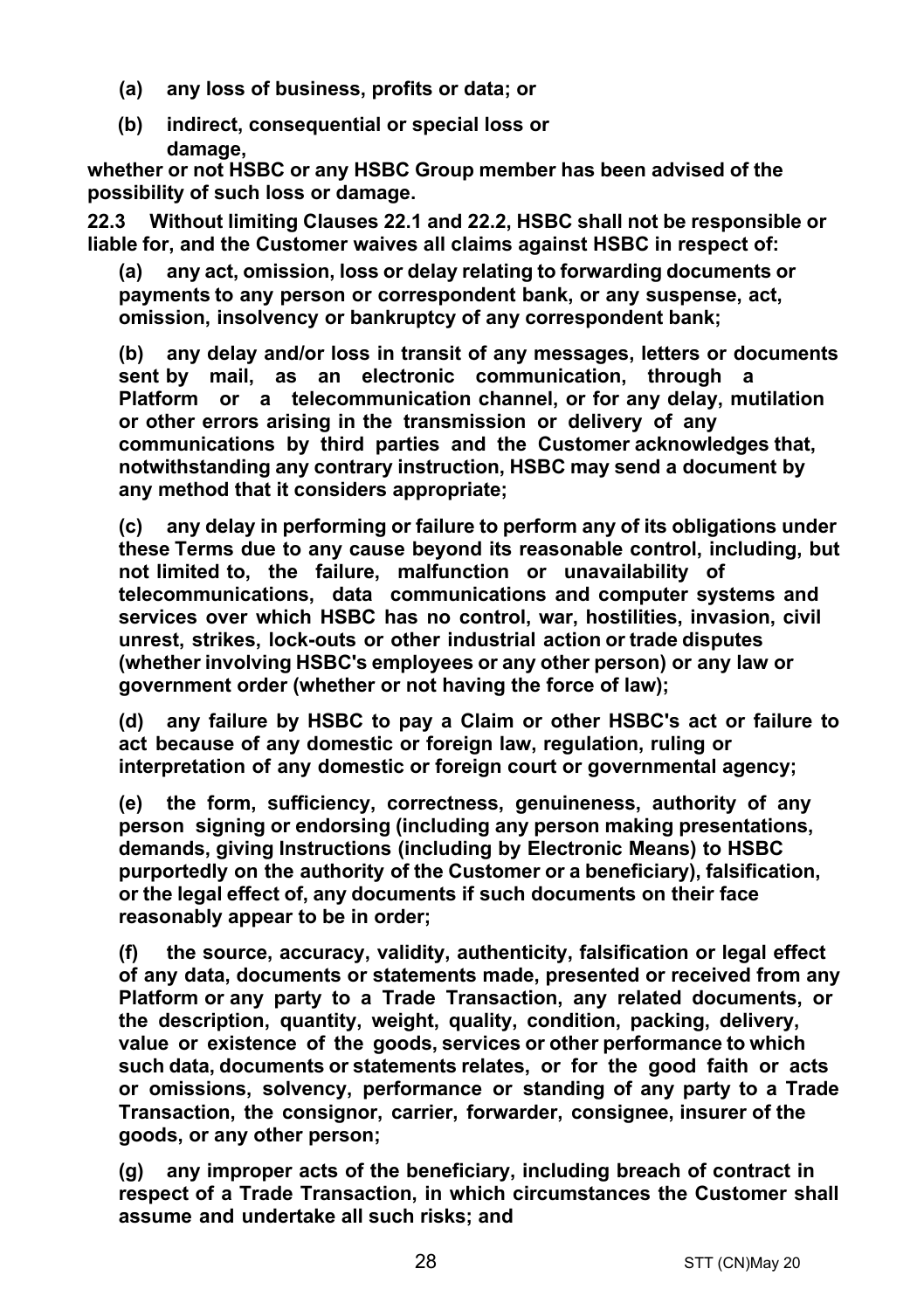**(h) the Customer acting or relying on any advice received from HSBC whether or not such advice was requested by the Customer.**

**22.4 If HSBC uses the services of another party, correspondent bank, agent or Platform for the purposes of issuing an Instrument or Documentary Credit, making payment, handling Goods or Documents or for any other purpose to support the services contemplated by these Terms, HSBC shall do so for the Customer's account and at the Customer's risk and HSBC shall assume no liability or responsibility should any instructions which HSBC gives to any such other party not be carried out even if the choice of such other party was HSBC's. Additionally, HSBC shall not be liable for any act, failure to act, default, suspension, bankruptcy or insolvency of such other party.** 

**22.5 Where HSBC performs a review of any Document at the request of the Customer, such review is indicative only and not final or conclusive and HSBC shall not be responsible or liable for, and the Customer waives all claims against HSBC in respect of, an omission by or failure of HSBC to identify any discrepancies during any such review.** 

**22.6 Where HSBC agrees to advise a Documentary Credit or any Instrument which is not issued by a bank or present any Document in respect of, or otherwise handle, such Documentary Credit or Instrument, the Customer acknowledges and agrees that:** 

**(a) such Documentary Credit or Instrument may not be an independent third party undertaking and may not guarantee payment by the issuer or applicant;**

**(b) the applicable ICC Rules may not address, cover or extend to such type of Documentary Credit or Instrument;**

**(c) HSBC may not be able to pursue the issuer for payment in the same manner as it would be able to in respect of a Documentary Credit or Instrument issued by a bank; and**

**(d) the Customer should seek independent legal advice,**

**and the Customer assumes all such risks and waives all claims against HSBC for losses, damages, costs, fees, claims, actions or demands with respect to such Documentary Credit or Instrument including any claims that HSBC failed to alert the Customer that it was advising such type of Documentary Credit or Instrument, failed to pay such Documentary Credit or Instrument in the manner of a Documentary Credit or Instrument issued by a bank, or failed to collect payment from the issuer of such Documentary Credit or Instrument.** 

**22.7 Subject to the provisions above, where any liability of HSBC or any HSBC Group member to the Customer (or any of its affiliates) arises under these Terms or in connection with any Trade Service, such liability shall not exceed USD 1,000,000 in aggregate in any calendar year.** 

<span id="page-28-0"></span>**23. DISCLOSURE, CONFIDENTIALITY AND PRIVACY**

**23.1 Without limiting any other terms between the Customer and HSBC or any HSBC Group member, HSBC is authorised:**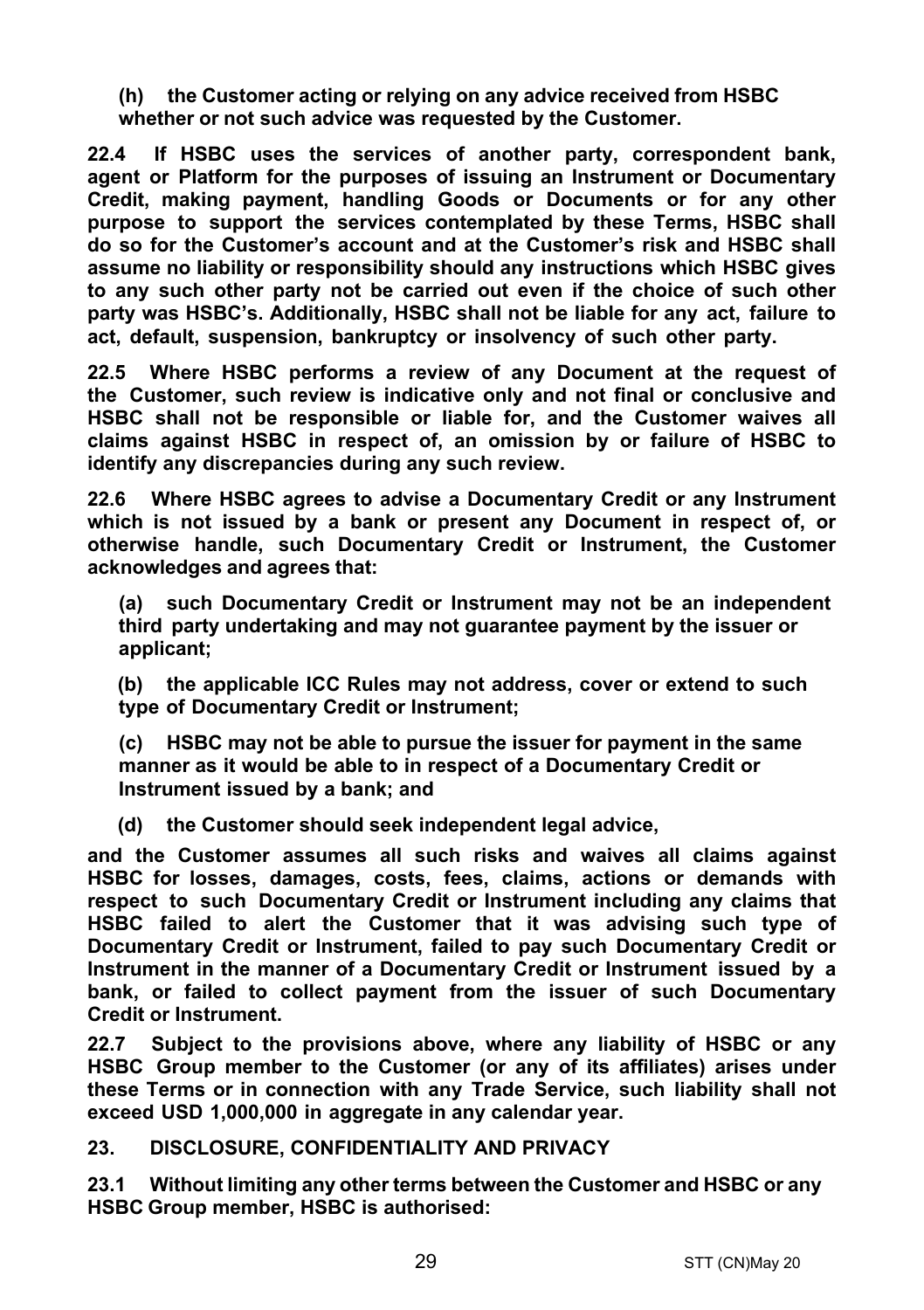**(a) to appoint any other person as its correspondent, nominee or agent in connection with these Terms and any Trade Service and HSBC may delegate any of its powers under these Terms or a Trade Service to such person;**

<span id="page-29-0"></span>**(b) to notify any other person of its interest in any Documents, Goods or proceeds of sale; and**

**(c) to transfer and disclose any Customer Information to the following recipients (who may also process, transfer and disclose such Customer Information):**

**(i) any HSBC Group member and any of its or their officers, directors, employees, professional advisors, insurers, brokers, auditors, partners, sub-contractors, correspondents, nominees, agents, delegates, service providers (including External Providers and Platforms) and associates;**

- **(ii) any Authorities;**
- **(iii) anyone acting on the Customer's behalf, payment recipients, beneficiaries, account nominees, intermediary, correspondent and agent banks, clearing houses, clearing or settlement systems, market counterparties, upstream withholding agents, swap or trade repositories, stock exchanges, and companies in which the Customer has an interest in securities (where such securities are held by HSBC for the Customer);**
- **(iv) any person or entity who acquires (or may acquire) an interest in or assumes (or may assume) risk in or in connection with any Trade Service;**
- **(v) any other financial institutions, credit reference agencies or credit bureaus, for obtaining or providing credit references; and/or**
- **(vi) any person or entity in connection with any HSBC Group business transfer, disposal, merger or acquisition, wherever located, including in jurisdictions which do not have data protection laws that provide the same level of protection as the jurisdiction in which the Trade Service is supplied,**

**including where the recipient of any such appointment, notification, transfer or disclosure is located outside of the relevant Governing Jurisdiction.** 

**23.2 HSBC will not be liable for the acts or omissions of any External Provider as to the collection, use or disclosure by that External Provider of Customer Information.** 

**23.3 Where the Customer has given HSBC information about natural persons (such as authorised signatories), the Customer confirms that those natural persons have authorised the Customer to do so (and to receive any data protection notices on their behalf) and have consented to HSBC's collection, use, storage, processing, transfer and disclosure of their Personal Data and data for the purpose of HSBC carrying out any action contemplated by these Terms or providing a Trade Service to or for the Customer.** 

**23.4 The Customer shall ensure that any information that the Customer asks HSBC to forward to third parties is complete, accurate and will not give rise to any claim against HSBC (including any claim in defamation, in relation to privacy, banking secrecy or data protection or for infringement of any other third party rights) and the**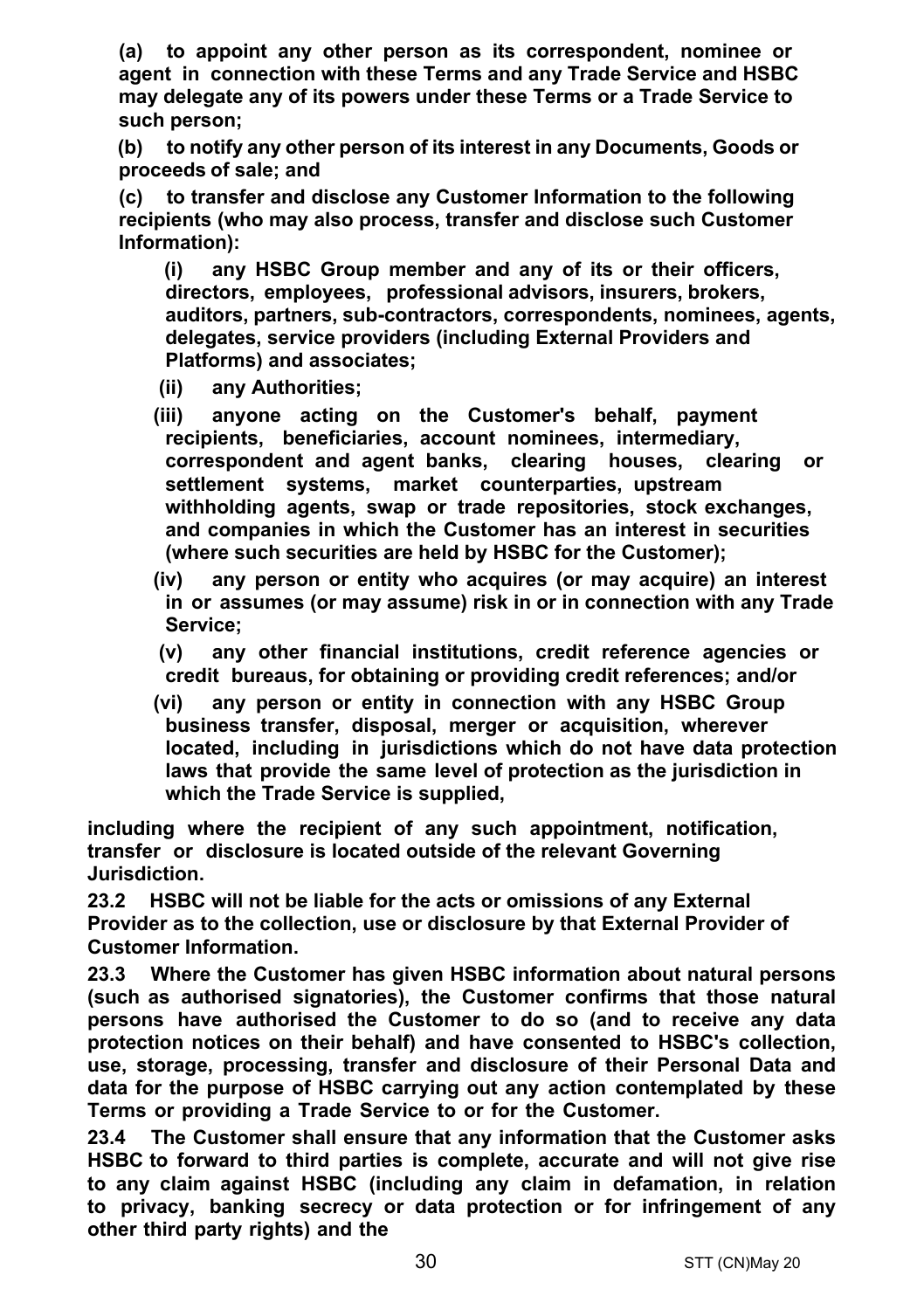**Customer confirms and represents that it has obtained the requisite consent and/or waiver (where required) for HSBC to forward such information.** 

#### **24. MISCELLANEOUS**

24.1 Other than a Trade Service which has been provided on an irrevocable or committed basis, HSBC may at any time withdraw a Trade Service or refuse to provide a Trade Service in its absolute discretion.

24.2 Any waiver, release or consent by HSBC under or in respect of these Terms or a Trade Service will only be effective if made in writing (which may be made through a Platform).

#### **24.3 HSBC may at any time change these Terms by providing the Customer with at least 30 days' written notice and any Trade Service requested on or after the effective date in such notice shall be subject to the amended Terms.**

24.4 HSBC is authorised to take such steps and to make such payments as it considers necessary, at the cost of the Customer, to remedy any default by the Customer in respect of its obligations under these Terms or any Trade Service.

24.5 Neither HSBC's failure to exercise, nor HSBC's delay in exercising, any of its rights or remedies under these Terms or in respect of a Trade Service shall operate as a waiver of any such right or remedy, nor shall any single or partial exercise of any right or remedy prevent any further or other exercise of any other right or remedy.

24.6 The Customer may not assign or transfer any of its rights or obligations under these Terms or a Trade Service. HSBC may assign, transfer or create security over any of its rights under or in respect of these Terms or a Trade Service without restriction or notice.

24.7 Without prejudice to Claus[e 20 \(](#page-24-0)*[INSTRUCTIONS](#page-24-0)*), any notices by the Customer in connection with these Terms or a Trade Service must be given to HSBC in writing at the address of HSBC most recently advised by HSBC to the Customer. HSBC may give notice to the Customer in person, by telephone or facsimile, by post, through a Platform or, if agreed by the Customer, through another electronic channel at the address or number most recently notified by the Customer to HSBC. A notice sent by post will be deemed to have been received 7 calendar days after posting if within the same country, or 15 calendar days after posting if cross border.

24.8 Each of the provisions of these Terms is severable and distinct from the others and, if one or more of such provisions is or becomes illegal, invalid or unenforceable, the remaining provisions shall not be affected in any way.

24.9 If the Customer includes two or more persons, the obligations and liabilities of these persons under or in respect of a Trade Service and these Terms shall be joint and several.

24.10 Nothing in these Terms shall be deemed to create any partnership, joint venture or relationship of principal and agent between HSBC and the Customer or create or give rise to any fiduciary relationship of any nature.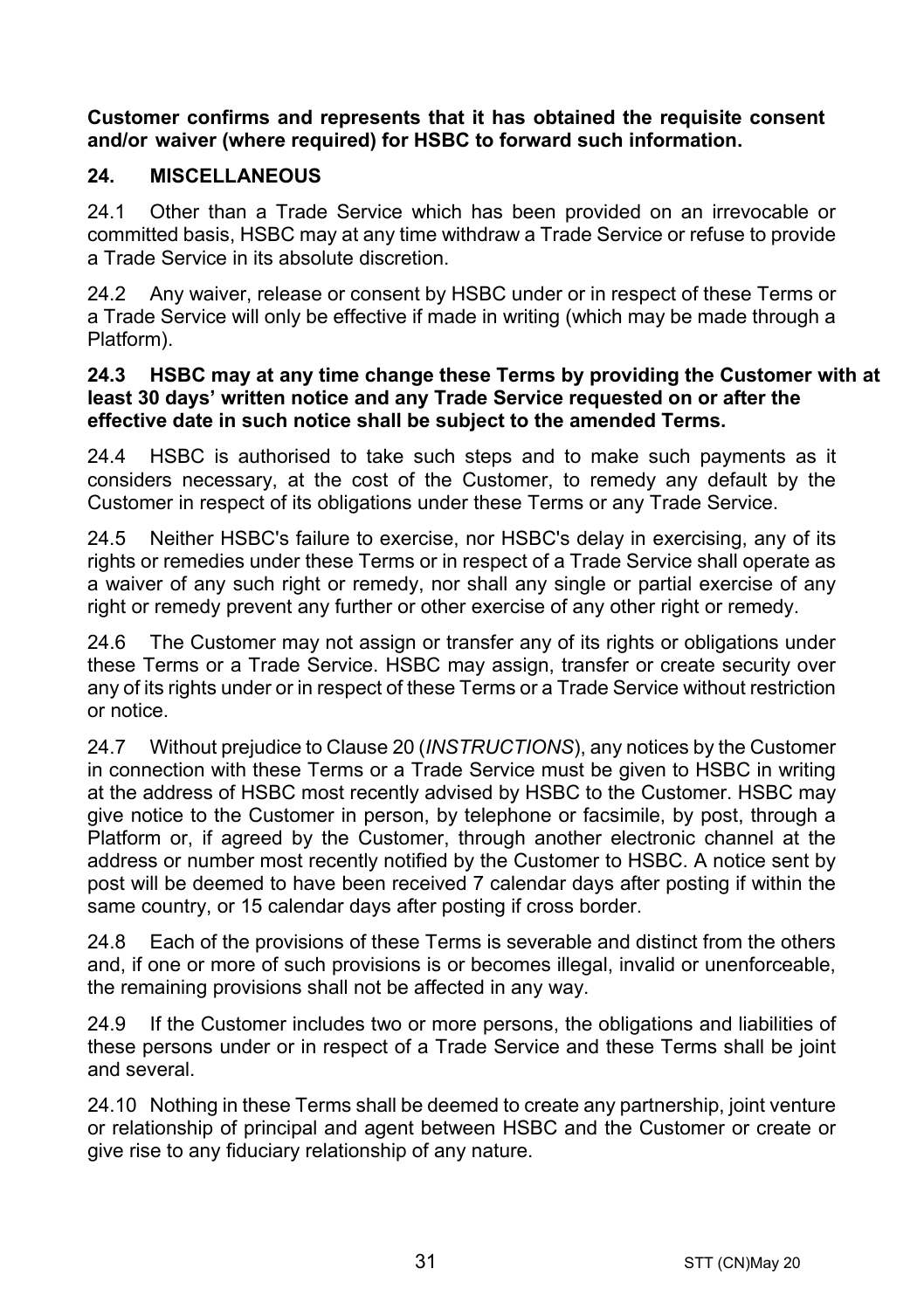24.11 To the extent permitted by the laws of the Governing Jurisdiction, the Customer irrevocably waives any right of sovereign immunity from suit, jurisdiction or adjudication (including in respect of pre-judgement interim relief and execution of any judgement) that it may have in the Governing Jurisdiction or otherwise, whether that immunity relates to itself or to any commercial or non-commercial assets (including land, bank accounts or other assets held in the name of a diplomatic mission or otherwise or belonging to the Customer's central bank or other monetary authority).

24.12 These Terms are for the benefit of the Customer, HSBC and each HSBC Group member, and are not intended to benefit any other third party or be enforceable by any other third party. Any rights of HSBC to bring to an end or change these Terms or any contract to which they form part are not subject to the consent of any other third party.

## **25. GOVERNING LAW AND JURISDICTION**

25.1 For the purposes of a Trade Service:

(a) that Trade Service and these Terms will be governed by the laws of the Governing Jurisdiction; and

(b) the courts of the Governing Jurisdiction shall have non-exclusive jurisdiction to settle any disputes that may arise out of, or in connection with, that Trade Service and these Terms, their interpretation or any non-contractual obligations arising from or connected with them.

25.2 If a process agent is specified in an Application or Facility Agreement in respect of a Trade Service, service of any legal process on the person whose name and address is specified in such Application or Facility Agreement shall constitute service on the Customer.

25.3 If no process agent has been appointed by the Customer, upon request from HSBC the Customer will, within five Business Days, appoint a process agent (with an office in the Governing Jurisdiction) for service of all legal process relating to these Terms and the relevant Trade Service on the Customer and the Customer will notify the process agent's address to HSBC. If the Customer does not do this, HSBC may appoint a process agent on the Customer's behalf and at its expense and shall, as soon as practicable, notify the Customer of such appointment.

# **SECTION 7 – DEFINITIONS AND INTERPRETATION**

#### **26. DEFINITIONS AND INTERPRETATION**

26.1 In these Terms:

**Application** means an application, instruction or request by the Customer for a Trade Service (whether for itself or for another person) using an application form, or pursuant to the terms of a Facility Agreement or made using a Platform.

**Authorities** includes any judicial, administrative, public or regulatory body (including any self-regulatory body), any government, any tax authority, any securities or futures exchange, any court, any central bank or law enforcement body, or any of their agents, with jurisdiction (direct or indirect) over any part of the HSBC Group at any time.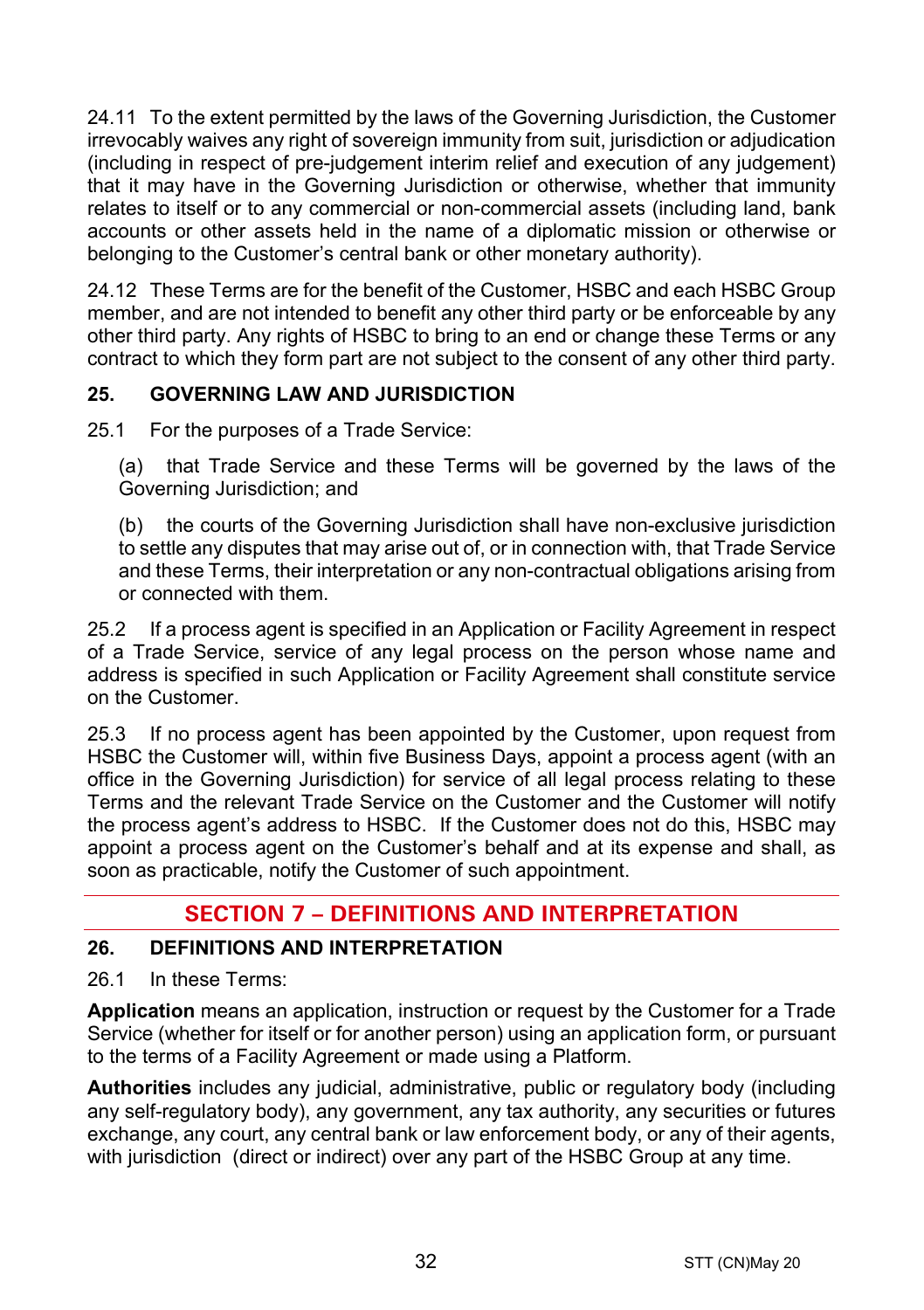**Back-to-Back Documentary Credit** has the meaning given to it in Clause [3.14](#page-5-0) (*[DOCUMENTARY CREDITS](#page-3-0)*).

**Business Day** means, in respect of a Trade Service, a day on which banks are open for general business in the Governing Jurisdiction.

**Cash Collateral** has the meaning given to it in Clause [10](#page-14-1) (*[CASH COLLATERAL](#page-14-1)*).

**Claim** means any demand, request for payment or for acceptance and payment, claim, presentation or drawing made in respect of a Trade Service by a beneficiary, the Customer or any other person.

**Collection** means a collection transaction in respect of the handling of Documents where HSBC may act as either a remitting bank, collecting bank or presenting bank.

**Compliance Action** has the meaning given to it in Clause [19](#page-22-0) (*[COMPLIANCE WITH](#page-22-0)  [LAWS AND SANCTIONS](#page-22-0)*).

**Country Conditions** means HSBC's additional terms and conditions for the country in which the HSBC entity providing the relevant Trade Service is located.

**Customer** means the person who requests the relevant Trade Service and with whom HSBC contracts with respect to the provision of that Trade Service (and, without limitation, as may be specified in the relevant Application). If HSBC provides a Trade Service to a person that is not a customer of HSBC, references in these Terms to the "Customer" shall apply to that person even though that person is not a customer of HSBC.

**Customer Information** means any Personal Data, confidential information, and/or Tax Information (including accompanying statements, waivers and consents) of either the Customer, or a person or entity whose information (including any Personal Data or Tax Information) which the Customer provides, or which is provided on the Customer's behalf, to any HSBC Group member in connection with the provision of any Trade Service.

**Customer Liabilities** means at any time:

(a) all liabilities of the Customer to HSBC or any HSBC Group member (including arising under or in connection with any Trade Service and these Terms) incurred in any currency and in any capacity and whether present or future, actual or contingent, direct or indirect, or incurred alone or jointly with any other person;

(b) interest on such liabilities (both before and after any demand or judgment) to the date on which HSBC or any such HSBC Group member receives payment, at the rates payable by the Customer or which would have been payable but for any circumstances which restricts payment;

(c) any costs and expenses incurred by HSBC or any HSBC Group member in making payment under or in respect of a Trade Service on behalf of the Customer (but without HSBC being under any obligation to do so) as a result of failure by the Customer to make such payment when due or demanded; and

(d) all costs and expenses (including legal fees on a full indemnity basis) of HSBC or any HSBC Group member in perfecting or enforcing its rights under or in respect of a Trade Service and these Terms.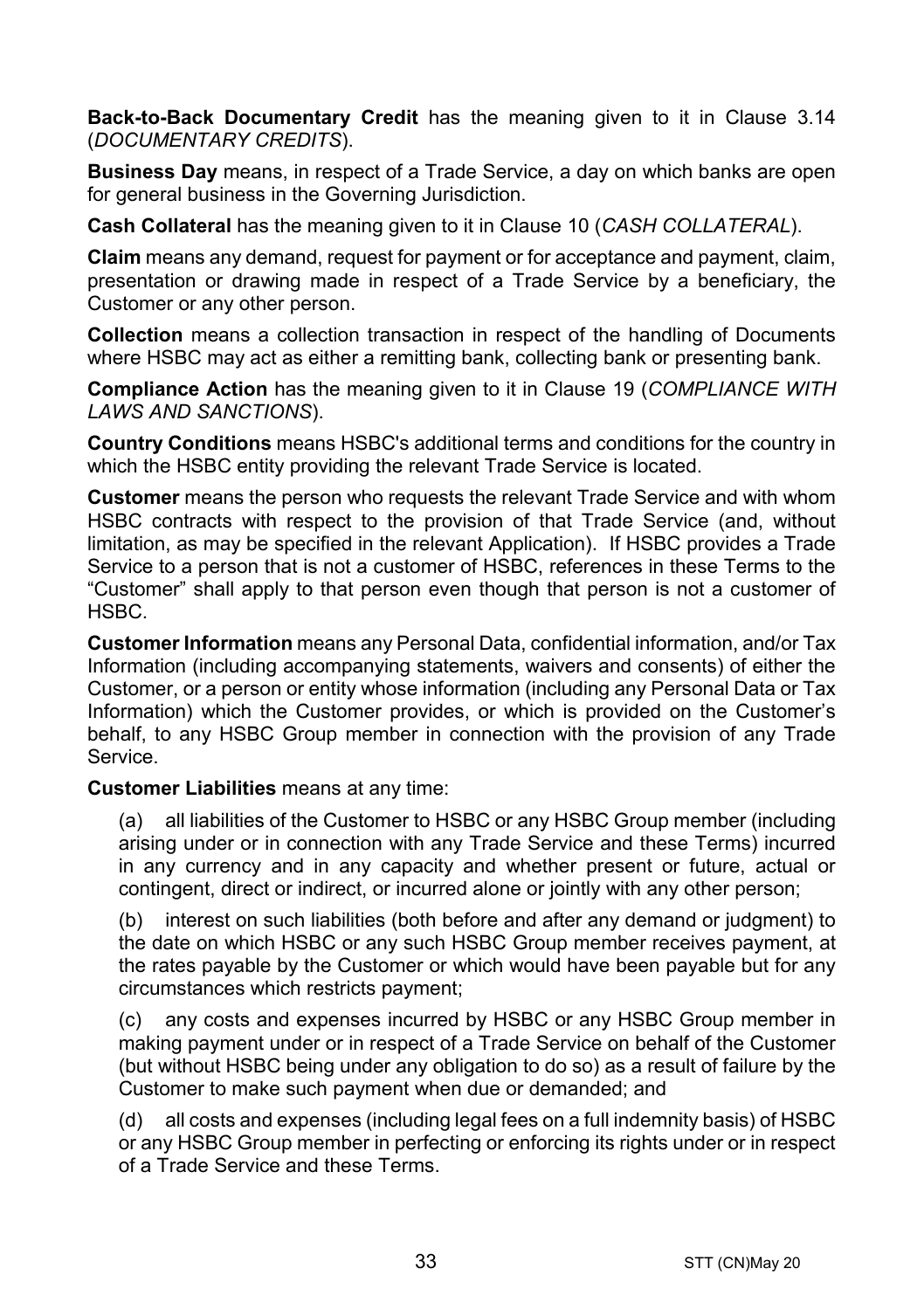**Documentary Credit** means a documentary credit or letter of credit or any commitment to issue a documentary credit or letter of credit (including any extension. renewal or amendment of the same).

**Documents** means any drafts, bills of exchange, promissory notes, cheques, documents of title, certificates, invoices, statements, transport documents, insurance policies, warehouse warrants, warehouse receipts or any other similar instruments relating to a Trade Transaction in respect of which HSBC has provided Trade Service(s) to the Customer.

**Electronic Means** has the meaning given to it in Clause [20 \(](#page-24-0)*[INSTRUCTIONS](#page-24-0)*).

**Exchange Rate** means HSBC's spot rate of exchange (or if HSBC does not have an available spot rate of exchange for the relevant currency, any other publicly available spot rate of exchange selected by HSBC) for the purchase of the required currency in the relevant foreign exchange market at the relevant time using the currency in which the relevant payment was paid (where any such spot rate of exchange shall be selected by HSBC acting reasonably in the circumstances).

**External Provider** means a person (other than HSBC) that makes any Platform available to HSBC and/or the Customer.

**External Terms and Conditions** means any agreement which is entered into between an External Provider and either HSBC or the Customer setting out the terms and conditions applicable to HSBC's or the Customer's use of a Platform.

**Facility Agreement** means a letter or agreement between the Customer and HSBC pursuant to which HSBC agrees to provide to the Customer a facility in respect of Trade Services.

**Finance** means discounting, negotiating, purchasing, prepaying, early paying or endorsing a Document (whether or not drawn under a Documentary Credit or Collection) or Documentary Credit and **Financed** and **Finances** shall be construed accordingly. For the avoidance of doubt, **Finance** does not include a Trade Finance Loan.

**Goods** means the goods or products which are the subject of a Trade Transaction in respect of which HSBC has provided Trade Service(s) to the Customer.

**Governing Jurisdiction** means the jurisdiction in which the relevant HSBC entity providing the Trade Service is located or such other jurisdiction agreed in writing between the Customer and HSBC or specified in the relevant Country Conditions.

**HSBC** means the HSBC Group member (or, if applicable, the branch of such HSBC Group member) providing the relevant Trade Service, and its successors and assigns and, where the context permits, includes any person appointed by HSBC under Clause [23.1\(a\)](#page-29-0) (*[DISCLOSURE, CONFIDENTIALITY AND PRIVACY](#page-28-0)*).

**HSBC Group** means HSBC Holdings plc and its subsidiaries and affiliates from time to time.

**ICC** means the International Chamber of Commerce.

**Increased Costs** means a reduction in the rate of return from a Trade Service or on HSBC's overall capital, an additional or increased cost or a reduction of any amount due and payable under these Terms or in respect of a Trade Service, which is incurred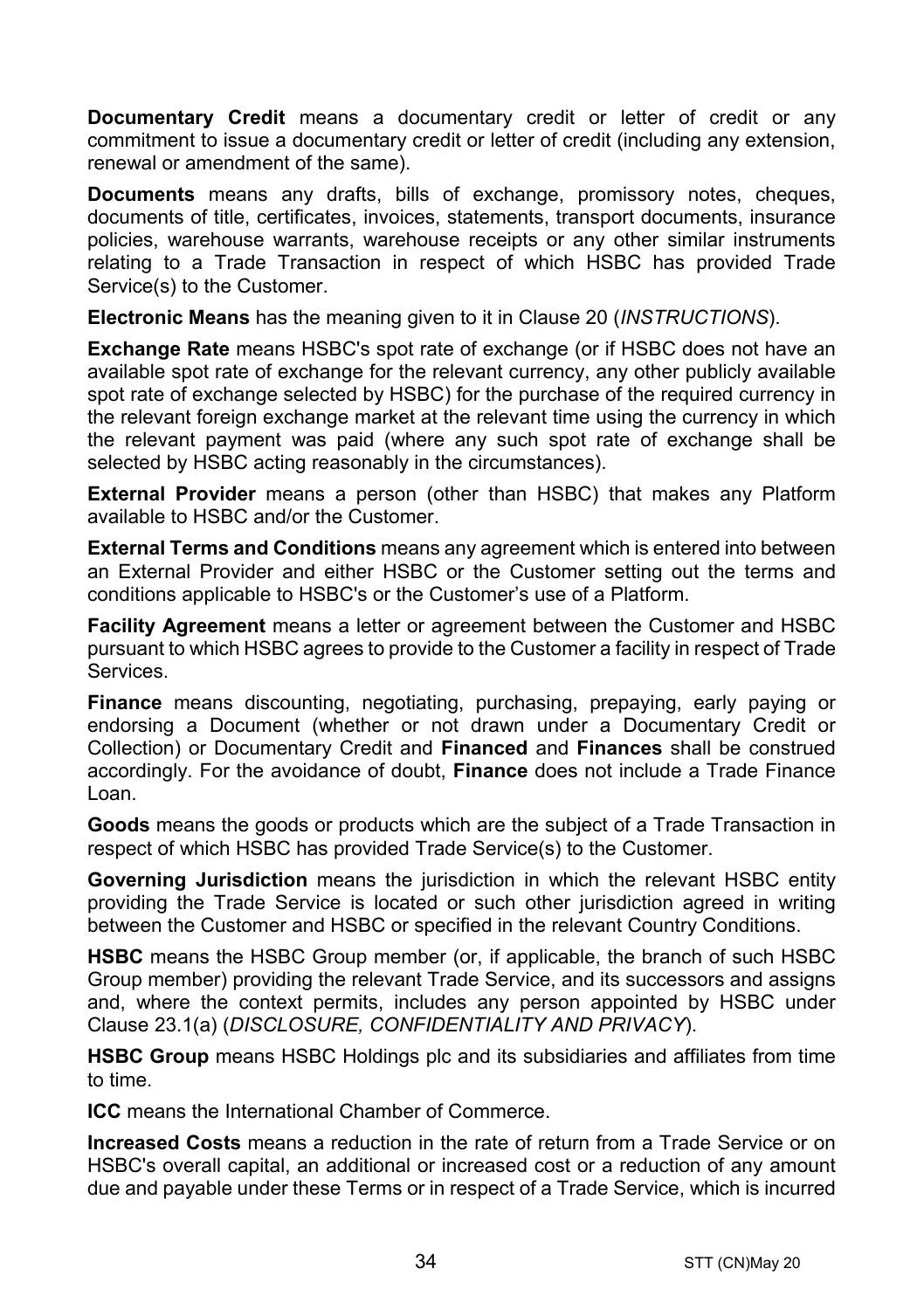or suffered by HSBC to the extent that it is attributable to HSBC performing its obligations under these Terms or a Trade Service.

**Indemnified Party** has the meaning given to it in Claus[e 9](#page-13-0) (*[REIMBURSEMENT AND](#page-13-0)  [INDEMNITY](#page-13-0)*).

**Instruction** has the meaning given to it in Clause [20](#page-24-0) (*[INSTRUCTIONS](#page-24-0)*).

**Instrument** means any SBLC, demand guarantee (including an avalisation, coacceptance or acceptance of a Document), bond, counter-guarantee, counter-SBLC, or similar independent payment obligation (including any extension, renewal or amendment of the same).

**Losses** has the meaning given to it in Clause [9](#page-13-0) (*[REIMBURSEMENT AND](#page-13-0)  [INDEMNITY](#page-13-0)*).

**Master Documentary Credit** has the meaning given to it in Clause [3.14](#page-5-0) (*[DOCUMENTARY CREDITS](#page-3-0)*).

**Personal Data** means any information relating to an individual from which such individual can be identified, including sensitive personal data, name(s), residential address(es), contact information, age, date of birth, place of birth, nationality, citizenship, personal and marital status.

**Platform** means any electronic platform (a) used by HSBC, the Customer or any other person for giving or receiving any Instruction, Claim or other communication in relation to any Trade Service, and/or (b) used by HSBC or any other person for issuing or providing any Trade Service, and shall include HSBCnet.

**Recourse Event** means in respect of a Trade Service:

(a) any misrepresentation, alleged or actual fraud, illegality or unauthorised act of the Customer and/or any other party to the Trade Transaction;

(b) any alleged or actual invalidity, non-compliance or unenforceability of the Documentary Credit, SBLC, Document(s) or Trade Transaction (as applicable); or

(c) any injunction, court order, law, regulation or Sanctions which restrict any payment (whether to or from HSBC and/or not subsequently discharged).

**SBDC** means a standby documentary credit.

**SBLC** means a standby letter of credit (which includes an SBDC).

**Sanction** has the meaning given to it in Clause [19](#page-22-0) (*[COMPLIANCE WITH LAWS AND](#page-22-0)  [SANCTIONS](#page-22-0)*).

**Security Agreement** means any document creating security or quasi-security over any of the Customer's rights and/or assets in support of any obligations which the Customer may have to any HSBC Group member from time to time.

**Tariff Book** means, if applicable in the relevant jurisdiction, HSBC's tariff book setting out HSBC's fees, commissions, interest rates and other rates for Trade Services as is available upon request by the Customer and/or can be accessed online.

**Tax** includes goods and services tax, value added tax, sales tax, stamp duty or any tax, levy, impost, deduction, charge, rate, duty, compulsory loan or withholding which is levied or imposed by a government agency, and any related interest, penalty,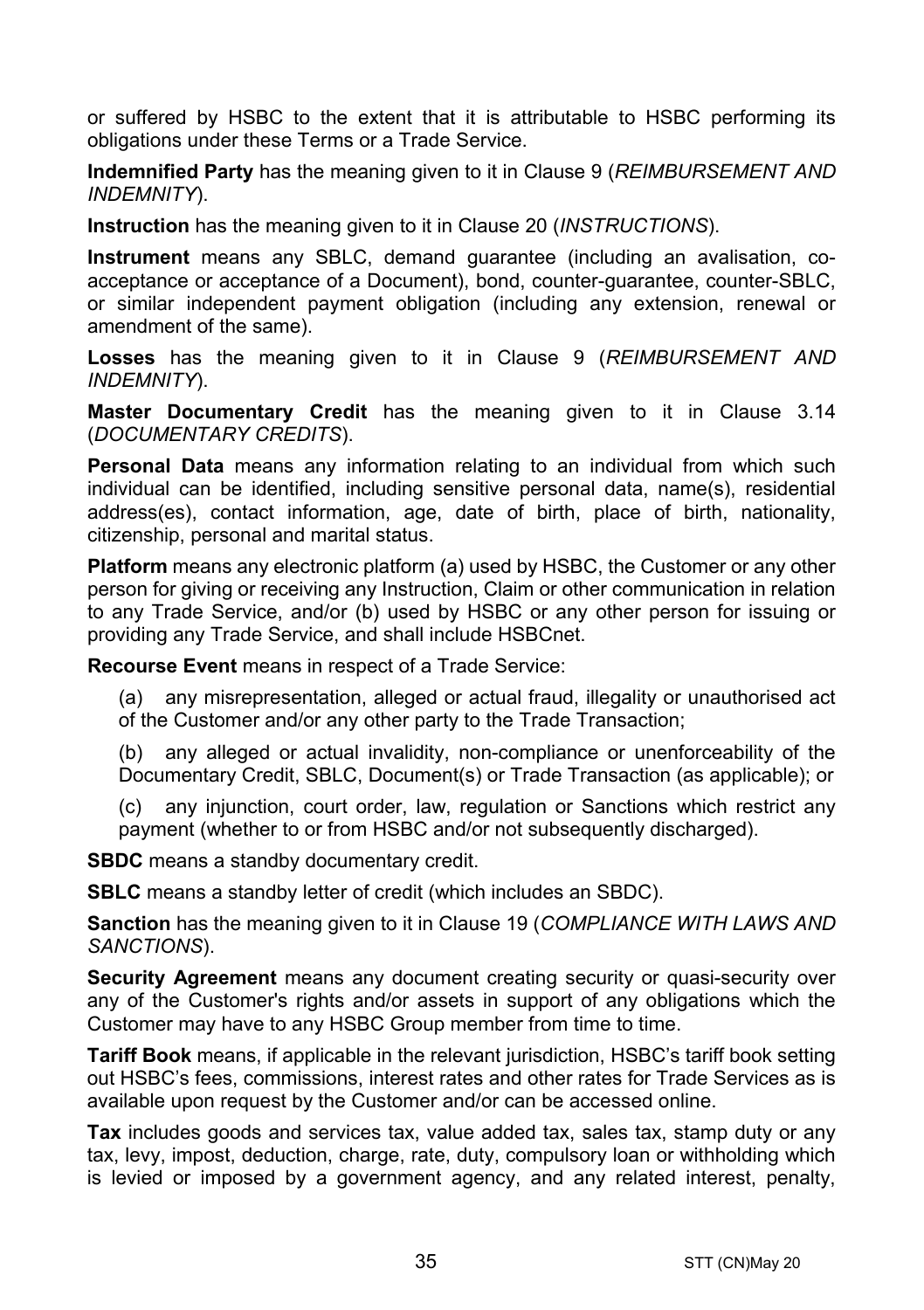charge, fee or other amount (but does not include tax on the overall net income of HSBC).

**Tax Information** means any documentation or information (and accompanying statements, waivers and consents) relating, directly or indirectly, to the Customer's tax status and the tax status of any owner, "controlling person", "substantial owner" or beneficial owner of the Customer.

**Trade Finance Loan** means a loan, advance, credit or other financial accommodation provided by HSBC to the Customer in respect of a Trade Transaction.

#### **Trade Service** includes:

(a) the issue of a Documentary Credit and instructing any advising bank, nominated bank or confirming bank in relation to such Documentary Credit;

(b) acting as the advising bank, nominated bank or confirming bank (on a disclosed or undisclosed basis) in relation to a Documentary Credit;

(c) the issue of an Instrument and/or instructing any correspondent bank in relation to, and issuing an counter-guarantee, counter-SBLC or indemnity in respect of, an Instrument;

(d) acting as the advising bank, confirming bank or correspondent bank in relation to an Instrument;

- (e) the handling of a Documentary Credit, Instrument or Document;
- (f) Collections;
- (g) the provision of any Finance;
- (h) the provision of a Trade Finance Loan;

(i) the issue of a letter of indemnity or shipping guarantee and/or the signing, endorsement or release of any Transport Document;

- (j) the release of Documents;
- (k) any other service or product relating to a Trade Transaction provided,

by HSBC to, at the request of, or in respect of the Customer.

**Trade Transaction** means a transaction involving the sale or purchase by the Customer of goods or services from/to a third party, and includes any contract(s) on which such transaction may be based.

**Transport Documents** has the meaning given to it in Clause [8](#page-12-0) (*[APPLICATIONS FOR](#page-12-0)  [RELEASE OF GOODS, SHIPPING GUARANTEES AND](#page-12-0) LETTERS OF INDEMNITY*).

**USD** means the lawful currency of the United States of America.

26.2 Unless contrary indication appears, any reference in these Terms to:

an **Application** or **Trade Service** (and any reference in an Application to a **Trade Service**) includes (where applicable) the contract created between the Customer and HSBC by HSBC accepting that Application by providing or undertaking that Trade Service;

(a) the **Customer**, **HSBC** or any other person shall be construed so as to include its successors in title, permitted assigns and permitted transferees to, or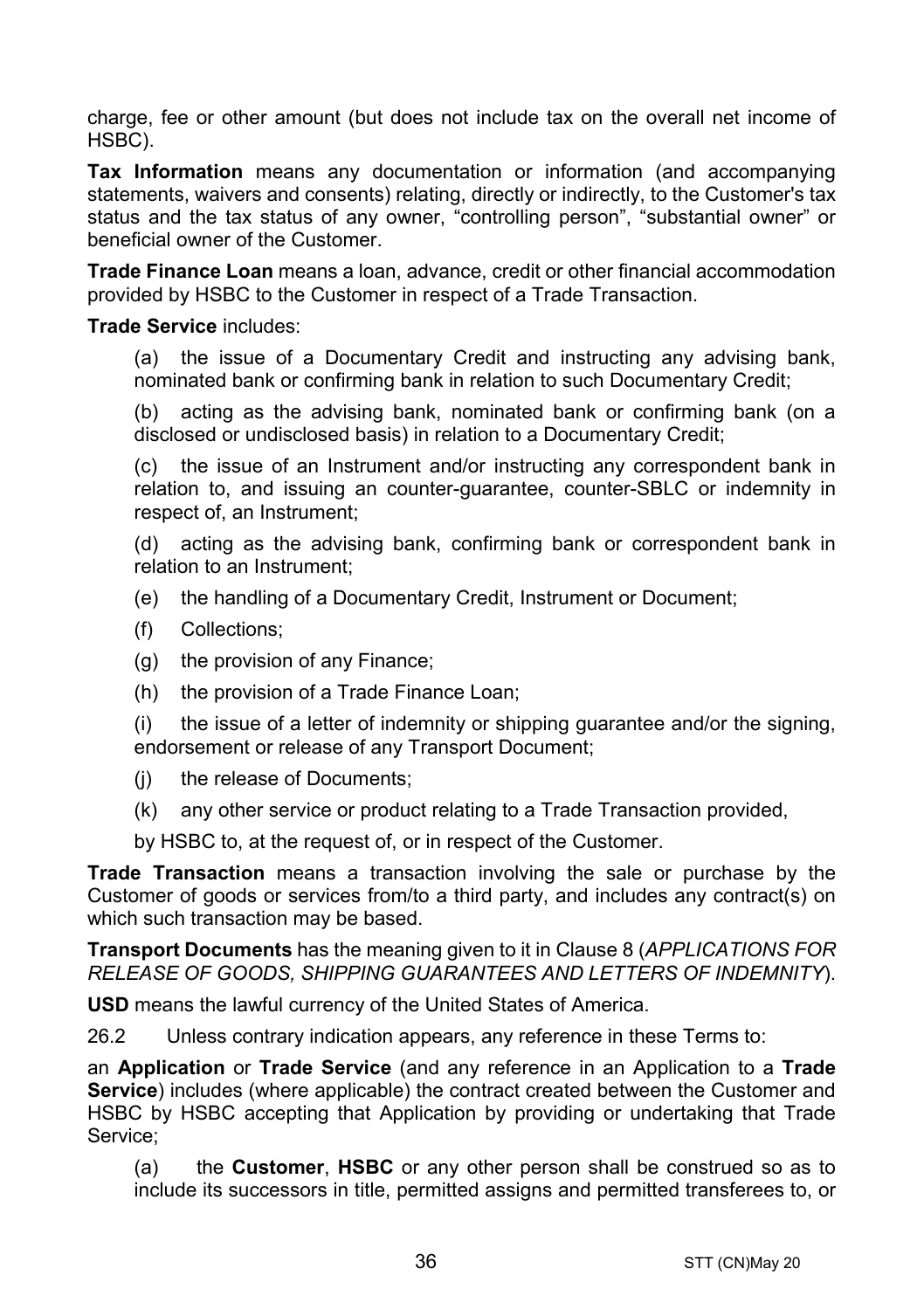of, its rights and/or obligations under these Terms, an Application, a Facility Agreement or Country Conditions:

(b) **include** or **including** means include or including "without limitation";

(c) HSBC making a determination or decision or undertaking an action means that HSBC is making or undertaking, and is permitted to make or undertake, such determination, decision or action in its sole discretion or opinion without reference to, or consent from, the Customer or any other person;

(d) an authorisation or confirmation by, or instruction from, the Customer means that such authorisation, confirmation or instruction is irrevocable unless waived by HSBC;

(e) a **person** includes any individual, firm, company, corporation, government, state or agency of a state or any association, trust, joint venture, consortium, partnership or other entity (whether or not having separate legal personality);

(f) a **regulation** includes any regulation, rule, official directive, request or guideline (whether or not having the force of law) of any governmental, intergovernmental or supranational body, agency, department or of any regulatory, self-regulatory or other authority or organisation;

(g) these **Terms** include the Country Conditions;

(h) these **Terms** or any other agreement or instrument is a reference to these Terms or, as the case may be, other agreement or instrument as amended, supplemented, novated and/or replaced from time to time;

(i) the singular shall include the plural and vice versa; and

(j) section and clause headings are for ease of reference only.

In addition to these Terms being incorporated into each Application, these Terms may also be incorporated by HSBC into a Facility Agreement or any other document or agreement.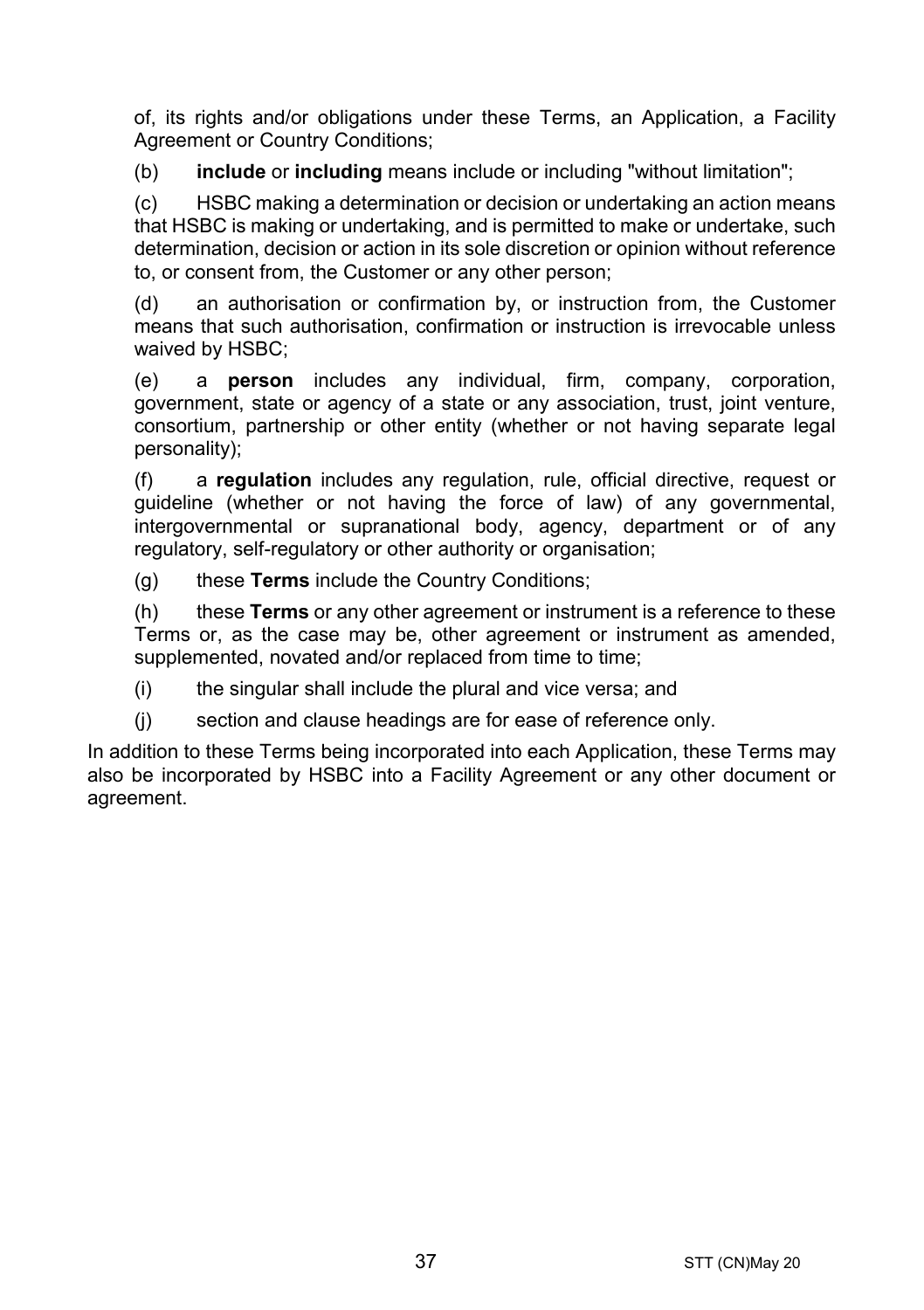#### **COUNTRY CONDITIONS**

#### **CHINA**

#### 1. **APPLICATION**

1.1 These Country Conditions are supplemental to, and form part of, the Standard Trade Terms (the **Terms**) which the Customer has accepted and/or may accept from time to time.

1.2 Any terms defined in, or construed for the purposes of, the Terms have the same meanings when used in these Country Conditions (unless the same are otherwise defined in these Country Conditions).

 These Country Conditions shall apply where the HSBC entity providing the 1.3 relevant Trade Service is located in the PRC. Any reference to PRC in these Country Conditions does not include the following jurisdictions of PRC: Hong Kong Special Administrative Region, Macau Special Administrative Region, and Taiwan region.

#### 2. **ADDITIONAL/SUPPLEMENTAL TERMS AND CONDITIONS**

2.1 Without prejudice to any provision of the Terms (other than Clause 2.1 (ICC Rules) of the Terms):

(a) any Documentary Credit to which all parties are located in the PRC and which is denominated in renminbi (RMB) will not be issued subject to the Uniform Customs and Practice for Documentary Credits, 2007 Revision, ICC Publication No. 600 (UCP600) and instead will be issued in accordance with the Domestic Documentary Credits Settlement Measures (2016) issued by the People's Bank of China and the China Banking Regulatory Commission; and

(b) any Collection to which all parties are located in the PRC will be governed by the applicable laws and regulations of the PRC and any such Collection (except if undertaken against acceptance (D/A) or payment (D/P)) will not be undertaken subject to the Uniform Rules for Collection 1995, ICC Publication No. 522 (URC 522).

2.2 For the avoidance of doubt, the Terms shall apply to Documentary Credits relating to the domestic sale and purchase of Goods within the PRC notwithstanding any references to "imports" or "exports" in the Terms.

2.3 The address of the Customer or its process agent, as specified or notified by the Customer under or for the purpose of Clause 24.7 (Miscellaneous), Clause 25.2 (Governing law and jurisdiction) or 25.3 (Governing law and jurisdiction) of the Terms, or the address of the Customer's process agent appointed by the Customer or HSBC pursuant to Clause 25.3 (Governing law and jurisdiction) of the Terms, is also the address for the service of all legal process (including the delivery of litigation or arbitration related notices and documents issued by any court or arbitration tribunal) upon or to the Customer or its process agent in respect of or relating to the Terms or the relevant Trade Service. Any such process, notice or document served upon, delivered to, left at, or returned from, such address will be deemed to be received by the Customer.